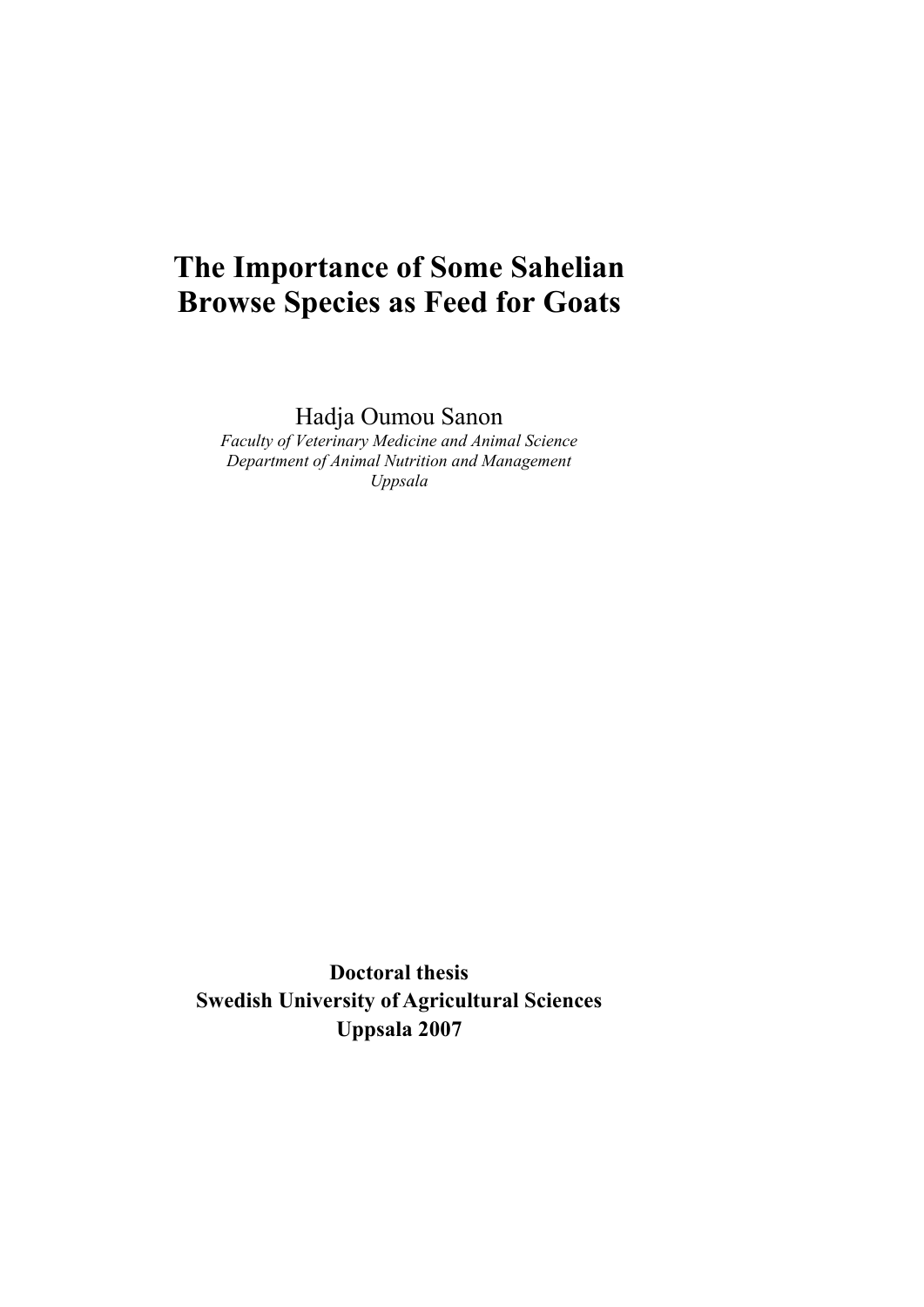**Acta Universitatis Agriculturae Sueciae**  2007: 84

ISSN 1652-6880 ISBN 978-91-576-7383-1 © 2007 Hadja Oumou Sanon, Uppsala Tryck: SLU Service/Repro, Uppsala 2007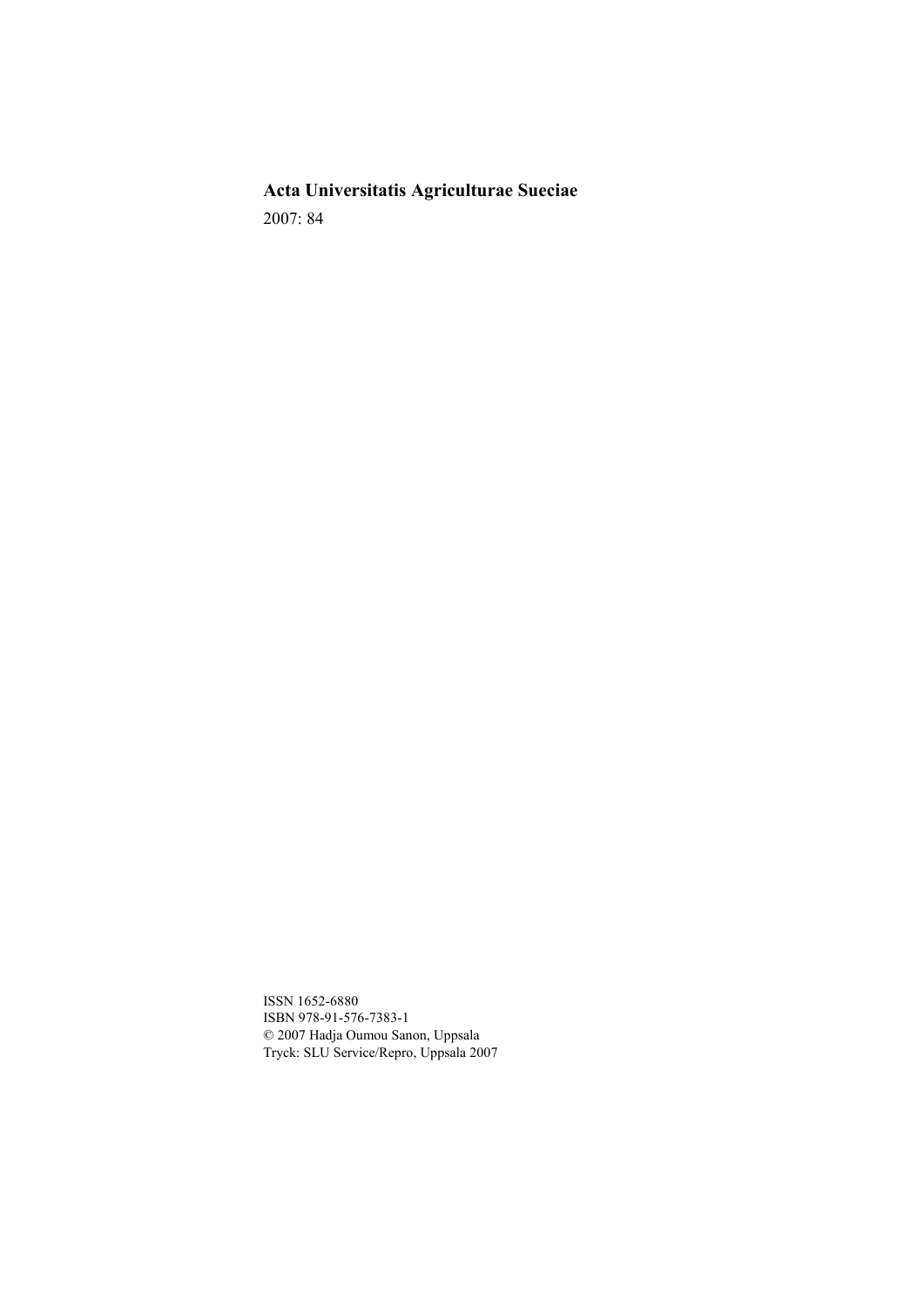## **Abstract**

*Sanon H. O. 2007. The importance of some Sahelian browse species as feed for goats. Doctor's dissertation. ISSN 1652 6880, ISBN 978-91-576-7383-1* 

Browse species contribute substantially to the availability of feed for livestock in the Sahelian zone of Burkina Faso. This study aimed to identify the most appreciated and utilized browse species, to evaluate their potential for fodder production and nutritive value, and to test the possibility of using them in intensive animal production.

In the first experiment the behaviour of cattle, sheep and goats was studied and a survey was undertaken in the study area to estimate the indigenous knowledge of browse species and their utilisation by ruminants. In the second experiment, *Acacia senegal*, *Guiera senegalensis* and *Pterocarpus lucens*, species that were found to be well utilized, were studied by estimating the phenological variation over time and the edible biomass production, total and directly accessible to sheep (0.87 m), goats (1.65 m) or cattle (1.47 m). Biomass production was also estimated using dendrometric parameters. The chemical composition of biomass (leaves and green pods) was determined in the third experiment, followed by measurement of the voluntary intake and apparent digestibility of the leaves and pods (except for *G. senegalensis*) using goats. Their effect (except for *A. senegal* leaves) on growth and carcass characteristics was evaluated in the fourth experiment, feeding the browses ad libitum with a fixed amount of bran and hay and compared with a control diet containing cottonseed cake.

The farmers classified the browse species according to their availability, their nutritive value, and several other usages. The feeding activities of all animal species decreased from rainy to dry season, with the decline in fodder availability, while resting and ruminating activities were increasing at the same time. Cattle browsed (leaves and litter) during the whole the study period for around 5% of the time spent on pasture. Sheep and goats made a shift in their feeding activities from grazing to browsing (28% and 52% of the time spent on pasture, respectively, for sheep and goats) when the herbaceous biomass decreased. *A. senegal, G. senegalensis* and *P. lucens* started the foliation phase as soon as the rains started, while *A. senegal* lost leaves earlier. The proportion of accessible biomass was higher for *G. senegalensis*, but *P. lucens* had higher total edible biomass. Goats browsing at higher height had more edible biomass at their disposal than cattle and sheep, although the chemical composition was similar for biomass accessible by all three animal species. The crown diameter predicted well the total edible biomass production of the three browse species. The crude protein (CP) content was 114, 157 and 217 g/kg dry matter (DM) and the neutral detergent fibre content 604, 534 and 412 g/kg DM for *G. senegalensis, P. lucens* and *A. senegal*, respectively. The highest intake was of the *P. lucens* leaves diet (864 g) and the lowest of the *G. senegalensis* diet (397 g). Pods from *A. senega*l were more consumed than pods from *P. lucens.* The leaves of *A. senegal* and *P. lucens* had similar digestibilities of CP, while *A. senegal* pods had higher digestibility of all nutrients than *P. lucens* pods. Goats fed *A. senegal* pods showed higher growth rate (56 g/day) The carcass weight, dressing percentage and weight of the primal cuts were higher for goats fed *A. senegal* pods, *P. lucens* leaves and the control diet.

In conclusion *A. senegal* pods and *P. lucens* leaves can be recommended as supplemental feed to poor quality roughages.

*Keywords*: *Acacia senega*l, Carcass characteristics, Cattle, Chemical composition, Digestibility, Edible biomass production, Feed intake, Feeding behaviour, Goats, Growth rate, *Guiera senegalensis*, Indigenous knowledge, Phenology, *Pterocarpus lucens*, Sheep

Author's address: Hadja Oumou Sanon, DPA, Institut de l'Environnement et de Recherche Agricole (INERA), P.O. Box 910 Bobo-Dioulasso, Burkina Faso. Email : Hadja\_osanon@yahoo.fr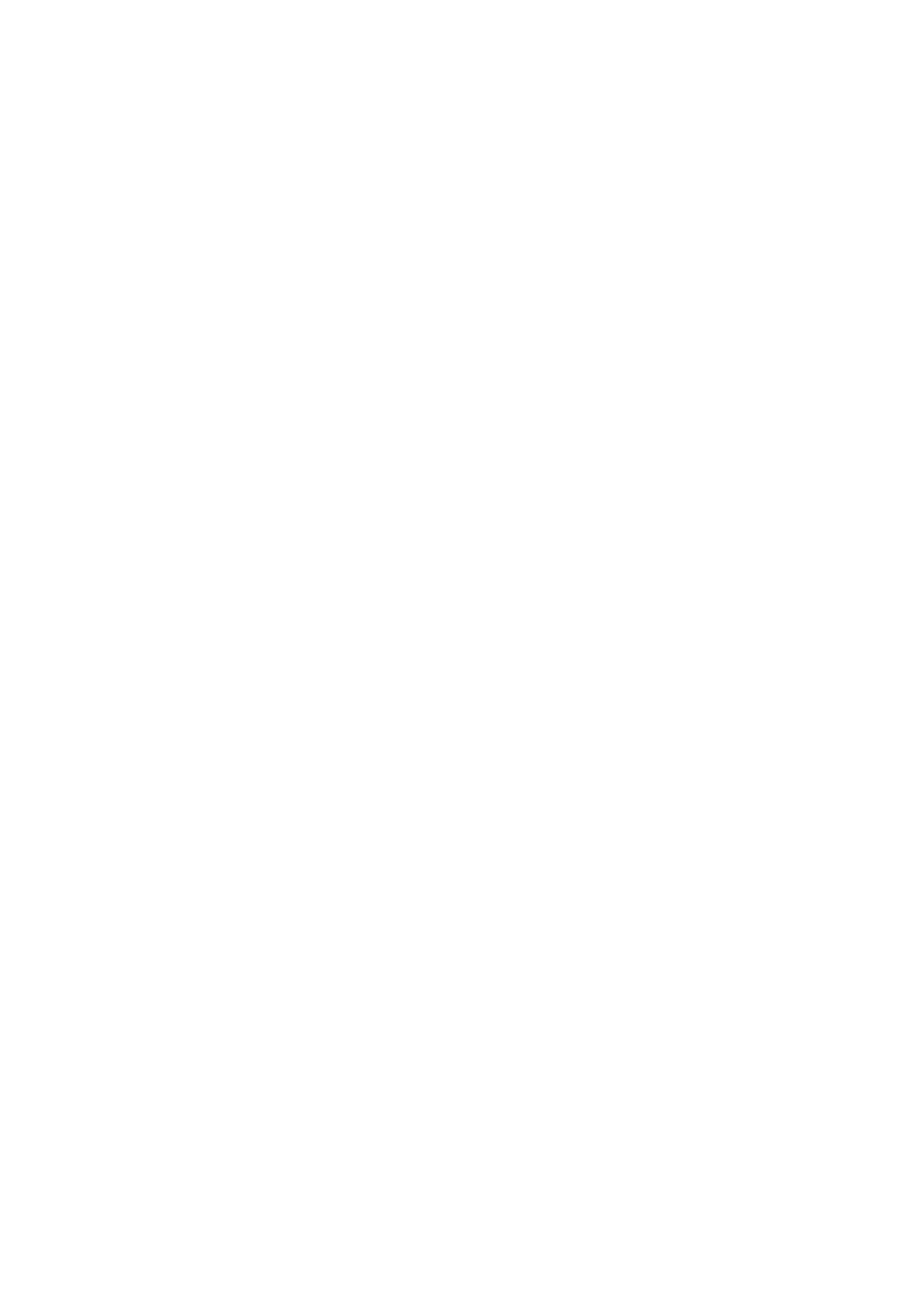To the memory of My father Sanny Sanon My grandmother Fatoumata Coulibaly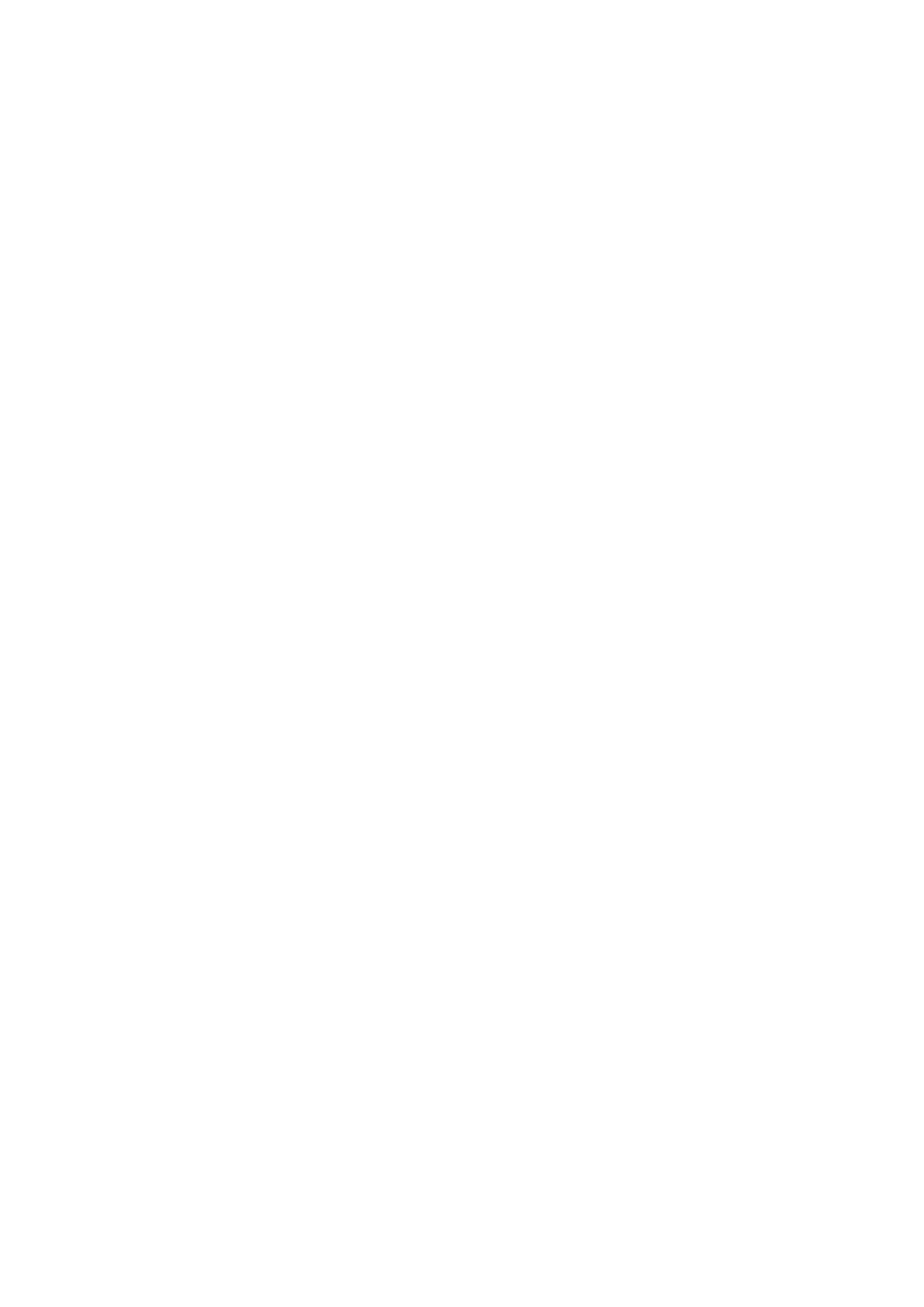# **Contents**

| Livestock production in Sub-Saharan Africa: potential, constraints and        |    |
|-------------------------------------------------------------------------------|----|
|                                                                               |    |
| Availability of feed resources for ruminants in the Sahelian zone 15          |    |
|                                                                               |    |
|                                                                               |    |
|                                                                               |    |
|                                                                               |    |
|                                                                               |    |
| Indigenous knowledge on the use of browse species in animal feeding  20       |    |
|                                                                               |    |
|                                                                               |    |
|                                                                               |    |
|                                                                               |    |
|                                                                               |    |
|                                                                               |    |
|                                                                               |    |
| Animal behaviour, browsing height, indigenous knowledge of browse species. 27 |    |
|                                                                               |    |
| Nutritive value of browse species and growth performance of goats 28          |    |
|                                                                               |    |
|                                                                               |    |
|                                                                               |    |
|                                                                               |    |
| Behaviour of goats, sheep and cattle and their selection of browse species    |    |
|                                                                               |    |
| Edible biomass production from some important browse species in the           |    |
|                                                                               |    |
| Nutritive value and voluntary feed intake by goats of three browse fodder     |    |
|                                                                               |    |
| Growth, carcass characteristics of male Sahelian goats fed leaves or pods     |    |
|                                                                               |    |
|                                                                               |    |
|                                                                               |    |
|                                                                               |    |
|                                                                               |    |
|                                                                               | 40 |
|                                                                               |    |
|                                                                               |    |
|                                                                               |    |
|                                                                               |    |
|                                                                               |    |
|                                                                               |    |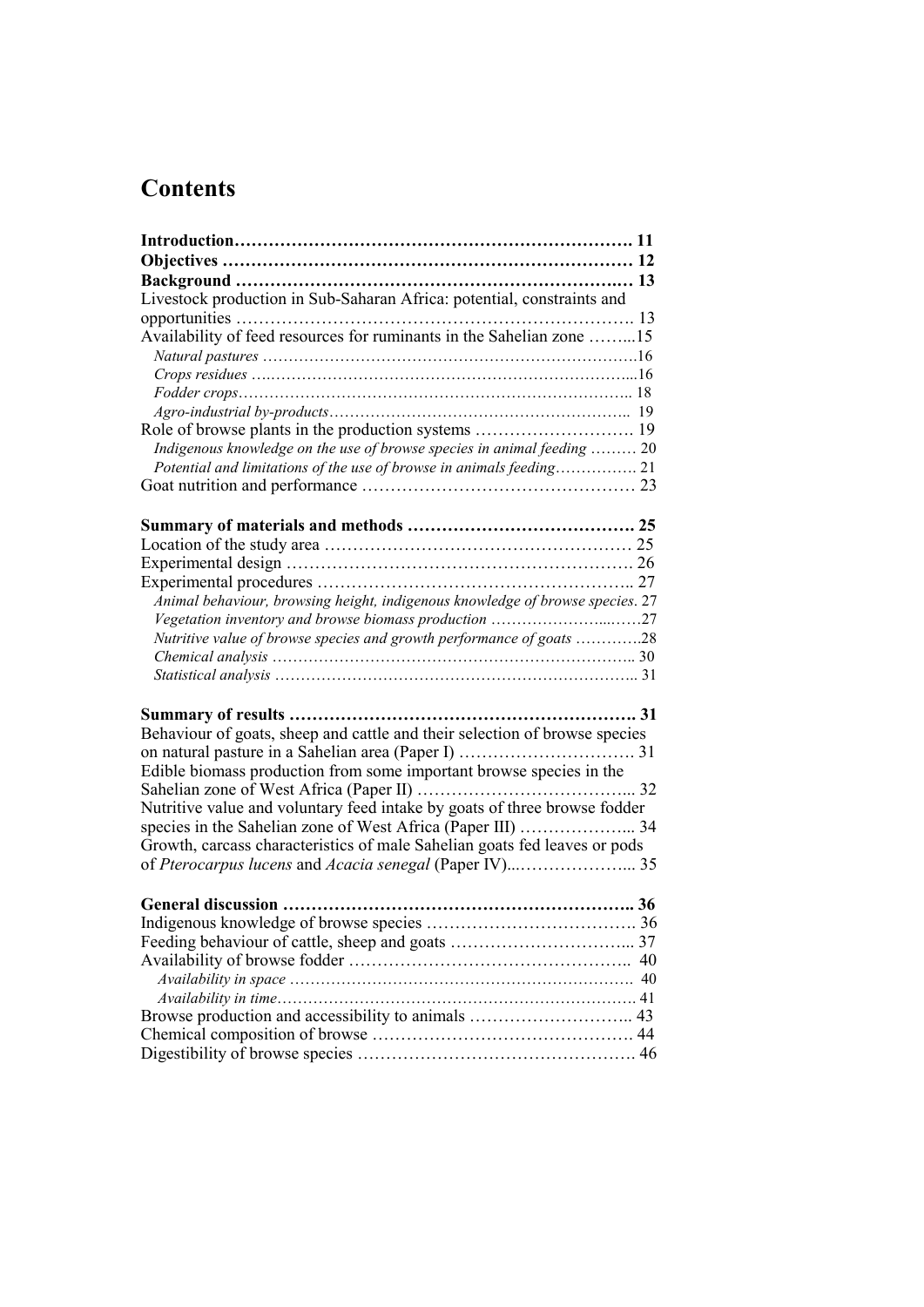| Growth and carcass characteristics of Sahelian goats  49               |  |
|------------------------------------------------------------------------|--|
| Effect of feeding browse on parasite infestation in Sahelian goats  51 |  |
|                                                                        |  |
|                                                                        |  |
|                                                                        |  |
|                                                                        |  |
|                                                                        |  |
|                                                                        |  |
|                                                                        |  |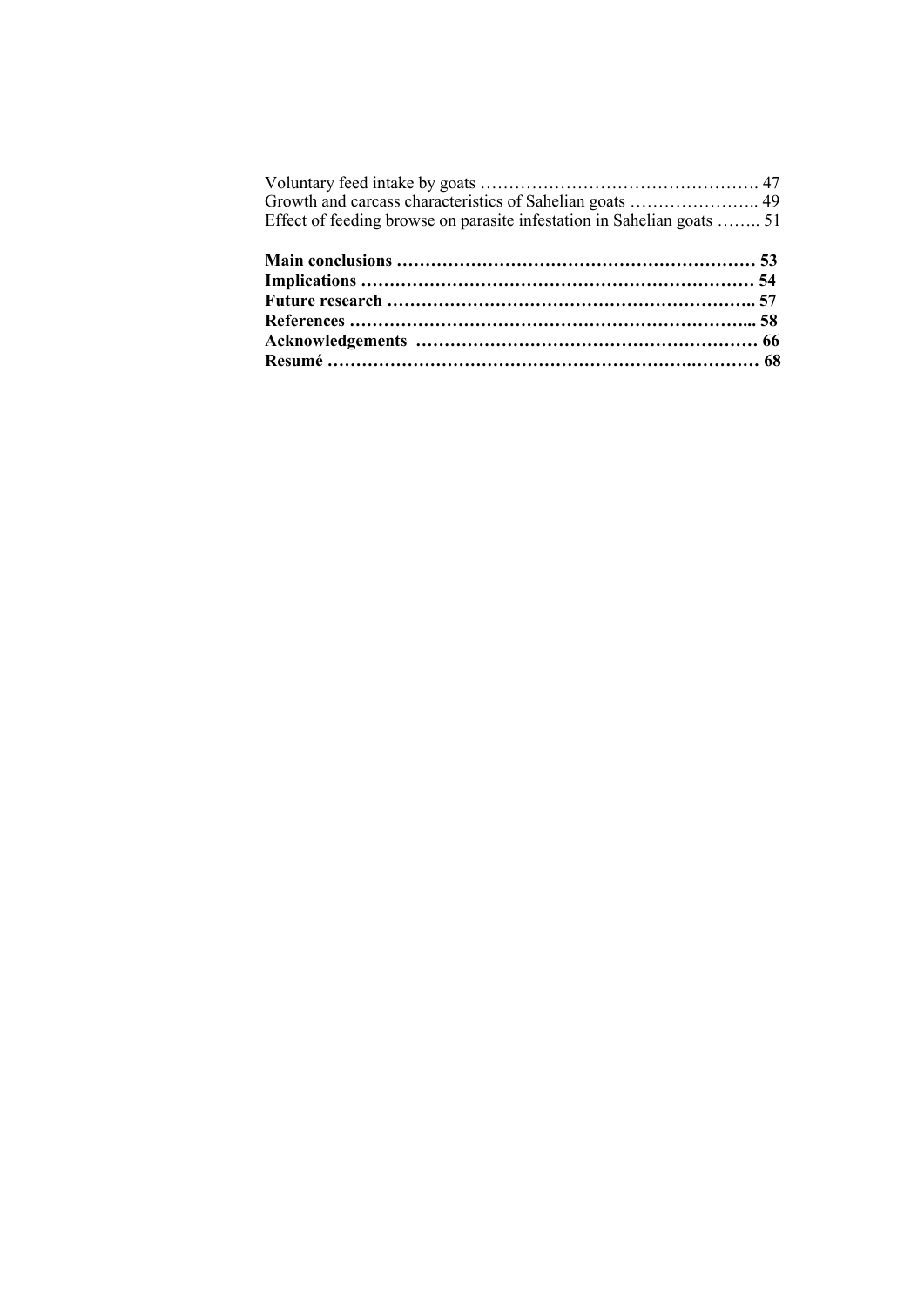## **Appendix**

This thesis is based on the following papers, which are referred to in the text by their Roman numerals:

- I. Sanon H.O., Zoungrana-Kaboré C., Ledin I., 2007. Behaviour of goats, sheep and cattle and their selection of browse species on natural pasture in a Sahelian area. *Small Ruminant Research 67, 64-74.*
- II. Sanon H.O., Zoungrana-Kaboré C., Ledin I., 2007. Edible biomass production from some important browse species in the Sahelian zone of West Africa. *Journal of Arid Environments (in press).*
- III. Sanon H.O., Zoungrana-Kaboré C., Ledin I., 2007. Nutritive value and voluntary feed intake by goats of three browse fodder species in the Sahelian zone of West Africa. *(Submitted).*
- IV. Sanon H.O., Zoungrana-Kaboré C., Ledin I., 2007. Growth and carcass characteristics of male Sahelian goats fed leaves or pods of *Pterocarpus lucens* and *Acacia senegal*. *(Submitted)*

Papers I and II are included with the kind permission of the journals concerned.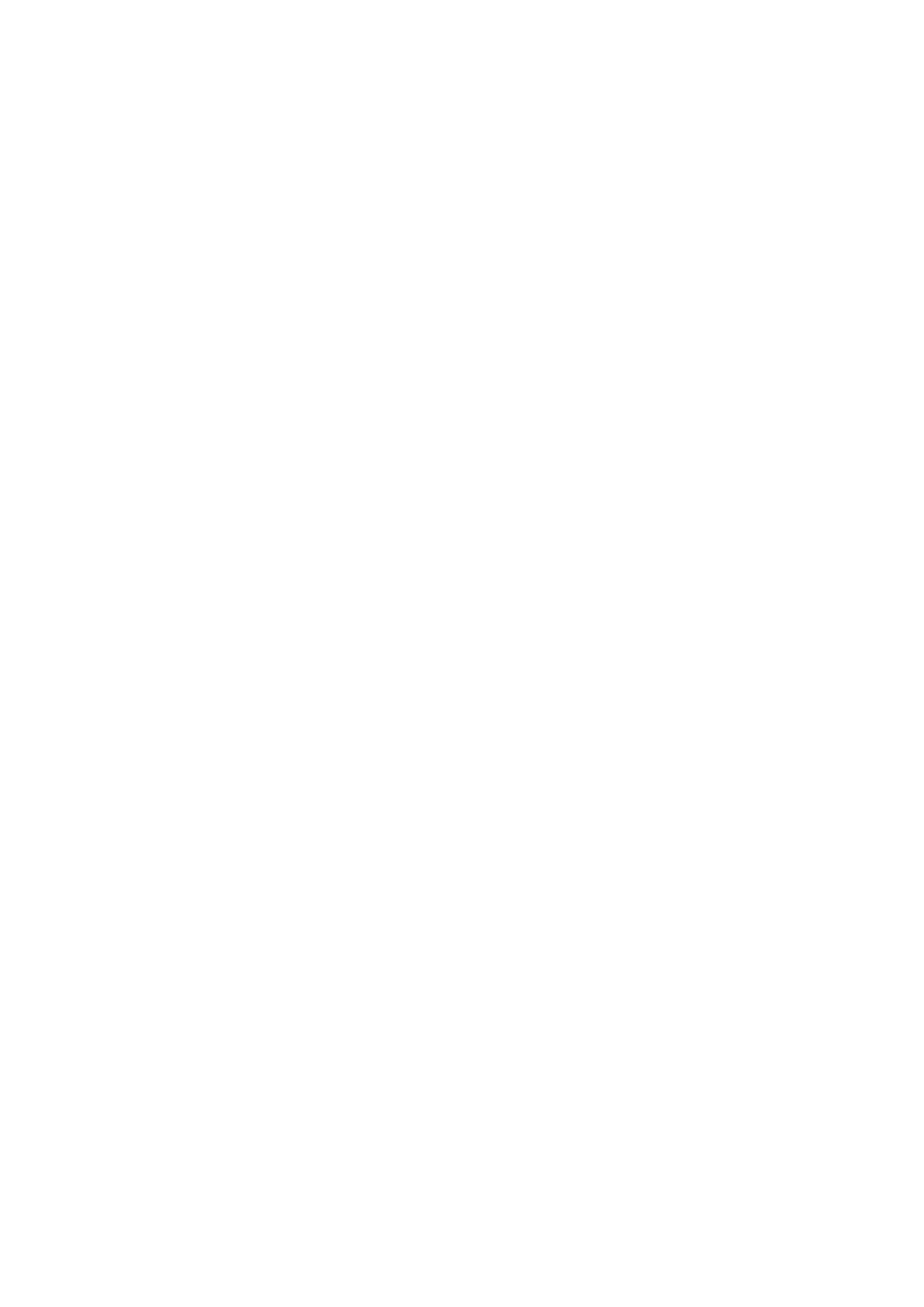# **List of abbreviations**

| ADF                    | Acid detergent fibre         |
|------------------------|------------------------------|
| ADG                    | Average daily gain           |
| ADL                    | Acid detergent lignin        |
| ΒW                     | Body weight                  |
| $\mathsf{C}\mathsf{P}$ | Crude protein                |
| <b>CPD</b>             | Crude protein digestibility  |
| CSC                    | Cottonseed cake              |
| <b>DCP</b>             | Digestible crude protein     |
| DE                     | Digestible energy            |
| DМ                     | Dry matter                   |
| DMD                    | Dry matter digestibility     |
| <b>DOM</b>             | Digestible organic matter    |
| <b>EBW</b>             | Empty body weight            |
| <b>FCR</b>             | Feed conversion ratio        |
| FEC                    | Fecal eggs count             |
| <b>GDP</b>             | Gross domestic product       |
| GLM                    | General linear model         |
| LWC                    | Live weight change           |
| Mcal                   | Mega-calorie                 |
| МE                     | Metabolisable energy         |
| MJ                     | Mega-joule                   |
| <b>NDF</b>             | Neutral detergent fibre      |
| <b>OMD</b>             | Organic matter digestibility |
| <b>SD</b>              | Standard deviation           |
| <b>SSA</b>             | Sub-Saharan Africa           |
| TLU                    | Tropical livestock unit      |
| $W^{0.75}$             | Metabolic weight             |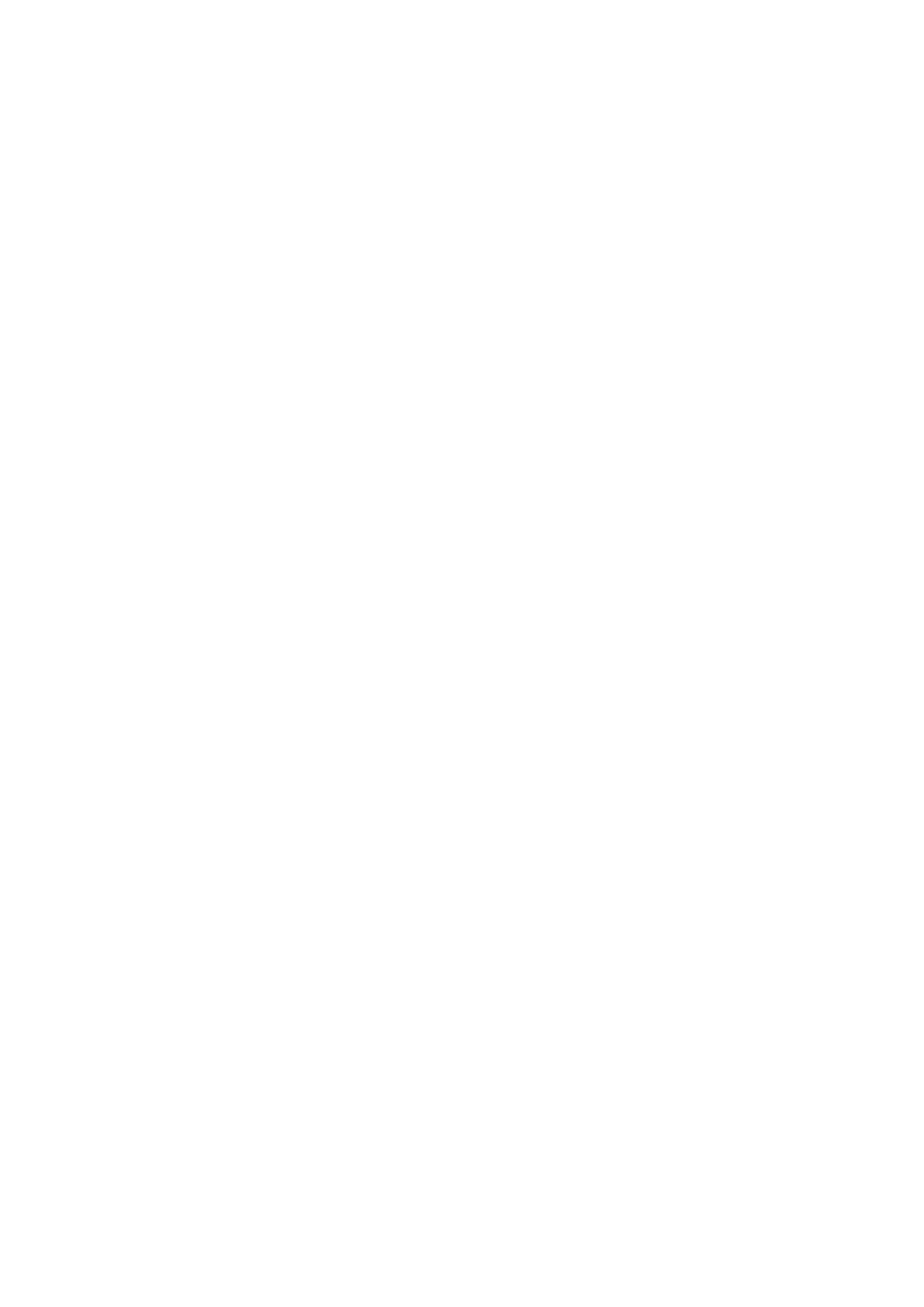## **Introduction**

Livestock production in Burkina Faso constitutes a key activity in the livelihoods of the population and contributes actively to income generation. Being a tropical dry country, landlocked and located in the middle of West Africa, Burkina Faso has more than 80% of its population involved in agricultural production, both livestock and crops, which contribute 34.5% of the GDP (FAO, 2003). The livestock sector alone accounts for 12.3% and constitutes the second export product after cotton.

The livestock population in Burkina Faso is estimated to include 7.3 M cattle, 6.7 M sheep and 10 M goats according to the national livestock census of 2004. The Sahelian zone includes the largest number, with 20.6 % of the cattle, 14% of the sheep and 17% of the goats (MRA, 2004). These animals are kept in two main types of production system, based on one hand on the management strategies of the herd and the use of external inputs and natural pastures, and on the other hand on social, cultural and economic factors. The traditional extensive production system using low inputs is the most important and includes the transhumant Fulani system, sedentary agro-pastoral systems and planned pastoral areas systems (Kagone, 2004). The transhumant Fulani system is dominant numerically, involving about 70% of the cattle and 40% of all livestock (Gning, 2005). The semi-intensive to intensive production systems are found where producers make more or less greater investments in input and labour, thus allowing the animals to better express their production potential; these are the urban and peri-urban dairy farms, and specialized cattle and sheep fattening in the countryside. With the cycle of drought in the 1970s and 1980s, the pastoral Fulani population lost a significant number of livestock and migrated more or less permanently from the North to the South and West regions. Those who remained underwent profound changes in their production strategies and Ouedraogo (1991) concluded that the agropastoral system is currently dominant in the Sahel of Burkina Faso.

Overall, natural pastures constitute about 85% of the feed, followed by crop residues, which account for less than 11%, while fodder crop and conserved forage utilization are negligible (MRA, 2004). However, Burkina Faso as other Sahelian countries, faces the crucial problem of feed shortage, especially in the arid and semi-arid areas. Degradation of natural resources, problem of competition between resources available and the needs of both the human and livestock population, and the variability and fluctuation of rainfall inherent to the arid and semi-arid areas are the main constraints affecting the productivity of animals.

The strategic position of the country makes it of regional importance for livestock production, in providing for the countries in the coastal area, which are depending on imported livestock products. Burkina Faso, together with other Sahelian countries, are the main exporters of livestock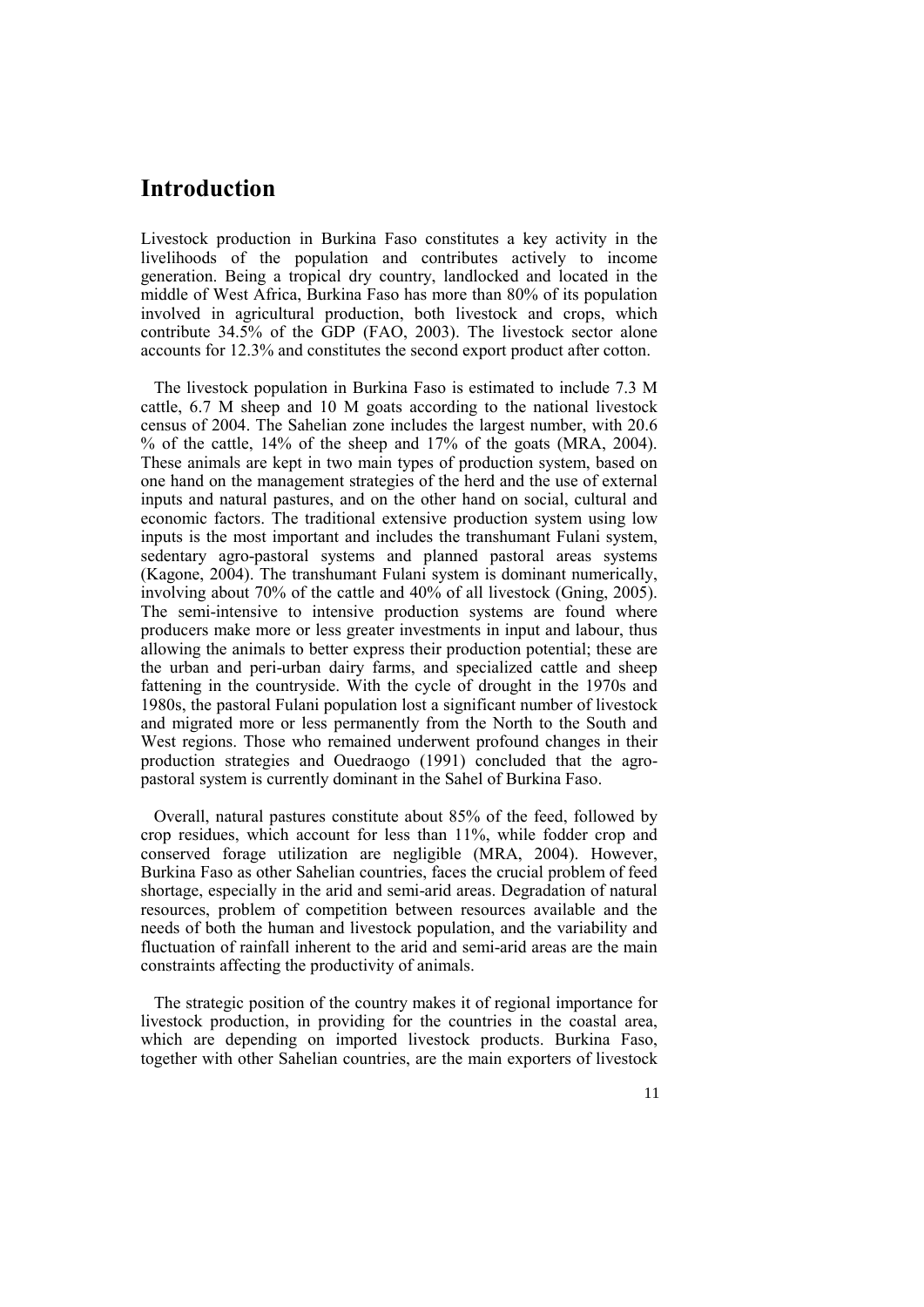and livestock products in West Africa and their share of exports in the regional livestock trade in 2003 was 95% for cattle and 79% for small ruminants (SWAC/OECD, 2007)

Despite its social and economic importance, the livestock sector is not well developed due to political decisions, which have been more focused on cotton production (Gning, 2005). To make livestock production more productive, the state currently prioritises intensification of both livestock and crop production, hence promoting mixed farming systems. On the other hand, the strategic plan of agricultural research and its component animal production has among its objectives the improvement of traditional livestock production through sustainable use of locally available feeds.

For a sustainable development of livestock production one must take a crucial look at the actual situation in order to find favourable solutions adapted to the realities of the rural population. One component of natural pasture, which has attracted marginal interest compared to the research efforts on herbaceous cover, is constituted by browse forages. This resource, due to the diversity of species, the length of the production cycle, the variety of feed components (fresh and dry leaves, flowers and fruits/pods) and the high content of protein and some minerals constitutes a key resource for grazing animals (also in cut and carry systems) especially in the dry season insofar as they are shown less dependant on rainfall compared to herbaceous plants. Despite the importance of browse during periods of drought being well known by farmers, and recognized by many authors (Le Houerou, 1980, Breman and Kessler, 1995), the potential of many locally available browse species is not well exploited. In addition, goats are the most important numerically among ruminant species and often kept by marginalized people. The ability of goats to better utilize the value of browse forages could be used to improve their production, which could facilitate rapid access to cash income for the poor people and contribute to poverty reduction. They could also contribute to meeting the increasing demand of livestock products being apparent in most developing countries.

### **Objectives**

The objectives of this thesis were to find the most appreciated and utilized browse species in the Sahelian area of Burkina Faso, evaluate their potential for fodder production and their nutritive value, and test the possibility of using them in the production system. More specifically the aims were:

 To study the feeding behaviour of the main ruminant species in the area and their selection of browse species (Paper I).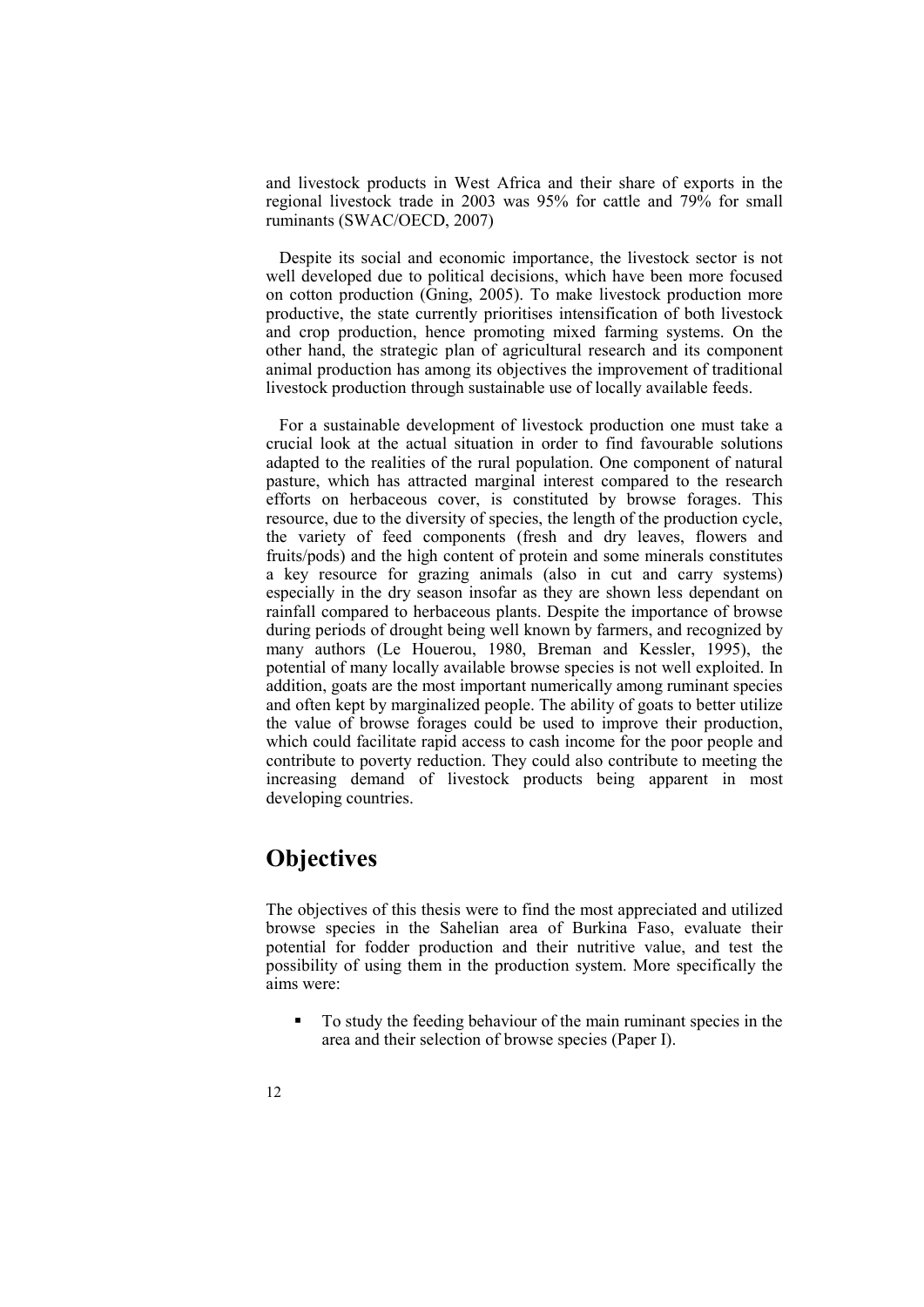- To assess the availability of the most appreciated browse species (Paper II).
- To evaluate the edible biomass production of selected species and their accessibility to different animal species (Paper II).
- To determine voluntary intake and nutritive value of the selected browse species (Paper III).
- To evaluate growth performance, carcass characteristics and parasite resistance of goats fed the selected browse species (Paper IV).

## **Background**

#### **Livestock production in Sub-Saharan Africa: potential – constraints – opportunities**

Livestock production contributes substantially to the agricultural GDP in Sub-Saharan Africa (SSA), up to 35% according to Winrock (1992). The population of livestock is estimated to be 216.6 M cattle, 176.8 M sheep and 210.5 M goats (FAO, 2006), representing 16%, 17 % and 27% of the world population of these species, respectively. About 30% of all TLU (tropical livestock units) in tropical Africa can be found in the arid zone, including 90% of the camels, 30% of the cattle and 40% of the small ruminants (De Leuw *et al.*, 1995). Most of the livestock in SSA (about 70%) is handled by rural people, who own and manage multipurpose enterprises in which livestock is an integral part (Winrock, 1992). Hence livestock production contributes to food security through direct production of food (animal products) as well as through non-food functions (Sanon, 1999).

With regard to the food function, ruminant animals have the ability to convert plant material that is unsuitable for human consumption into high quality food products. Proteins from animal sources are rich in essential amino acids, and the use of animal products has been linked to the level of wealth among people. For instance the per capita consumption of meat was 80.3 kg/year in developed countries in 2003, compared to 28.9 kg/year in developing countries. For SSA the figure is even lower, 11.4 kg/year (FAO, 2006).

The greatest contribution of livestock in rural areas in SSA is in the form of non-food functions. Livestock are important for crop production through manure and draught power and is a key factor in mixed farming systems. For most smallholder farmers, animal draught power and nutrient cycling through manure compensate for lack of access to modern inputs, such as tractors and fertilizers, and help to maintain the viability and environmental sustainability of the production. The provision of manure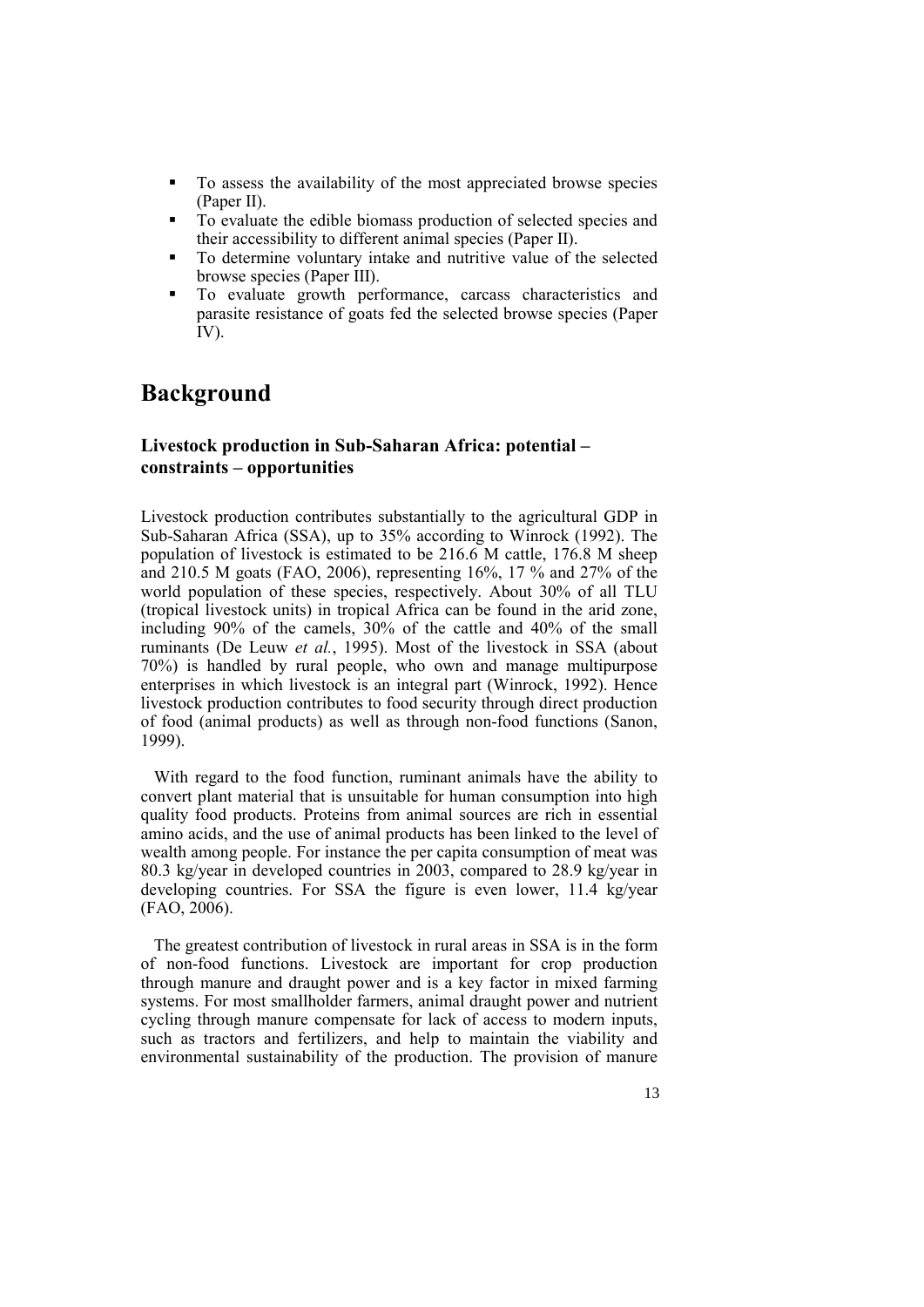increases nutrient retention capacity, improves physical properties of the soil by increasing water holding capacity and improving soil structure. Moreover, studies have shown that the application of chemical fertilizers to tropical soils leads to a stagnation of crop yields, while a combination of manure and NPK resulted in sustainable increases in crop yields (Sédogo, 1993). In the Sahelian area manure is systematically spread on the field either directly by animals grazing crop residues after harvest or by the farmers. In the area of transit or stopping places of transhumant herds, there is a form of contract between livestock keepers and farmers. The farmers allow the livestock keepers to graze their animals in cropland against some nights of resting in this field to benefit from the manure produced. Approximately 22% of the total nitrogen fertilizer and 38% of phosphate is estimated to be of animal origin, representing US \$ 1.5 billion worth of commercial fertilizer (Steinfeld *et al.*, 1997).

Animal draught power is still a main component of many smallholder farms in developing countries. The draught power provided by buffalo, cattle, horses, donkeys, mules and occasionally other species spares people some of the harder labor, and increases the amount of crops that can be produced by an individual or a family, increasing food supply and income. It is estimated that the work performed annually by draught animals would require 20 million tons of petroleum, valued at US \$6 billion, if performed by motorized machines (Steinfeld *et al.*, 1997). This represents a major saving for countries which have to import petroleum products, and also results in less production of  $CO<sub>2</sub>$ , the most important greenhouse gas.

Livestock also represent a mean of saving, a food reserve in times of crop scarcity, and an important asset for investment and insurance. Hence it contributes to the flexibility and the stability of the food production systems and the total agricultural economy (Bradford, 1999). In the Sahelian area almost all farmers keep animals, which remain closely associated with the social habits and welfare of the rural households. The use of livestock as gifts, for dowry or slaughtering for traditional feasts or religious ceremonies reinforces family and social links.

However, livestock production in SSA faces many constraints, the most important being feed shortage. Livestock use almost exclusively natural pastures as the main feed resource. The productivity of these pastures is subjected to high variability between and within years, related to rainfall and seasons. The increase in human population has lead to an increase in cropland area, decreasing the area used for grazing and encroaching on better pastures. In addition, Sahelian countries since 1969, have experienced the appearance in a random way of dry periods and movement of the isohyets toward the south (Grouzis *et al.*, 1986), which results in a reduction in rainfall. The combined effect of dryness and extensive production have resulted in tree mortality, appearance of bare spaces and simplification of the flora composition toward species which are well adapted to harsh conditions, and also the disappearance of some fodder species. According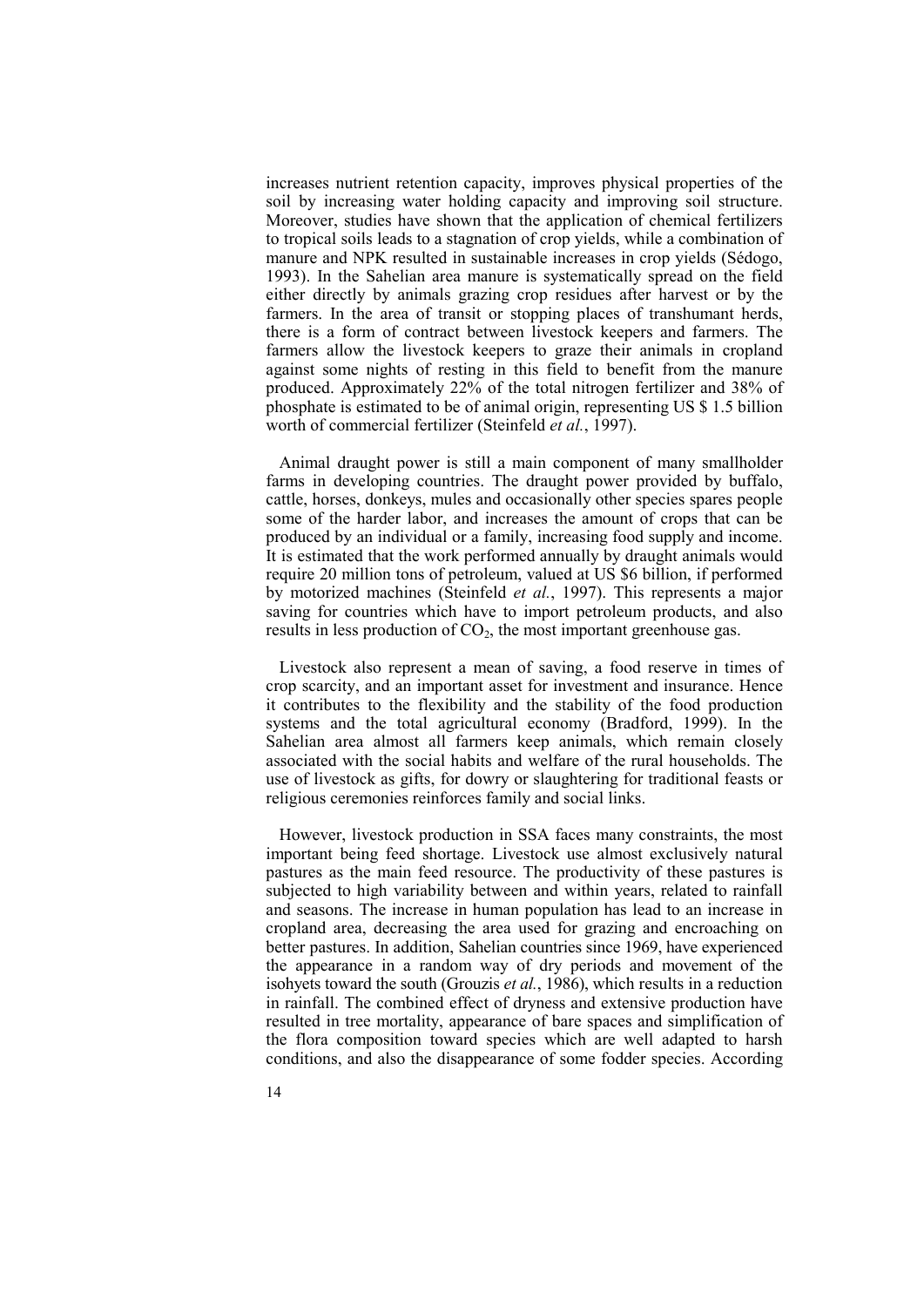to Powell *et al.* (2004) a specialized form of agricultural production has been prevailing traditionally in the West African drylands. Crops and livestock were ethnically and operationally separate but functionally linked enterprises, with exchanges of grain, crop residues and water for manure between sedentary crop farmers and migratory pastoralists. However, this form is shown to be under transition, as Winrock (1992) stressed, and more sedentary, mixed farming enterprises are developing.

The production of livestock and the demand for livestock products in developing countries are predicted to double over the next 20 years due to human population growth, increasing urbanization and rising incomes (Delgado *et al.*, 1999). Livestock production is predicted to produce more than half of total global agricultural output in value terms by 2020, a process which is referred to as the "Livestock Revolution". This offers good opportunities for the rural poor, as the majority of animal products consumed in developing countries is still produced by semi-subsistent farmers, and would contribute to poverty reduction (PPLPI, 2004).

Increasing livestock production in developing countries is crucial. At the national level, it will reduce the need for high cost imports and save foreign exchange, which can then be diverted to productive investments. The resources needed for this intensification could come primarily from improvement of available local sources.

#### **Availability of feed resources for ruminants in the Sahelian zone**

The Sahel (from Arabic *sahil*, shore, border or coast of the Sahara desert) is a transition zone between the Sahara desert in the north and the more humid savanna zone in the south. The mean annual rainfall varies from 100 mm (in 1 to 2 months) at the border of the Sahara to 600 mm (3 to 4 months) at the southern border, with the peak occurring in August (Le Houerou, 1980). The area covers about 40% of SSA, in which 36% of the total population lives. The countries of the Sahel include Burkina Faso, Chad, Eritrea, Mali, Mauritania, Niger, Nigeria, Senegal and Sudan. The Sahelian zone has been divided into 3 sub-regions based on climate, vegetation and land use practices: Saharo-sahelian subzone (100 to 200 mm rainfall), typical Sahelian (200 to 400 mm) and Sudano-sahelian (400 to 600 mm). High variability of rainfall is recorded, from 40% in the north to 25% in the south. Land use is exclusively pastoral nomadism in the north, while some cultivation take place in the typical sahelian and sudanosahelian sub-zone (Le Houerou, 1980). Goats and sheep are important species numerically in the arid zone, followed by cattle, which become dominant in the semi-arid area (Otte & Chilonda, 2002).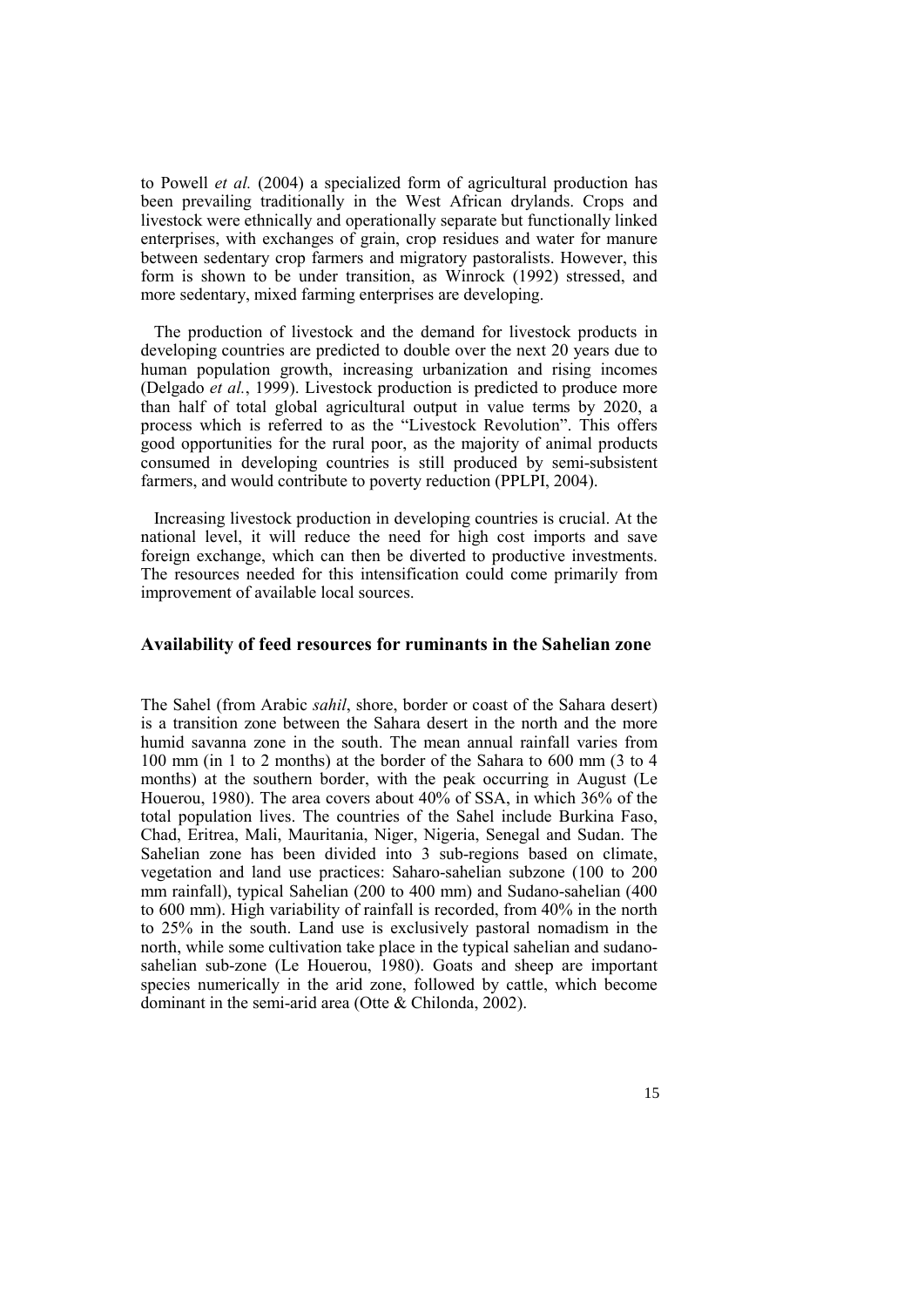#### *Natural pastures*

Rangeland production in the Sahel is highly seasonal, with a rainy season occurring from June to September. The herbaceous layer is composed almost exclusively of annual plants, the composition and growth rate of which are strongly influenced by the pattern and amount of seasonal rainfall (Hiernaux, 1996). In general, C4 grasses dominate, although in wet years, the share of leguminous and other dicotyledonous species in the plant cover increases. Most of the shrubs and trees are deciduous but have longer leaf-production cycles than the herbaceous plants. The availability of the pasture resources is characterised by a peak in herbaceous production in the rainy season, with high nitrogen and energy content, while in dry season, the resources gradually decrease in quantity as well as in quality, and are then unable to meet the maintenance requirement of the animals. The woody fodders are diversified, have various fodder components (green and dry leaves, flowers and fruits) and have a longer period of availability. Hence they constitute an essential resource for livestock during the long dry season.

Overall the consumable yield of natural pasture in the arid and semi-arid zones is estimated at 200 to 500 kg DM/ha (Winrock, 1992). However, high variability is reported between the sub-zones, also depending on the geo-morphological units differentiating pasture vegetation (Boudet, 1977): dune, sandy soil, colluvial glacis, thin soil and flooded meadow. For instance, in the typical Sahel, woody cover is seldom above 5% in sandy soil, with 2 main species, *Acacia senegal* and *A. raddiana*. The productivity of the herbaceous layer increases from North to South with the rainfall and varies along the topo-sequences, from 500 to 650 kg DM in the North and 1500 to 2000 kg DM in the South, on top sequence and gentle slopes, respectively. In colluvial glacis, woody cover is heterogeneous and the herbaceous cover is dense, dominated by *Schoenefeldia gracilis* or *Panicum laetum*, with biomass varying from 1000 to 3000 kg DM/ha. On thin soil, the vegetation is of shrubby steppe type with distribution in spots within micro-depressions. Woody cover is dominated by *Pterocarpus lucens* and *Grewia bicolor*, while herbaceous biomass is estimated at 500 kg DM/ha, making this range mostly suitable for browse production (green and dried leaves). The flooded meadows of the rivers and the large ponds that are exploitable after decrease in water level have high productivity, reaching 7000 kg DM/ha, corresponding to 0.6 ha/TLU during the dry season grazing.

#### *Crop residues*

Crop residues are the plant materials that remain after food crops have been harvested. The main crops in the Sahelian zone are millet, sorghum, cowpea and some tubers. Millet is the principal grain crop in the dry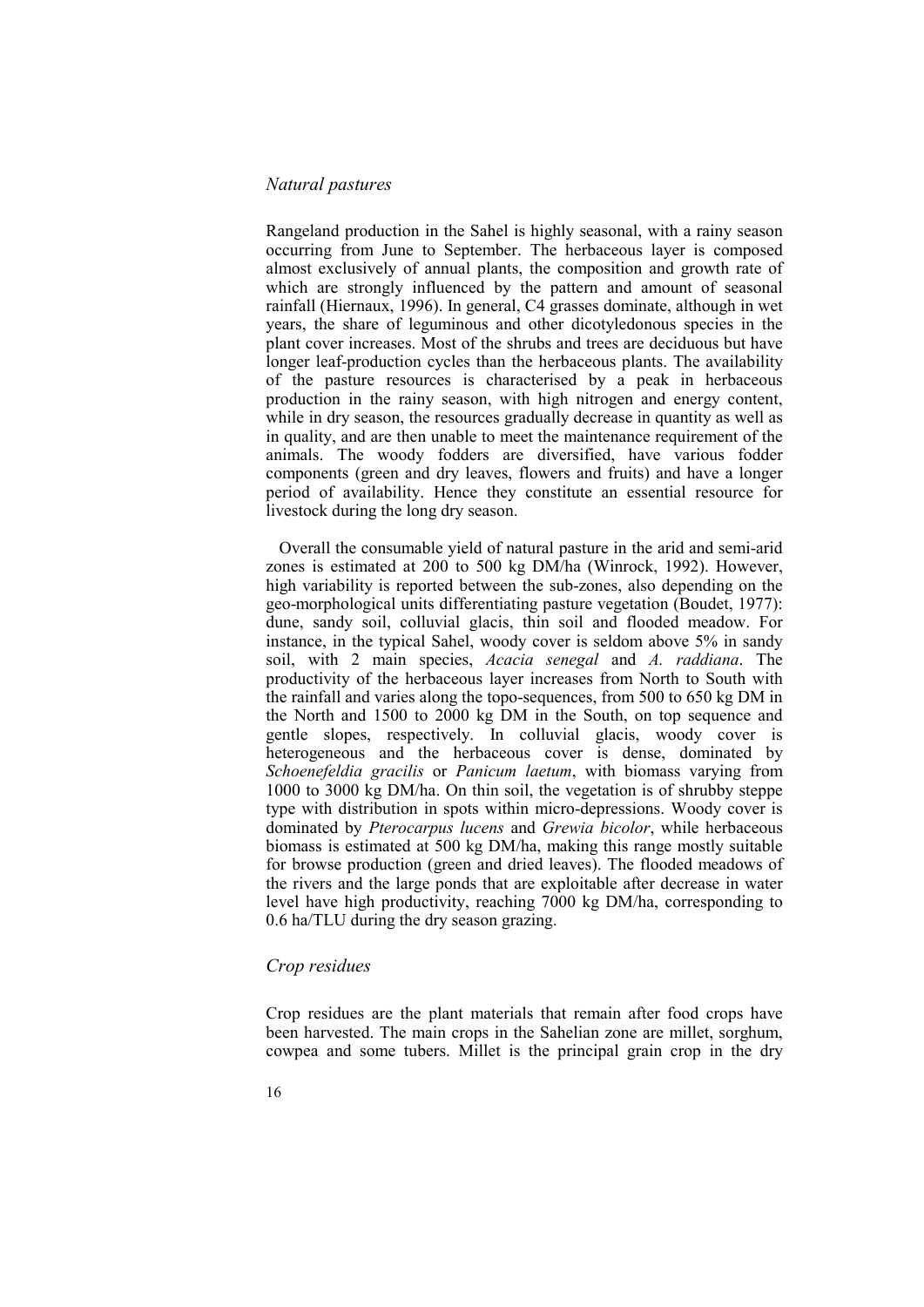semiarid zone (sole-cropped or intercropped with cowpea), comprising 65% of total output of 7 West African countries, with yields of the residues estimated to be 1000 to 2000 kg DM/ha (Williams *et al.*, 1997).

As a greater proportion of the land is brought under cultivation to meet the needs of a growing population, crop residues have become an important source of livestock feed (Harris, 2002). However, their availability depends on the proportion of land under crops and the yield of the relevant plant parts. In the Sahelian area, especially in the dry season, they can constitute 40 to 60% of the total DM intake by cattle (de Leeuw, 1997). The estimated stocking densities on cropland vary widely, from 21 TLU/ha in arid/semiarid Somalia to 0.9 to 1.1 TLU/ ha in Niger and Burkina Faso (de Leeuw, 1997).

The management of crop residues for livestock feed differs depending on the type. Most of the cereal straws are grazed in situ, while leguminous residues are collected as haulm for sale or for stall-feeding (Tarawali & Hiernaux, 2002). The collection of legume haulms can be related to their high quality as feed and also to their low availability compared to cereal straws. Cowpea haulms are reported to yield 400 to 1200 kg/ha of forages in Mali and 200 to 500 kg/ha in Burkina Faso when intercropped with sorghum (de Leuw, 1997). For groundnut, 400 to 700 kg/ha have been recorded in Mali and 700 to 1500 kg/ha in Nigeria. The nutritive value, as reported by Savadogo (1999), was 156 and 126 g/kg DM of CP, 610 and 570 g/kg digestible organic matter, and 9.7 and 9.0 ME, respectively, for cowpea and groundnut haulms. With regard to cereal straws, the common practice in the Sahelian area is to remove a part, that is stored in the homestead or between branches of trees in the field before the animals are allowed to graze. In more intensive systems in densely populated areas, all crop residues may be harvested for livestock feed and or for sale (Powell *et al.*, 2004). Thus, Bourn & Wint (1994) reported a strong association between livestock concentration and the percentage of land under cultivation across the Sahel and the adjacent agro-ecological zones in Nigeria. The residues stored are used in the dry season to maintain productive animals (lactating or weak) or for fattening animals in association with legume haulms, agro-industrial by-products or browse fodder. The grazing period in the field extended by 3 to 4 months, from November/December to February/March. On their way towards more humid zones, transhumant pastoralists make arrangements with crop farmers to graze their cattle directly on fields after harvest, exchanging feed for the provision of manure.

Some conflicting interests exist for the utilization of cereal straws, since they are also used as fuel, for fencing and roofing and as building materials, and to protect the soil against erosion or as sources of organic matter. One the other hand, the utilization of cereal straws as feed is limited by the low nutritive value (44 to 54g/kg DM of CP, 450 to 510 g/kg DOM and 7.1 to 8.1 MJ ME/kg OM, for millet and sorghum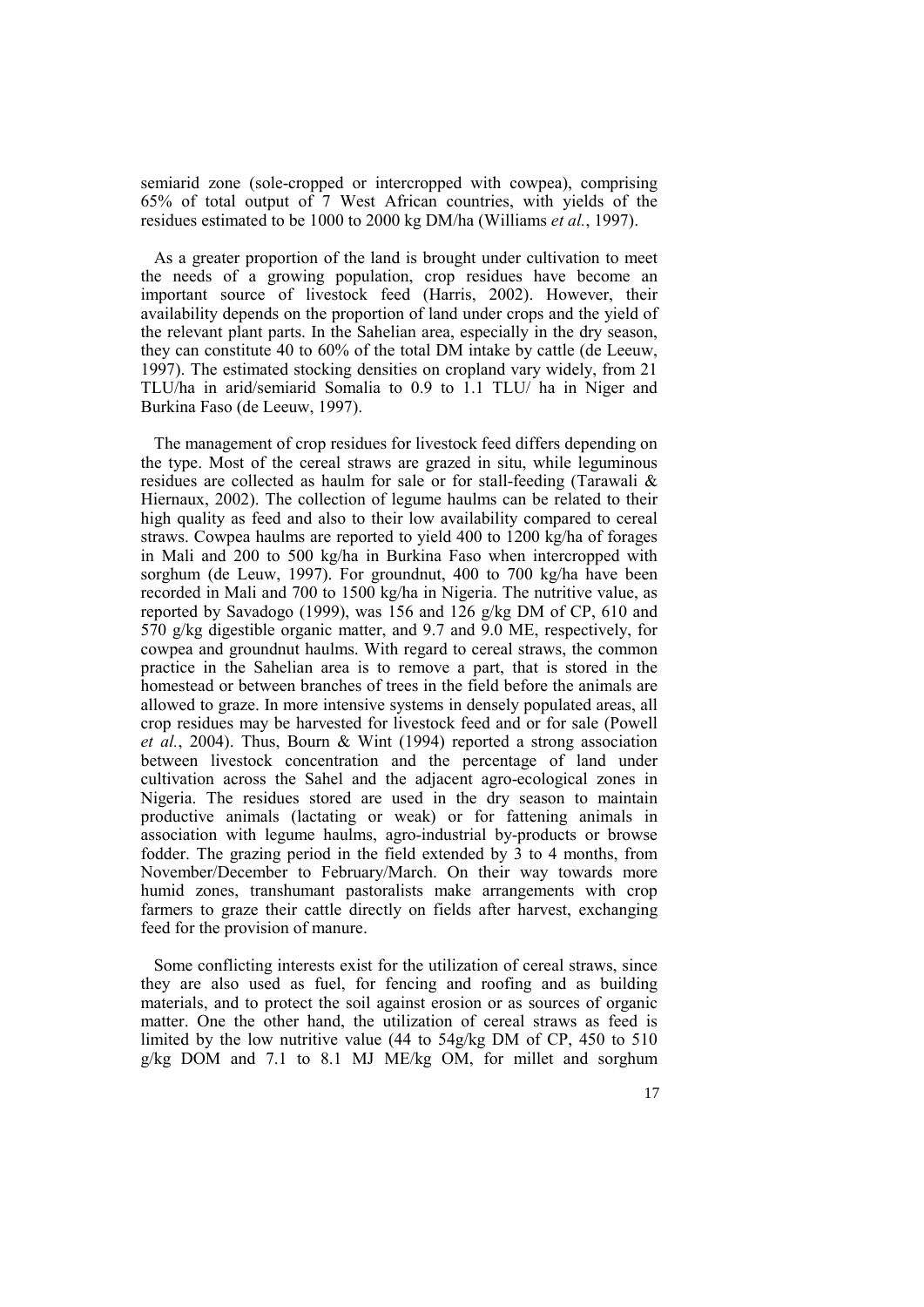respectively, according to Savadogo (1999)). Many studies have been done on improving their use for ruminant feeding, including physical treatments by chopping and treatment with urea or ammonia (Fall, 1990).

#### *Fodder crops*

Fodder crops refer to crops that are cultivated primarily as feeds for animals. Many types of fodder crop can be distinguished: permanent fodder crop such as perennial grasses or legumes usually established in permanent meadows, temporary fodder crops including highly productive annual grasses and legumes, allowing multiple cuttings per year, crops for both food and fodder such as sorghum and cowpea and shrubs and tree fodder. Fodder crops can improve the production and quality of forages substantially and they have many advantages e.g. constitution of a fodder reserve to be used in periods of forage scarcity, intensification of animal production by increasing animal productivity (per animal and per ha), and improving animal management (LEAD, 2005). Positive impacts on the environment have also been recorded, by protecting the soil against erosion and improving soil fertility (legumes). However, the establishment, maintenance and use require technical tools comparable to other crops. In SSA the concept of cultivated forage has evolved since the early 1900s to avoid the negative environmental impacts of nomadic livestock production (Thomas & Sumberg, 1995). Pasture and fodder research was intensified after World War II, strongly influenced by the pioneering work on tropical pasture plants in Northern Australia. The introduction and screening of legumes and grasses for forage and soil regeneration were undertaken in the 1950s and 1960s in many countries, to improve the quantity and quality of feed as a prerequisite for the development of the livestock sector. Over the last 40 years considerable resources have been devoted to screening and testing forage legumes in Sub-Saharan Africa, and species which are adapted to a range of environmental conditions have been identified (Thomas & Sumberg, 1995).

In Burkina Faso, many institutions have been involved since 1961 in the introduction and testing the adaptability of fodder plants, as a result technical papers have been elaborated for 22 species that were shown to be more interesting (MRA, 1999; Sanon & Kanwe, 2004). An assessment of the fodder bank technology developed by ILCA and its national research partners, identified about 27,000 smallholder farmers covering an area of about 19,000 ha for the whole of West Africa (Elbasha *et al.*, 1999). The main species were *Vigna unguculata* (cowpea), *Dolichos lablab*, *Macroptilum atropurpureum* (Siratro), *Panicum maximum*, *Cenchrus ciliaris*, *Chloris gayana*, *Cajanus cajan*, *Leucaena leucocephala*, *Stylosanthes* and *Brachiaria riziziensis*. However, most of the adoption was concentrated to the subhumid zone, maybe in relation to the adaptability of the species. Cowpea is a species expanding in the Sahelian zone as a multi-purpose crop, the grain being used for human consumption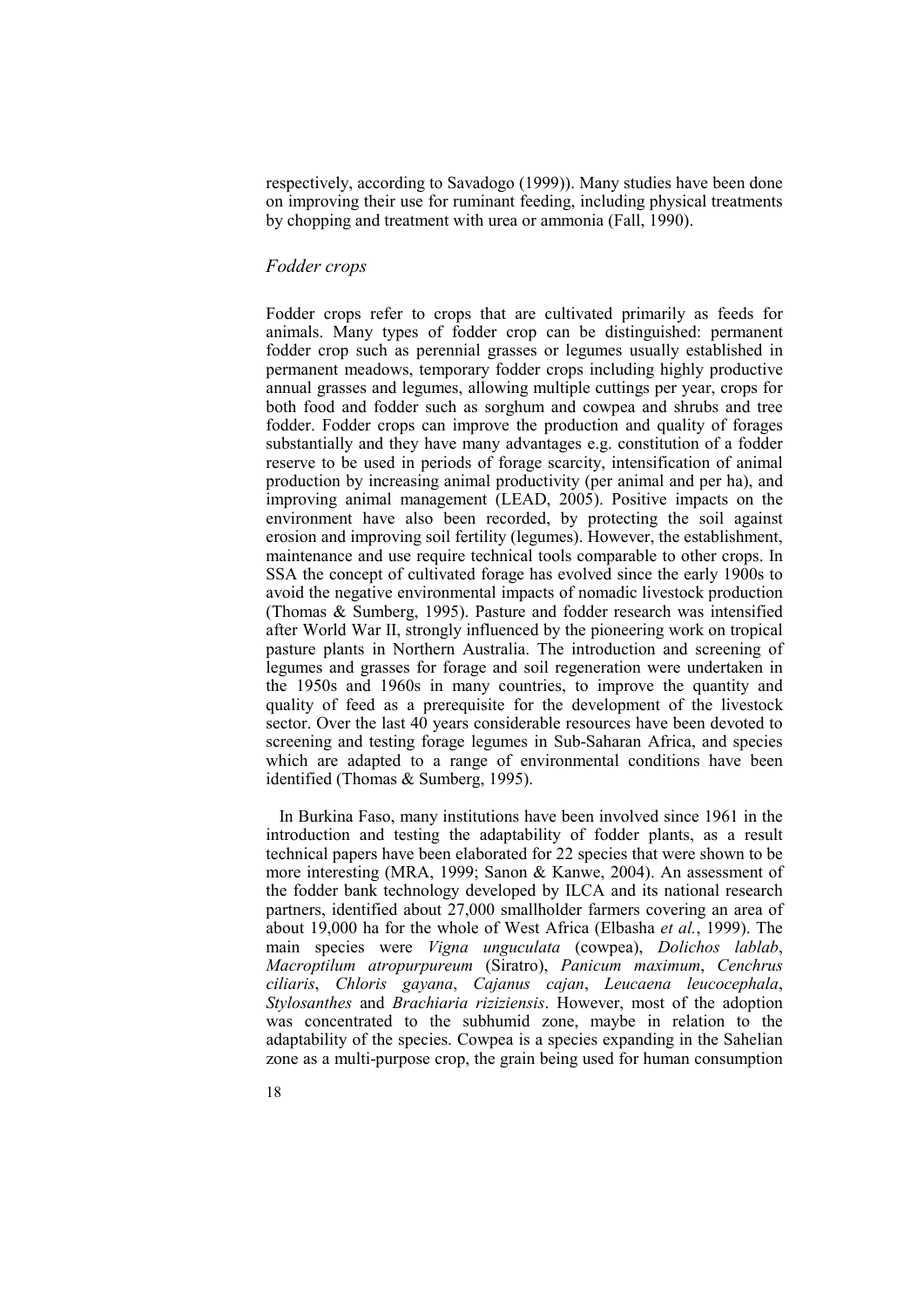while the haulms are used for feed. In Niger, 5,600 kg of seeds were distributed each year to farmers (Williams *et al.*, 1997).

In general, however, the cultivation of legumes specifically for forage is minimal. Many constraints have been identified to deal with the low adoption e.g. lack of extension in training, inappropriate land tenure, cost of fencing materials, shortage of labour due to overlapping of the farming calendar with the main crop, cost of phyto-sanitary products, credit and seed availability, land scarcity, invasion by grasses and weeds and fires. Recently, attention has been focused on fodder trees, either naturally occurring or introduced, due to the many advantages they provide, such as longevity and availability to produce when herbs and grasses are dormant (Paterson *et al.*, 1998).

#### *Agro-industrial by products*

Agro-industrial byproducts result from the processing of crops such as oilseeds, sugar cane, sisal, citrus, pineapple and bananas, or the slaughter and processing of livestock and fish (Preston, 1986). They are rich in protein (oilseeds and meals of animal origin) or sugar (molasses, citrus and pineapple pulps) and occasionally in starch (rejected bananas, cassava peels) and are usually low in fibre. In the Sahelian countries, such as Burkina Faso and Mali, the most important agro-industrial products found are cottonseed and cottonseed cake. The quantities of agro-industrial byproducts depend on the availability of the raw material and the capacity of the factory. Their use is low in rural areas due to the localization of the processing factories, which are usually located in urban and peri-urban areas. In consequence, the cost of transportation makes the products often quite expensive. Commercial farmers with purchasing power and availability of their own transport can more easily utilize e.g cottonseed cake. The products are often exported by traders, which make them even less accessible to farmers lacking adequate infrastructure and marketing facilities. Not all agro-industrial by-products produced in the factories are used for livestock. For instance, molasses is sometime used as fertilizer in the sugarcane fields or to maintain the road and for the production of alcohol. The cottonseed is partly used as seeds for cotton production, or processed to extract the edible oil for consumption, providing cottonseed cake.

#### **Role of browse plants in the production systems**

Browse refers to leaves and twigs from shrubs and trees available to ruminants as feed and in a broader sense including also flowers and fruits or pods. The notion of browse is a complex issue, as discussed by Le Houerou (1980), depending on plant species, animal species, forage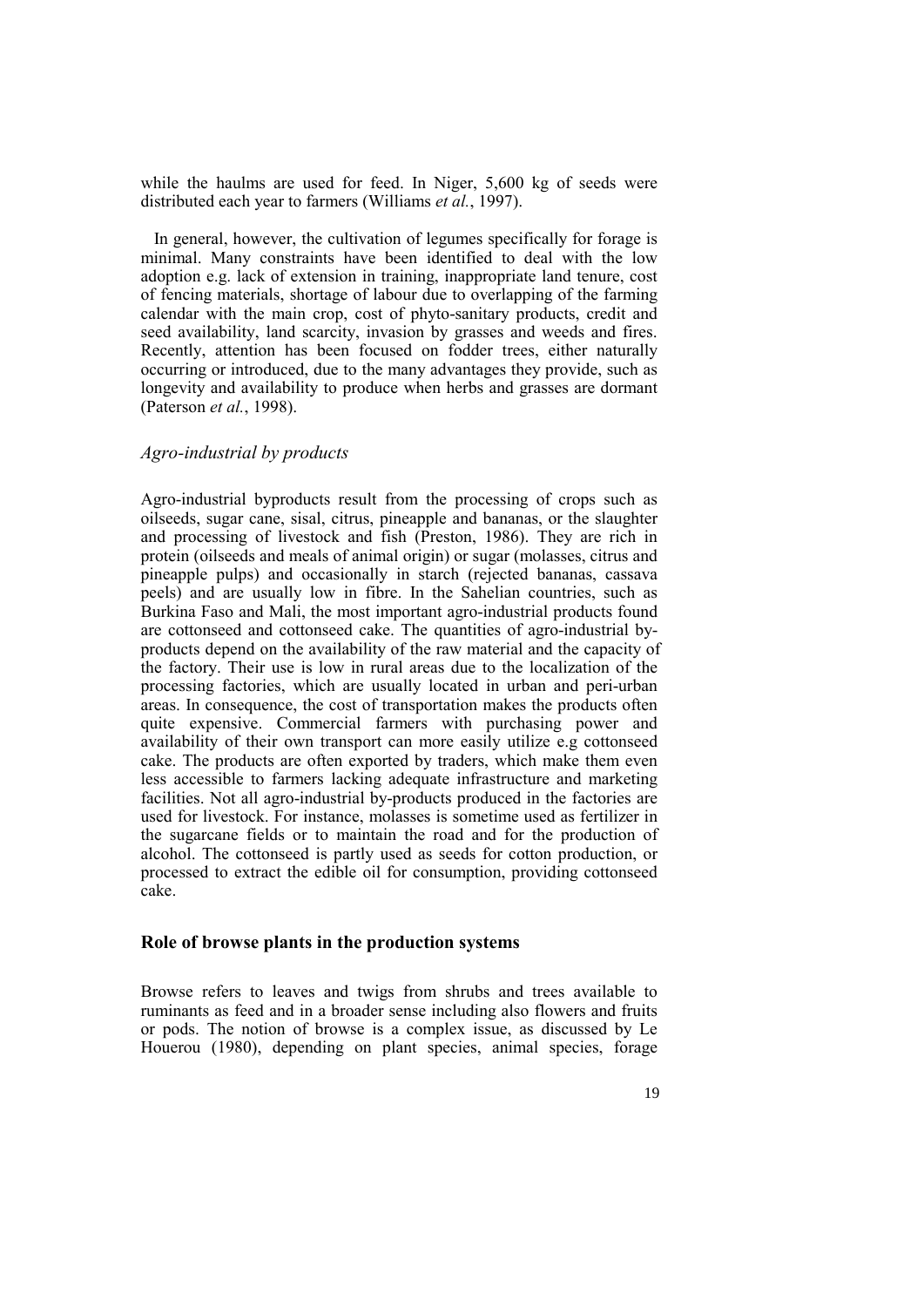availability and accessibility and the nutritional state of the animals. Wicken (1980) estimated that the flora of tropical Africa contains more than 7000 species of trees or shrubs of which at least 75% are browsed to a greater or lesser extent, and probably about 50% are useful to man. Apart from being browsed, woody plants have always played a significant role in human lives in SSA as demonstrated by their multiple usages. With regard to crop production, farmers in semi-arid West Africa have traditionally spared desired species when establishing their fields by clearing natural vegetation. Species such as *Acacia albida* are valuable because of the ability to improve soil fertility through nitrogen fixation, and also because of the reverse vegetation cycle of this tree, that produces green leaves in the dry season for feeding animals, and they in turn spread manure on the field. In the rainy season the species lose their leaves, resulting in no shading effects on the crop. Other species maintained in the croplands have different socio-economical importance (edible leaves or fruits, ethnomedicinal use or shade) and reduce evaporation from the fields. Overall, the multiple uses of woody plants include soil maintenance and protection against erosion and dune stabilisation (as windbreaks), source of energy (fire wood), construction material and with their shade reduced water loss from the soil and lower temperature. The trees serve as source of income through the sale of leaves, fruits and wood, and ethno medicinal and veterinary uses are common. They are also shown to influence the herbaceous cover in the Sahel, by improving flora diversity and mineral content (Akpo *et al.*, 2003).

#### *Indigenous knowledge on the use of browse species in animal feeding*

Local people generally recognize the trees and shrubs which are well appreciated by ruminants, and their nutritive importance (Thapa *et al.*, 1997; Briggs *et al.*, 1999; Thorne *et al.*, 1999; Komwihangilo *et al.*, 2001). The role of browse during periods of drought has been recognized and has attracted attention from scientists. Thus important information was collected at the International Conference of Browse in Africa, dealing with various aspects of browse plants (Le Houerou, 1980).

For the improvement of forage production, the screening of browse plants and evaluation of biomass production has concentrated on improved species such as *Leucaena leucocephala* and *Gliricidia sepium*, for which planting material and information are available from international sources. Hence, some authors have recently focussed on screening indigenous fodder trees and shrubs by involving farmers in the choice of promising species. Indigenous browse species are well adapted to the local environment, are well known by farmers and the planting material can easily be collected in the area. The methods have consisted of interviews with informants on the diversity of browse species and their knowledge of their palatability by livestock (Scones, 1994; Komwihangilo *et al.*, 1995;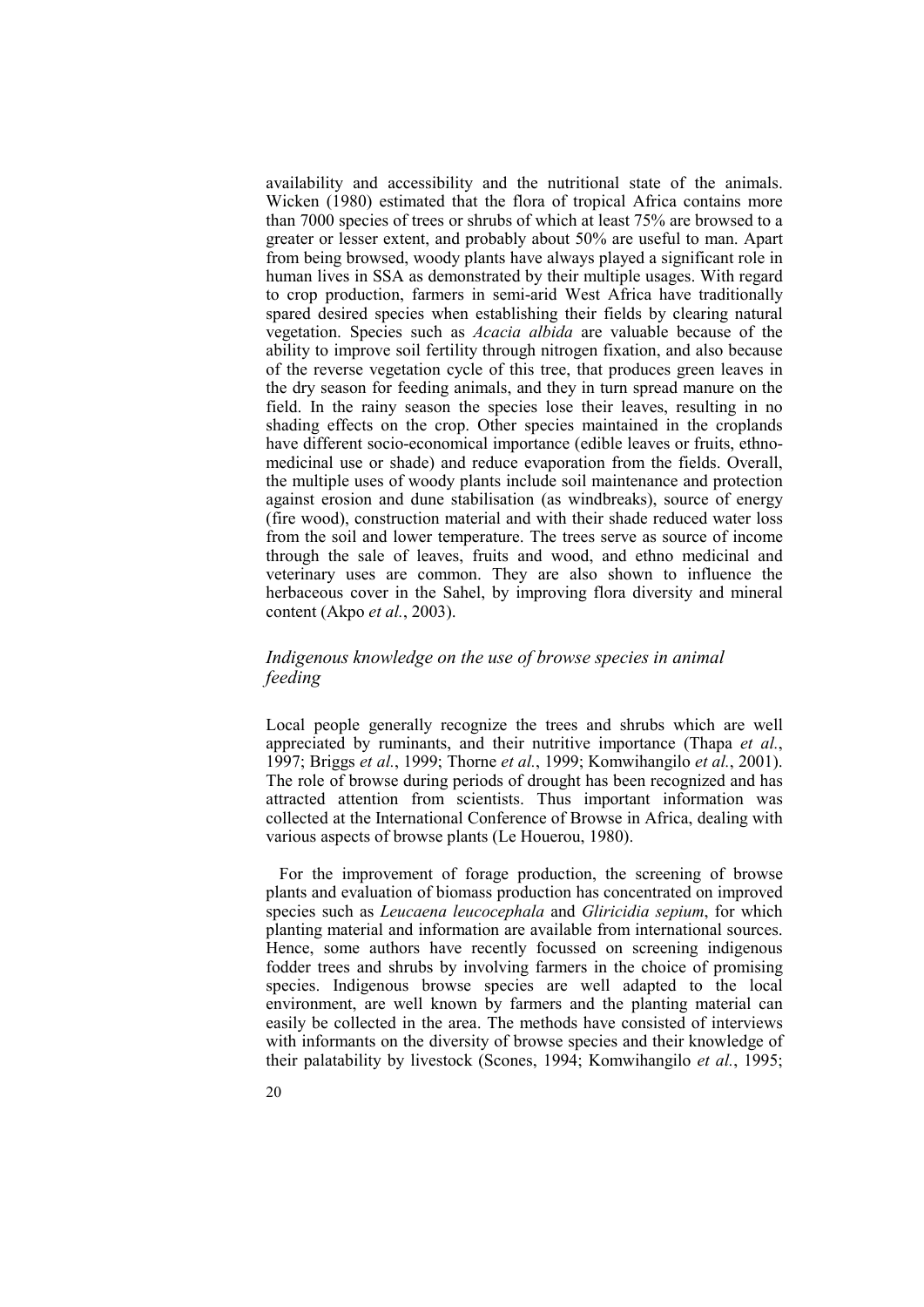Roothaert & Frankel, 2001; Okoli *et al.*, 2003), the ranking of browse quality coupled with chemical analysis (Bayer, 1990; Scoones, 1994) and the preference of selected animals (Mtengeti & Mhelela, 2006). It appears that local farmers can generate richer data, as the area under consideration will not be limited to direct observation in paddocks as in many studies. Over 160 species were recorded by Okoli *et al.* (2003), working with indigenous farmers in south eastern Nigeria, as used for ruminant feeding, and this list exceeded the previous report in the literature from the area. The ranking of fodder quality revealed that the farmers' knowledge of the quality is well correlated with the chemical composition. The knowledge of the palatability in different animal species was also in accordance with the field observations. Hence, farmers' preference of browse species was related to the availability, palatability and drought resistance. According to Niamir (1990) local people also have an intimate knowledge of the characteristics and value of different plants e.g. their value in stimulating milk and meat production, the toxicity, saltiness and medicinal value, the ability to indicate the agricultural potential of soil and the prominent characteristics such as prolific fruiters and fast growth. The studies stressed the advantages of a survey of farmers that are quick, compared to direct observations, and give relatively reliable information on the complexity of browse species. In consequence, these surveys are shown to be fundamental in identifying fodder species for further research and development programmes to improve productivity.

#### *Potential and limitations of the use of browse in ruminant feeding*

In free ranging systems, browse species constitute an effective insurance against seasonal feed shortage in the dry season, supplementing the quantity and quality of pasture. Trees and shrubs are perennials allowing the provision of permanent fodder compared to herbaceous species, which decrease rapidly in quantity and quality after the rains. Through their deep root system, trees are able to penetrate further into the soil and therefore continue to grow under dry conditions and/or keep green leaves. The regular availability of forage from trees and shrubs depends on the diversity of species and their phenological variation in time and space (Grouzis  $\&$  Sicot, 1980). On the other hand, their high feeding quality in terms of protein and content of some minerals such as calcium and phosphorus (Paterson *et al.*, 1998) is well appreciated. Almost all literature on the use of shrub and tree fodders to supplement either natural grasses or crop residues has shown positive responses with respect to the productivity of cattle, sheep and goats (Norton, 1998). Also, stocking rates are shown to increase generally when fodder trees are included in the pastures (Leng, 1997). This author further reported the potential use of browse as bypass protein to increase productivity of ruminants where bypass protein supplements in the form of concentrates such as cottonseed meal have been fed to ruminants, supplementing poor quality forages. This process has been linked to the effect of condensed tannins that are bound to foliage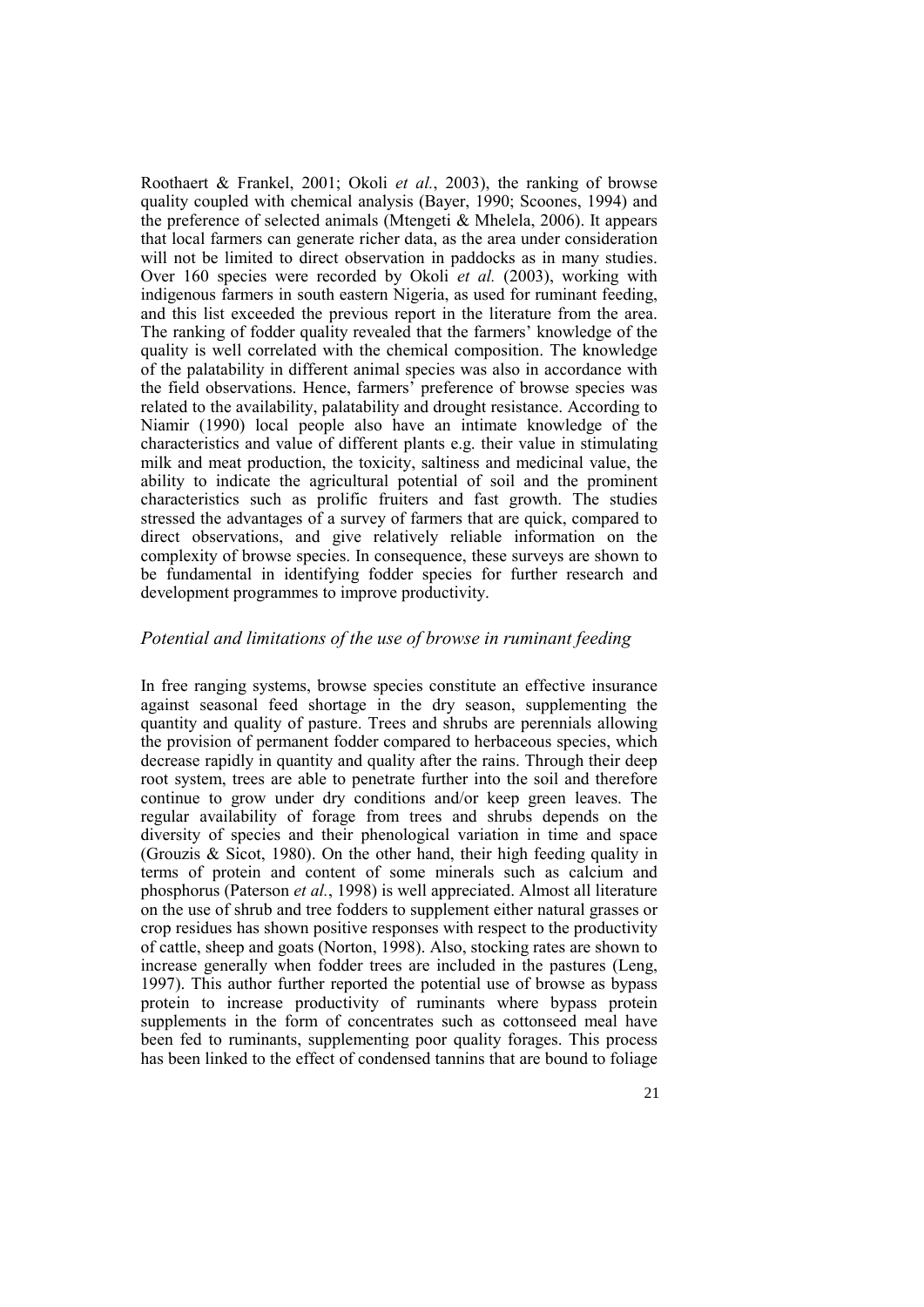protein, preventing the microbial degradation of leaf protein in the rumen. Then, particles high in protein will move to the lower digestive tract where some of the condensed tannin complex with protein may be hydrolysed, allowing protein to be digested. Condensed tannins under acid or alkaline conditions of the intestines may be split to sugars and organic acids, mostly gallic acid, releasing protein and amino acids that are digested in the lower gut. Anthelmintic proprieties have been reported in many plants that are browsed (Hammond *et al.*, 1997), that by improving the nutritional status of the animals, increase their ability to resist the harmful effects of parasites (Hoste *et al.*, 2006).

The utilisation of browse is limited by the high lignin content and the presence of anti-nutritional factors, which may be toxic to ruminants. Many browse species have chemicals that appear to be produced for the purpose of deterring invasion or consumption of their leaves by microbes, insects and herbivorous animals. The most important cited is tannin, which is shown to decrease the digestibility in browse fodders. Tannins are a group of polyphenol substances with the ability to bind protein in aqueous solution. They are classified into two groups: hydrolysable or condensed tannins, and are considered to have both adverse and beneficial effects depending on their concentration and nature, and also animal species, physiological state of the animal and the composition of the diet (Makkar, 2003). Silanikove *et al.* (1996) concluded that goats have the ability to consume large amounts of tannin rich plants without exhibiting toxic syndromes (due to a detoxifying enzyme in the saliva), which is not the case for other ruminant species. The negative effect of tannin is seen in lowered feed intake, directly due to the astringent properties of tannin rich feed, and indirectly by reducing the digestibility of the feed. Hanley (1992) reported that tannin reduced the digestible crude protein by 44% and digestible organic matter by 14%. However, the level of digestibility reduction varied depending on the level and the activities of tannin (Ebong, 1995). A level of tannin below 5% seems to be tolerable for ruminant animals.

While tannins are the best known of the anti-nutritional factors of browse, there is a long list of secondary compounds: cyanide, nitrate, fluoroacetate, cyanogenic glucosides, saponins, oxalates, mimosine and various sterols (Leng, 1997). However, the toxic compounds seem to become of significance nutritionally only when the plant constitutes a high proportion of the diet. Hence, the effects of high protein forage could override the effect of the toxic compounds when used as supplement in the diets.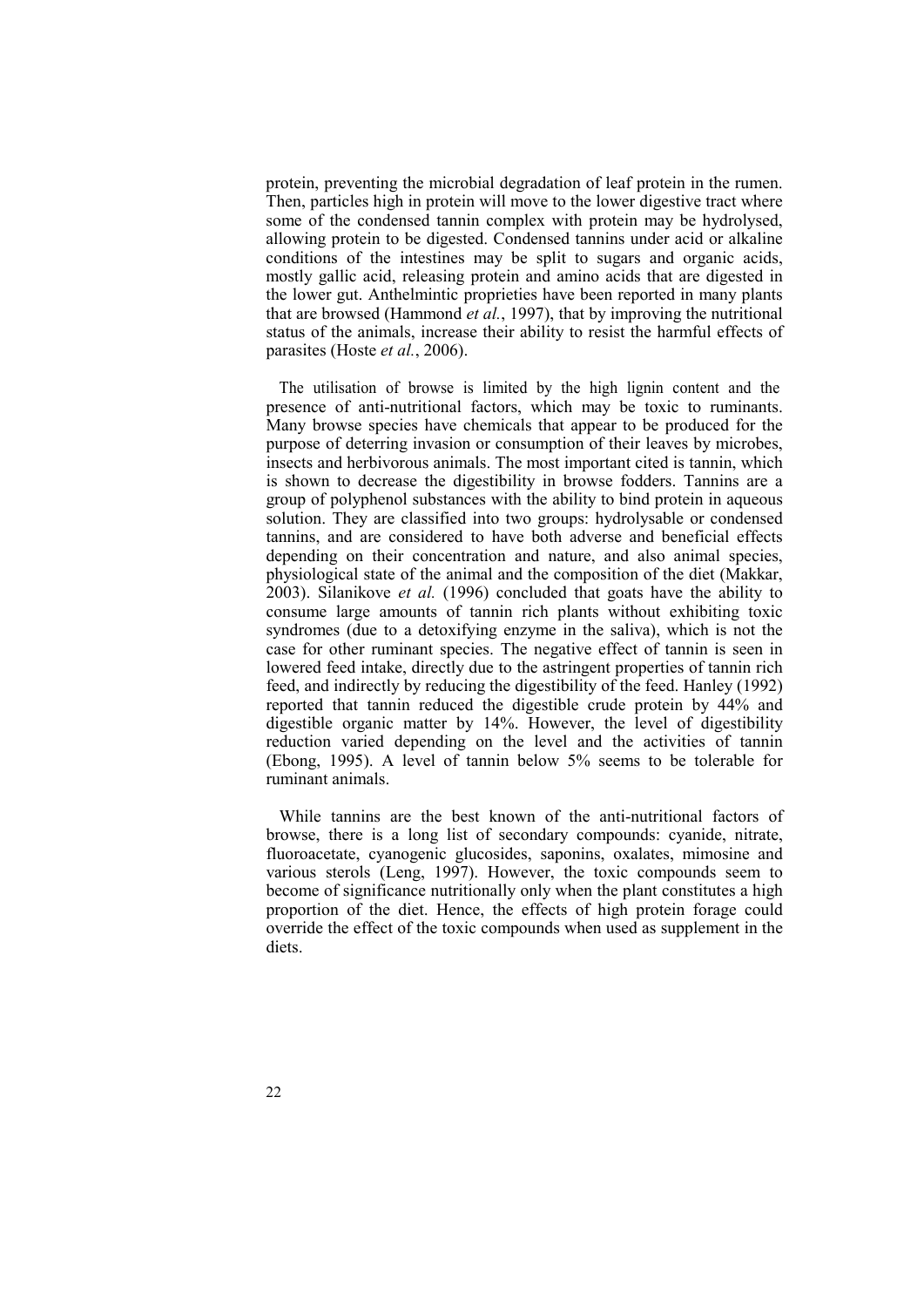#### **Goat nutrition and performance**

The goat (*Capra hircus*) is shown to have been one of the first animals to be domesticated by humans, about 7000 BC in South West Asia (Peacock, 1996) then spreading into all the tropical zones and most temperate areas. The world goat population is estimated at 790 M and most (96%) are found in developing countries (FAO, 2006) where they are of great importance. Goats are usually kept by poor people (often women in some areas) to whom they provide useful products and services. Goat milk is highly nutritious and has a similar nutritional profile to human milk (Peacock, 1996). Goats are highly prolific, producing twins or triplets (most tropical breeds) allowing owners to build flocks quickly. The goat is often used as a first step towards livestock ownership, as with a large flock part can be sold and replaced by sheep or cattle. Many other attributes of goats are reported, including small size and low price, which is ideal for slaughter at any celebration, and to sell when cash is needed. They are easy to manage by children and can survive in harsh conditions (low availability of vegetation in the arid areas, feed rich in fibre and low in nitrogen, lack of water and heat stress). All these attributes lead to the connotation that the goat is "a poor man's cow" (Mahatma Gandi, great Indian Leader) quotation taken up by Peacock (1996) who qualified it as "a poor person's bank".

With regard to the feeding behaviour, the goat is a natural browser, feeding by preference on tree leaves, flowers, fruits/pods and even the woody stem of trees. Their small mouth and mobile upper lip and tongue enable them to pick small leaves between thorns, flowers, fruits and others plants parts, thus choosing only the most nutritious available feed. They are very active, moving quickly between and around trees, and can walk long distances in search of food to satisfy their nutrient requirements. Goats are shown to eat preferentially at heights between 20 and 120 cm above ground and can stand on their hind legs or even climb trees to reach the best forage. They are known to feed on a wide variety of forages, and the choice is influenced by the diversity of feeds available. This attitude seems to be related to the need to maintain the rumen environment within a certain physiological and microbiological range (Morand-Fehr, 2005). However, they seem to not thrive well when kept on a single type of feed for any length of time (Devendra & McLeroy, 1982). The feeding strategies of goats, reported by Luginbuhl & Poore (1998), consist of selecting grasses when the protein content and the digestibility are high, but switching to browse when their nutritive value may be higher. However, where browse is not available, goats can feed on grasses and crop residues such as cereal straws, but tend to prefer less coarse grasses (Devendra & McLeroy, 1982).

Luginbuhl & Poore (1998) noted that goats are not able to digest cell walls as well as cattle because the feed stays in their rumen for a shorter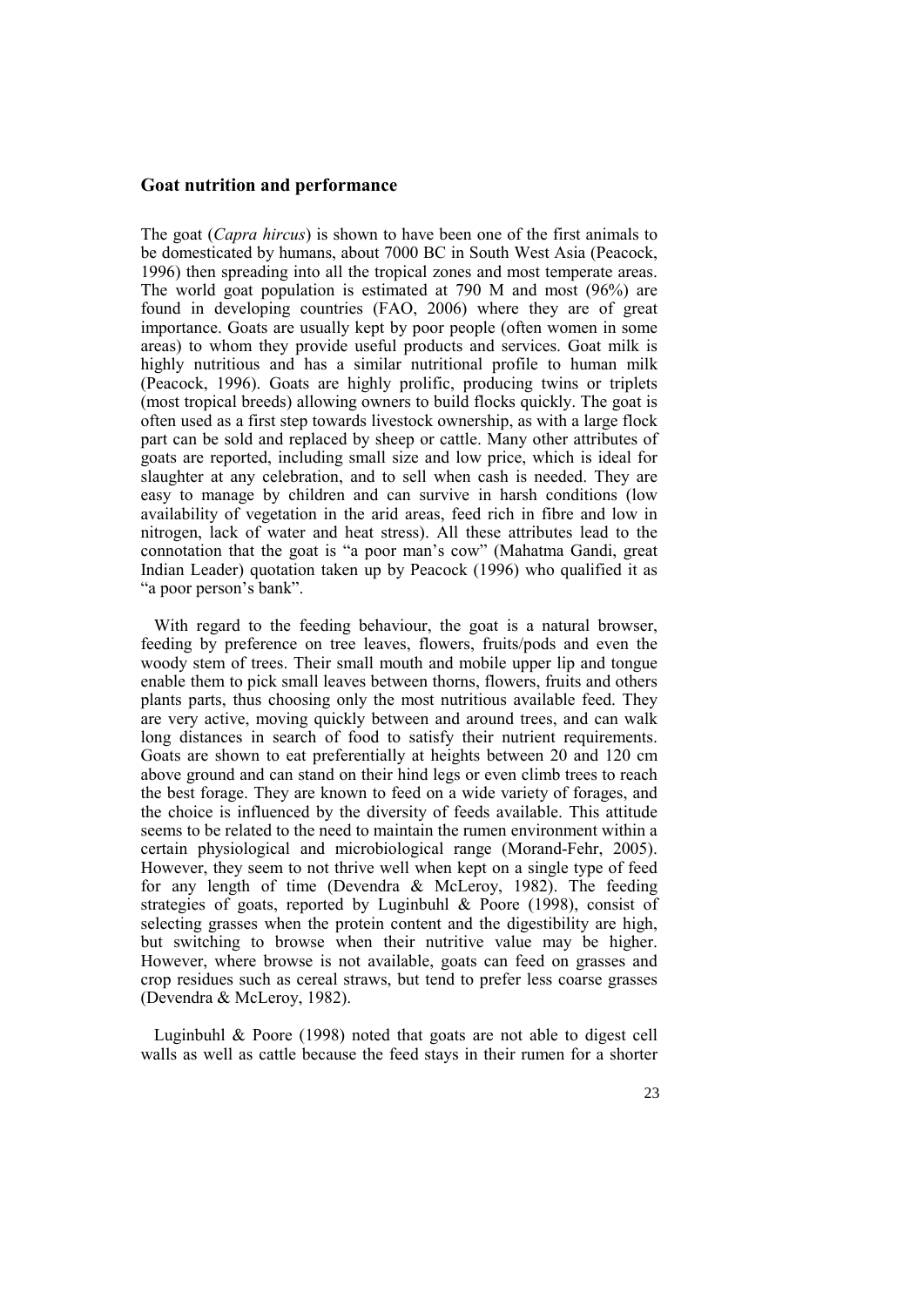period of time. On the other hand, Morand-Fehr (2005) reported similar retention time of feed particles in the whole digestive tract of sheep and goats eating the same quantity of good quality forage, but the retention time of goats receiving poor quality forage was longer. Hence sheep and goats have similar patterns of digestion of moderate to high quality forages, but goats are better in digesting forages rich in cell walls and poor in nitrogen. This seems to be related to their ability to recycle urea nitrogen (Silanikove, 2000). In addition, goats are efficient in the use of water and have a low rate of water turnover per unit of body weight (Devendra & McLeroy, 1982). The adaptation of goats to water shortage in hot environments in the tropics has been explained by low water turnover and the ability to resist desiccation (they do not sweat, and lose less water in faeces and urine).

The DM intake of goats, indicating the capacity to utilise feed voluntarily, depends on the breed (meat or milk) and the environment. Thus in the tropics, intake of 4 to 5% of live weight has been reported for dairy goats and 3% for meat goats (Devendra & McLeroy, 1982). The growth rate and mature weight of goats vary widely in different parts of the world, due to differences in breeds and level of nutritional management. However, Luginbuhl & Poore (1998) noted that the goat has lower rate of weight gain and do not fatten like cattle and sheep; thus to achieve maximum potential, goats need high quality feed and require optimum balance of many different nutrients.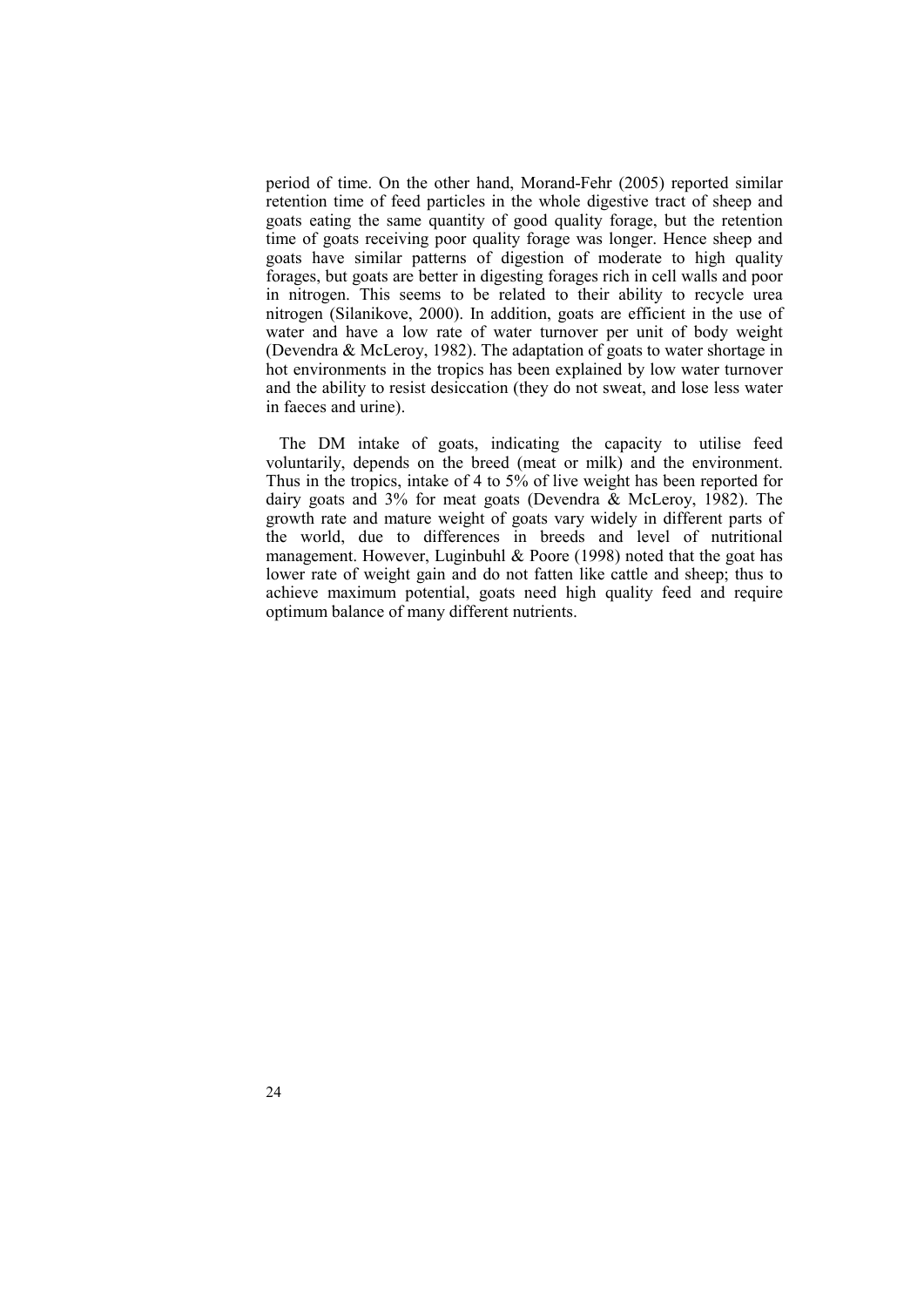## **Summary of materials and methods**

#### **Location of the study area**

The study was undertaken in the Sahelian area of Burkina Faso. The field studies (Paper I and II) were done at the village of Tongomayel, located in the province of Soum (13°44' to 14°50' N and 0°32' to  $2^{\circ}$ 07' W), while the animal experiments (Paper III and IV) were conducted in the research station of Katchari in the Regional Centre of Environmental and Agronomic Research (CRREA) in the North of Burkina Faso. The station is located between  $13^{\circ}55'$  and  $14^{\circ}05'$  N and  $0^{\circ}$  and  $0^{\circ}10'$  W, and is about 12 km from Dori, the main city in the province of Seno. Both sites (Fig. 1) are situated in the north Sahelian agro-climatic zone (Fontes & Guinko, 1995), characterized by a short rainy season, from June to September, with rainfall varying from 300 mm to 600 mm, and followed by a long dry season. The dry season is characterized by the dry wind called Harmattan, which blows from the North-East to the South-west, with a cool and dry period (November to February) and a hot period (March to May), during which the maximum temperature reaches  $45^{\circ}$  C in April. The mean rainfall of the last 10 years recorded for the weather station of Djibo is 480 mm.



*Fig. 1. Phytogeographycal zones of Burkina Faso (Fontes and Guinko, 1995) and the study site*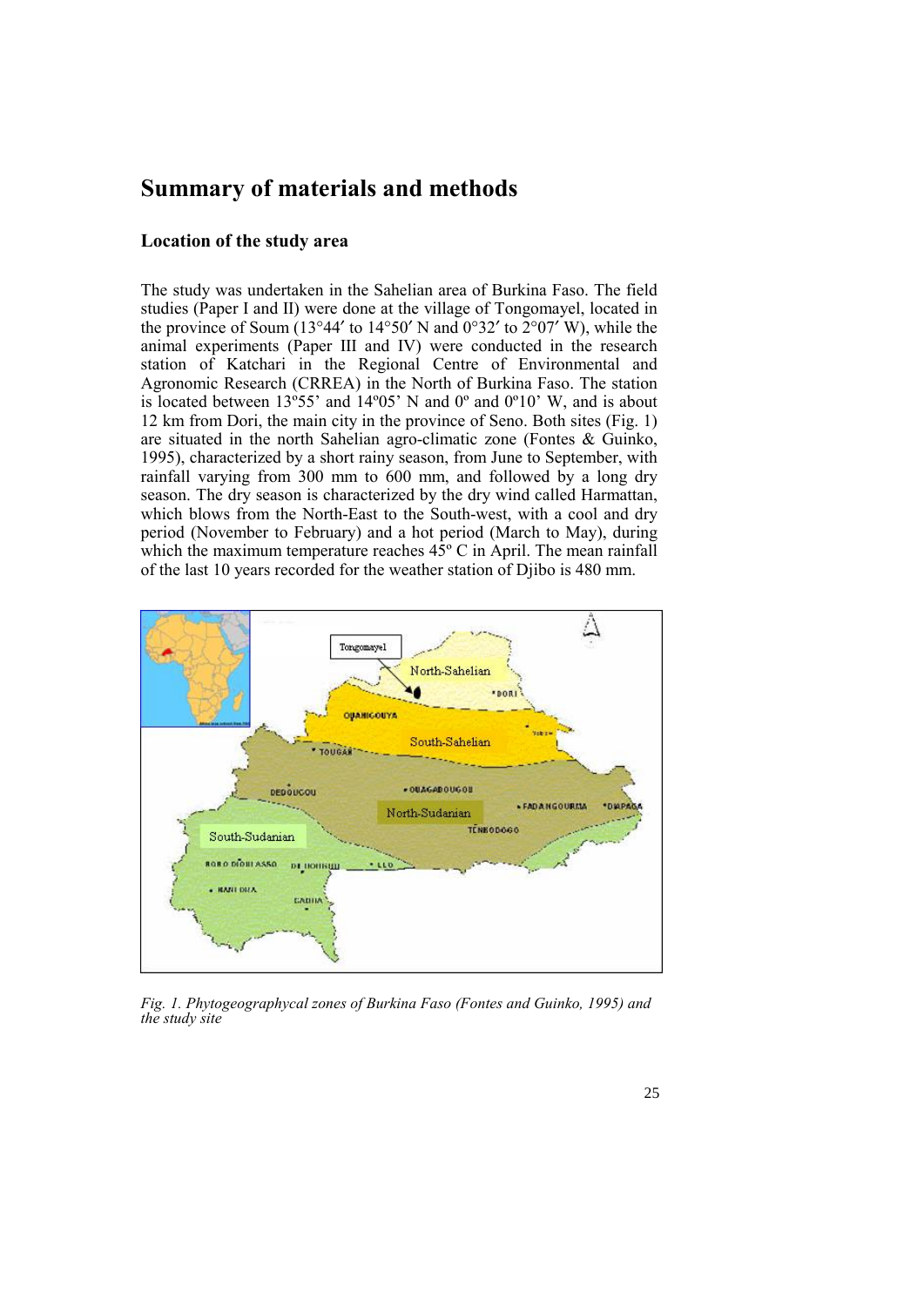The vegetation is of the steppe type, with shrubs and trees, and forest galleries are found along riversides and in some parts ligneous species may form more or less penetrable bush (e.g. tiger bush). The most common ligneous species found in the area are: *Acacia nilotica*, *Acacia senegal*, *Balanites aegyptiaca, Boscia senegalensis*, *Commiphora africana*, *Dalbergia melanoxylon*, *Pterocarpus lucens* and *Grewia flavescens*. The grass cover is sparse and dominated by annual grasses such as *Aristida mutabilis*, *Cenchrus biflorus* and *Schoenefeldia gracilis*.

#### **Experimental design (Papers I, II, III and IV)**

The layout of the experiments is shown in Fig. 2. A completely randomized design was used in Paper I for the browsing height reached by each animal species, the flora composition and density of browse plants in each pasture type, and number of species identified by different types of farmer. This experimental design was also used in Paper III for voluntary feed intake and the digestibility of nutrients, and in Paper IV for feed intake, weight gain, carcass components and parasite egg counts.

A factorial design with two factors (animal species, season) was applied in Paper I for the study of grazing behaviour and browse species preference, in Paper II (pasture type, height class) for the density of browse species per height class and in Paper III (browse species, accessibility to animal) for the chemical composition of browse species studied. A factorial design with three factors (browse species, height class, period) was used in Paper II for edible biomass production.



*Fig. 2.* Research layout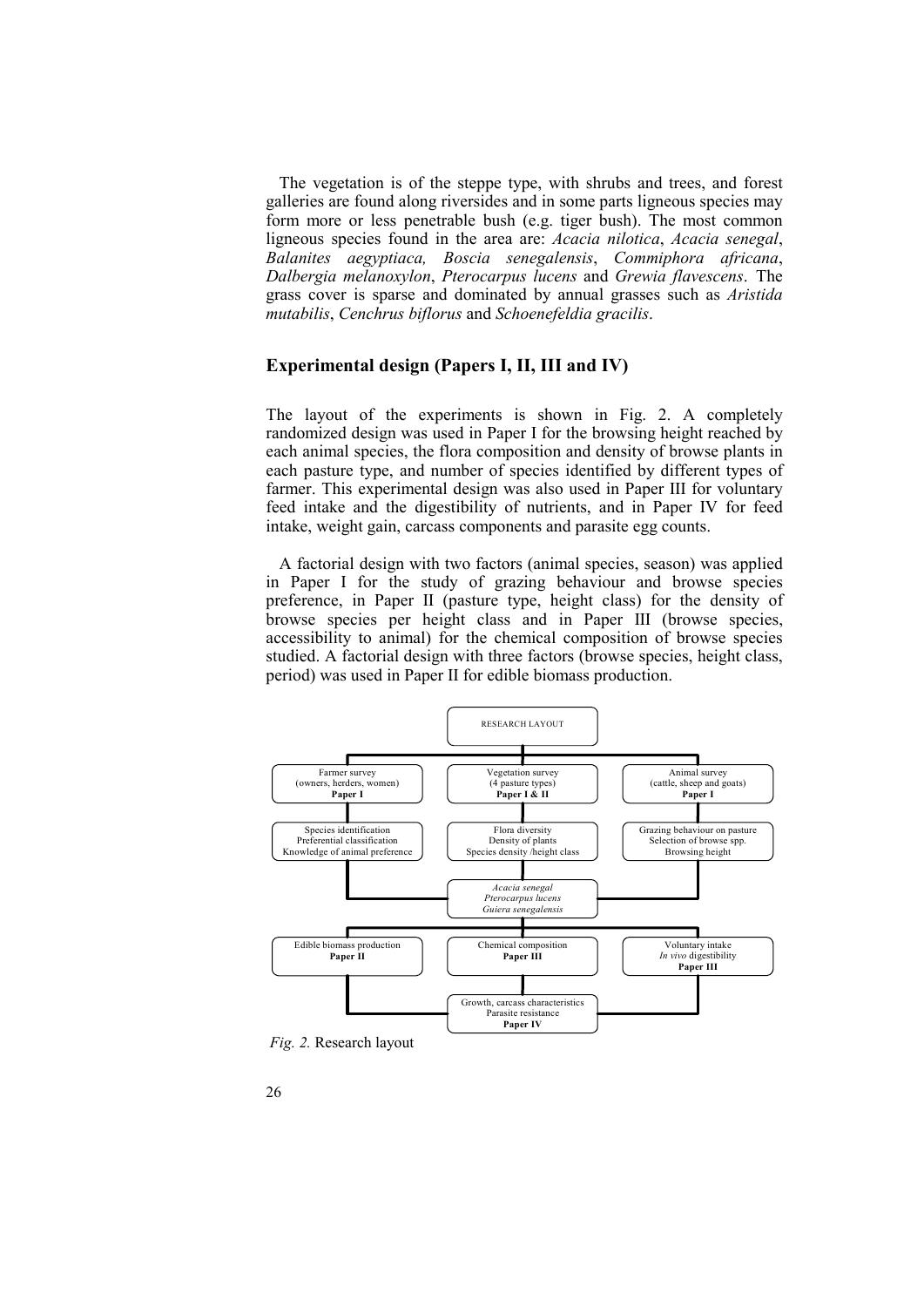#### **Experimental procedures**

*Animal behaviour, browsing height and indigenous knowledge of browse species (Paper I)* 

A sample of 70 farmers (herders, livestock owners and women) was selected randomly and interviewed for identification of the browse species which were represented in their area. A classification was made for the 10 most important species, according to their preference, with respect to the production and the quality of the browse species. The knowledge of browse preference by cattle, sheep and goats was recorded, as well as other utilisation of browse species and the behaviour of the plants under exploitation (species well adapted and species threatened).

The grazing behaviour and browse species preference of animals were studied by following a herd of cattle and flocks of sheep and goats on pasture during three seasons: rainy season, June–September, post rainy season, October–January, and dry season, February–May. For each animal species two mature lactating females were randomly selected on each observation day and followed on pasture during three consecutive whole days per month; their activities, grazing, browsing (fresh leaves, dried fallen leaves, flower, fruits/pods), walking without feeding, ruminating, drinking, resting and other activities, were recorded by one observer per animal every 15 min. When browsing, the species selected were recorded and the height reached by each animal species was identified and measured using a tape meter.

#### *Vegetation inventory and browse biomass production*

Different pasture types in the study area were identified after a photointerpretation of available aerial photographs of the zone from 1981 (Appendix A). Five pasture types were distinguished comprising cultivated areas (not investigated), shrubby steppe, sparse woody steppe, lowland pasture (valleys of temporary rivers and flooded basins) and tiger bush. A woody flora inventory was made in three random locations of 1 ha in each pasture type to determine the density of plants and number of species on pasture. All individual trees and shrubs for all species found were counted according to their height and were divided into five classes:  $\lceil \leq 1m \rceil$ ,  $\lceil 1 - \rceil$ 3m],  $[3 - 5m]$ ,  $[5 - 7m]$  and  $[>7m]$  (Papers I and II).

In Paper II, *Acacia senegal* (L.) Willd, *Guiera senegalensis* J.F. Gmel and *Pterocarpus lucens* Lepr. Ex Guill & Perrott, three species commonly browsed in the study area as identified in Paper I, were investigated. Each species was selected on the pasture type where it is abundant: *A. senegal*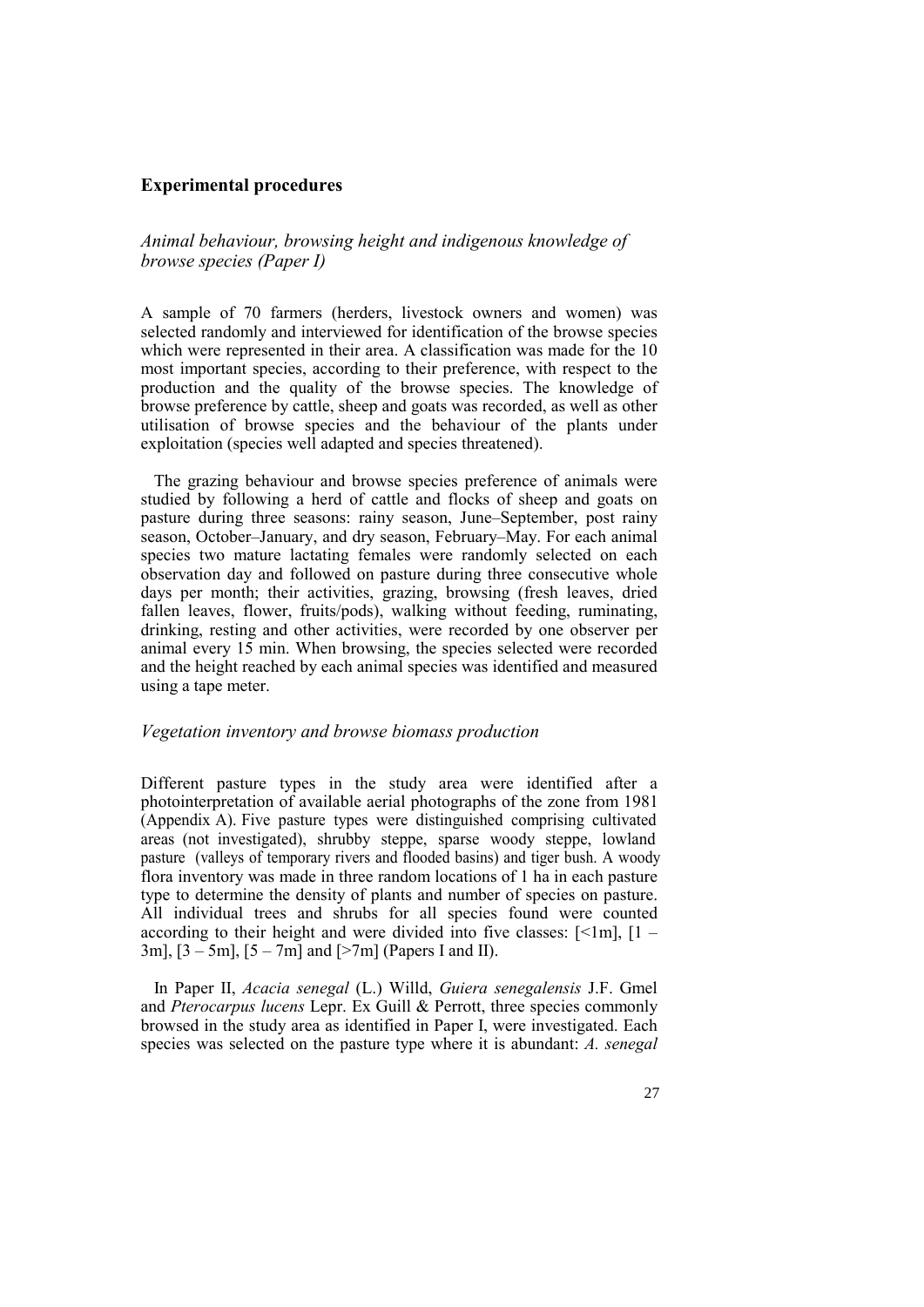was selected in sparse woody steppe, *G. senegalensis* in lowland pasture and *P. lucens* in tiger bush. The phenological phases were assessed using four individual plants per height class, giving 16 individuals of *A. senegal*, 16 of *G. senegalensis* and 20 of *P. lucens,* since no trees were found in the highest class of the first two species. The phenology of all the individuals selected was determined by scoring of the development of leaf, flower and fruit every second week, from June 2003 to March 2004.

Total and accessible edible biomass production was evaluated in different sets of plants from the same species, at the optimum stage of vegetation in September, during two consecutive years, 2004 and 2005. Sixteen individuals of *A. senegal* and *G. senegalensis* and 20 of *P. lucens* from different height classes (as described previously) were protected from browsing in the dry season by wire enclosure. The edible biomass accessible to sheep  $(0.87 \text{ m})$ , to cattle  $(1.47 \text{ m})$  and to goats  $(1.65 \text{ m})$  as determined in Paper I, was harvested manually (leaves, fruits and small branches less than 1 cm diameter) up to the mean height reached by the different animal species, starting from the lower height. The edible biomass out of reach of animals was also evaluated by cutting leafy branches and harvesting the browse components to determine total edible biomass. The edible biomass collected was weighed and air dried and samples were taken for dry matter (DM) determination. Before harvesting, the dendrometric parameters, trunk diameter, diameter of the crown and total height of each individual, were measured to determine their correlations with the browse production. The potential browse production in the pastures, with regards to the species studied, was estimated by multiplying the edible biomass production per species by their relative proportion (number of plants/ha and according to height class) in the pasture.

#### *Nutritive value of browse species and growth performance of goats*

Chemical composition of edible biomass and experimental feeds In Paper 3 the chemical composition of edible biomass collected from the three browse species (Paper II) was determined according to the accessibility to animal species. The samples from the same height class (4 individuals) were pooled according to the part accessible to different animal species and also the inaccessible part, for which samples of fruits/pods were also included. For plants  $\leq 1$  m, which were accessible to all animal species, three samples per browse species were collected. In total, 15 samples of *A. senegal* and *G. senegalensis* and 17 of *P. lucens* were analysed.

For the experimental feeds, the leaves were collected in the area in August-September by farmers and sun dried. The dried pods of both species were collected from the trees in January. All forages were stored in polystyrene bags. The hay of *Schoenefeldia gracilis*, an annual grass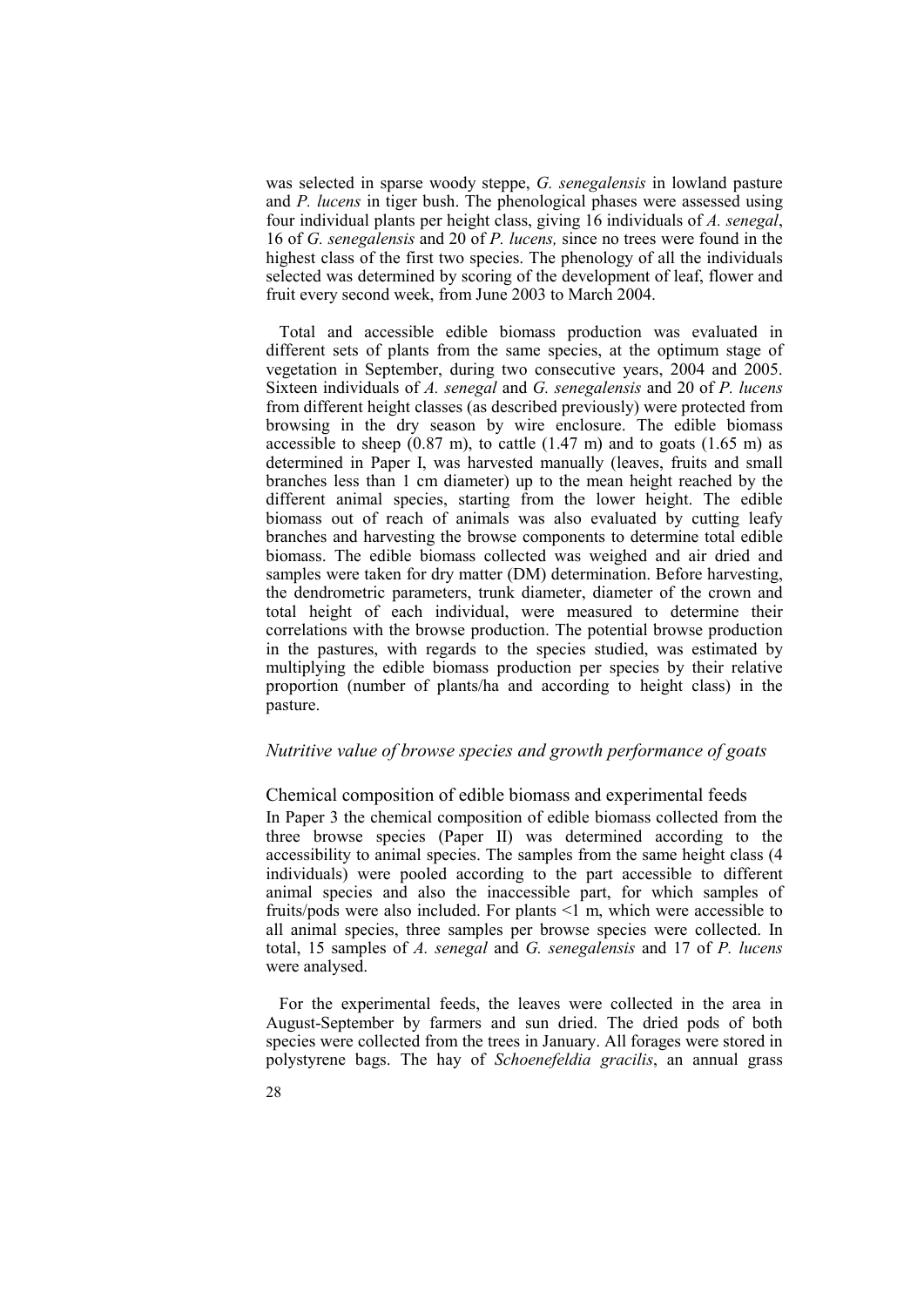dominant in the area, was harvested at the end of the rainy season, during September-October from natural pasture around the station, air-dried and stored in the shade. The millet bran was purchased from the farmers, and cottonseed cake produced by the cotton processing factory, was bought from local traders.

Samples of feeds offered and refused were taken on a weekly basis for the voluntary intake trial and pooled per month for the growth experiment. For the digestibility experiment, samples for each animal were mixed for the week of measurement.

#### Animals and management

The voluntary feed intake of the leaves of *A. senegal, G. senegalensis* and *P. lucens,* and the pods of *A. senegal* and *P. lucens* was determined using mature goats of the Sahel type, with a mean weight and SD of 23.3 (3.8) kg. The pods were fed alone, while the leaves were fed with low amounts (maximum 30% of DM intake) of hay of *Schoenefeldia gracilis*, since the leaves should not be fed alone due to possible anti-nutritional substances. Six treatments, consisting of the five types of forage (3 foliages and 2 pods) and one control group receiving only hay were allocated randomly to six groups of 8 animals in each group. The experiment started with an adaptation period of two weeks, followed by a measurement period of voluntary intake for one week.

The leaves and the pods of *A. senegal* and *P. lucens* were further used in the digestibility trial, conducted with 5 animals randomly selected in each group with the same feed as in the intake trial. The hay was added to the leaves at a level of about 20% (based on observations in the intake trial) and was also fed as a single diet, to allow the estimation of the digestibility of the leaves by difference. The goats were randomly allocated to the digestibility cages and adapted to the cages for one week, followed by one week of measurements. The animals wore faeces collection bags to prevent losses of faeces, then faeces were removed every morning, mixed on a weekly basis and representative samples, as well as feed samples, were taken for chemical analysis.

In Paper IV, the effect of feeding leaves and pods of *Pterocarpus lucens*, and the pods of *Acacia senegal*, on growth performance was evaluated using growing male goats of the Sahelian type, 10 to 12 months old and weighing 15.6 (SD=2.0) kg. Thirty-two animals were allocated randomly to four treatments consisting of the three browse forages and one positive control. The control group was fed cottonseed cake as a protein source at a level of 200 g/day. All groups were supplemented with 200 g millet bran per day. The hay was fed at a level of 200 g/day for the groups given browse fodders, while the control group had *ad libitum* access to hay. They were adapted for 15 days to the feeds and house conditions before the measurements started, and the experiment lasted 10 weeks.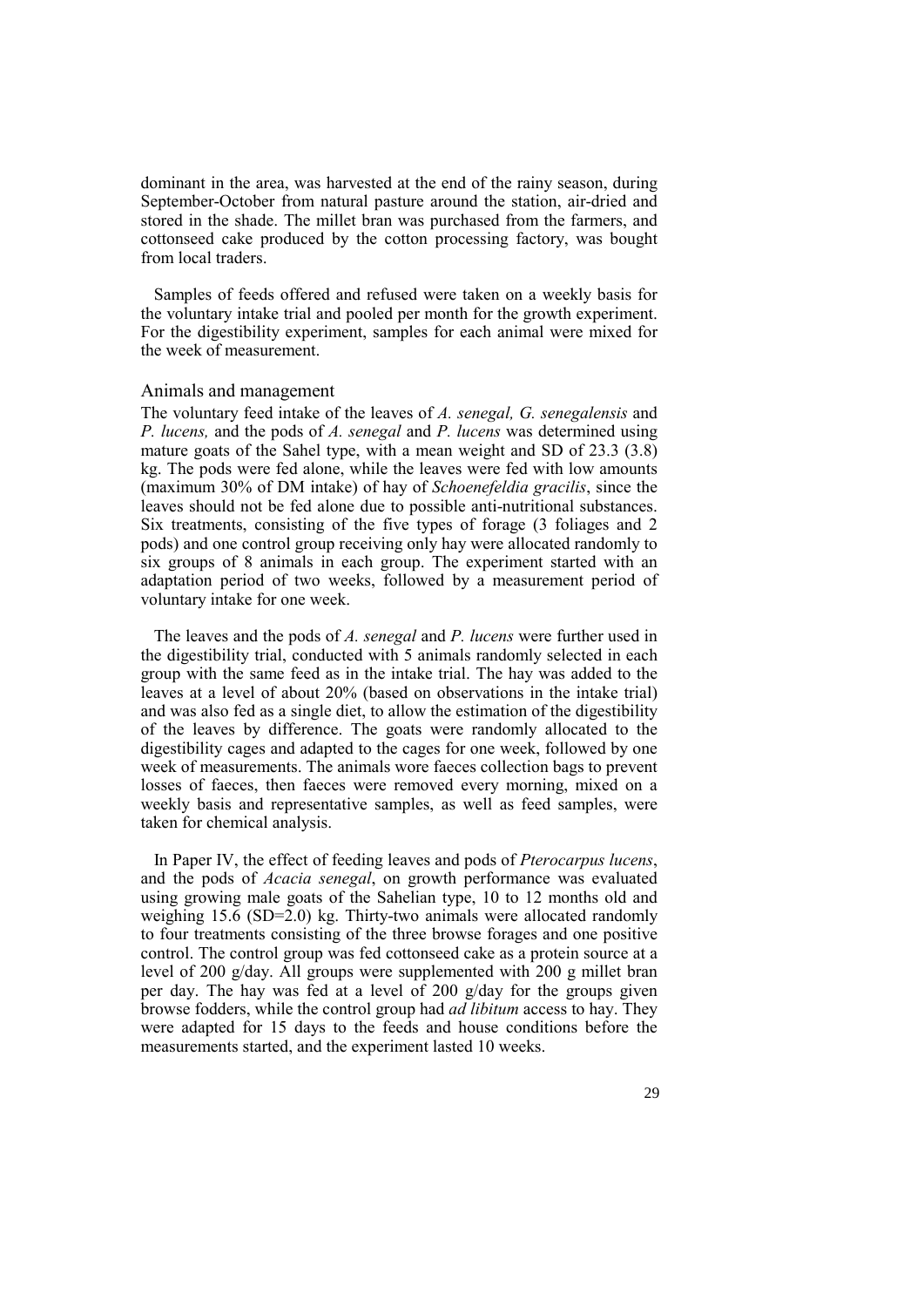When feeding *ad libitum* (intake trial in Paper III and Paper IV), the animals were offered 4% of body weight (BW) to begin with, and then the amount offered was increased to 130% of the amount consumed the previous day. In the digestibility trial, the amount of feed offered was the same for all the animals in the groups (750 g of feed /day). In all trials the feeds were offered 2 times a day, at 8 h in the morning and at 17 h in the afternoon, and the refusals were removed and weighed each time. The voluntary feed intake was determined by difference between the feeds offered and the refusals.

The experimental animals (Papers III and IV) were vaccinated against PPR and pasteurellosis and were given a prophylactic treatment against gastrointestinal parasites using albendazole or oxfendazole tablets before the commencement of the experiment. The animals had free access to water and a mineral block (63% NaCl, 9% Ca, 11% P, 1.26% Mg, 1% Fe, 0.15% Cu, 0.12% Mn, 0.05% I, 0.01% Co) and were weighed at the beginning and the end of the experiment (Paper III) or every two weeks (Paper IV). They were kept in a sheep house and were tied inside the pens to allow individual feeding and watering (Paper III - intake trial and Paper IV).

The recording of gastrointestinal parasites (Paper IV) was made by recording faecal egg counts of all animals on four occasions during the experiment: 15 days after deworming and every fourth week and at the end of the experiment. A modified technique of the McMaster (MAFF, 1986) method was used to identify eggs of nematodes, cestodes and oocystes of coccidia.

At the end of the growth experiment, 5 animals in each group were selected randomly, fasted overnight and slaughtered for determination of carcass weight, dressing percentage, primal cuts and organ weight.

#### *Chemical analysis*

The samples of biomass and feeds used in the experiments (leaves and pods of *A. senegal* and *P. lucens*, leaves of *G. senegalensis*, hay of *S. gracilis*, millet bran and cottonseed cake) were ground in a Wiley mill through a 1mm screen and were analysed for DM, CP, neutral detergent fiber (NDF), acid detergent fiber (ADF), acid detergent lignin (ADL) and ash. DM, CP, ADF and ash were analysed according to the standard methods of AOAC (1990). NDF and ADL were determined by the methods of Van Soest *et al.* (1991).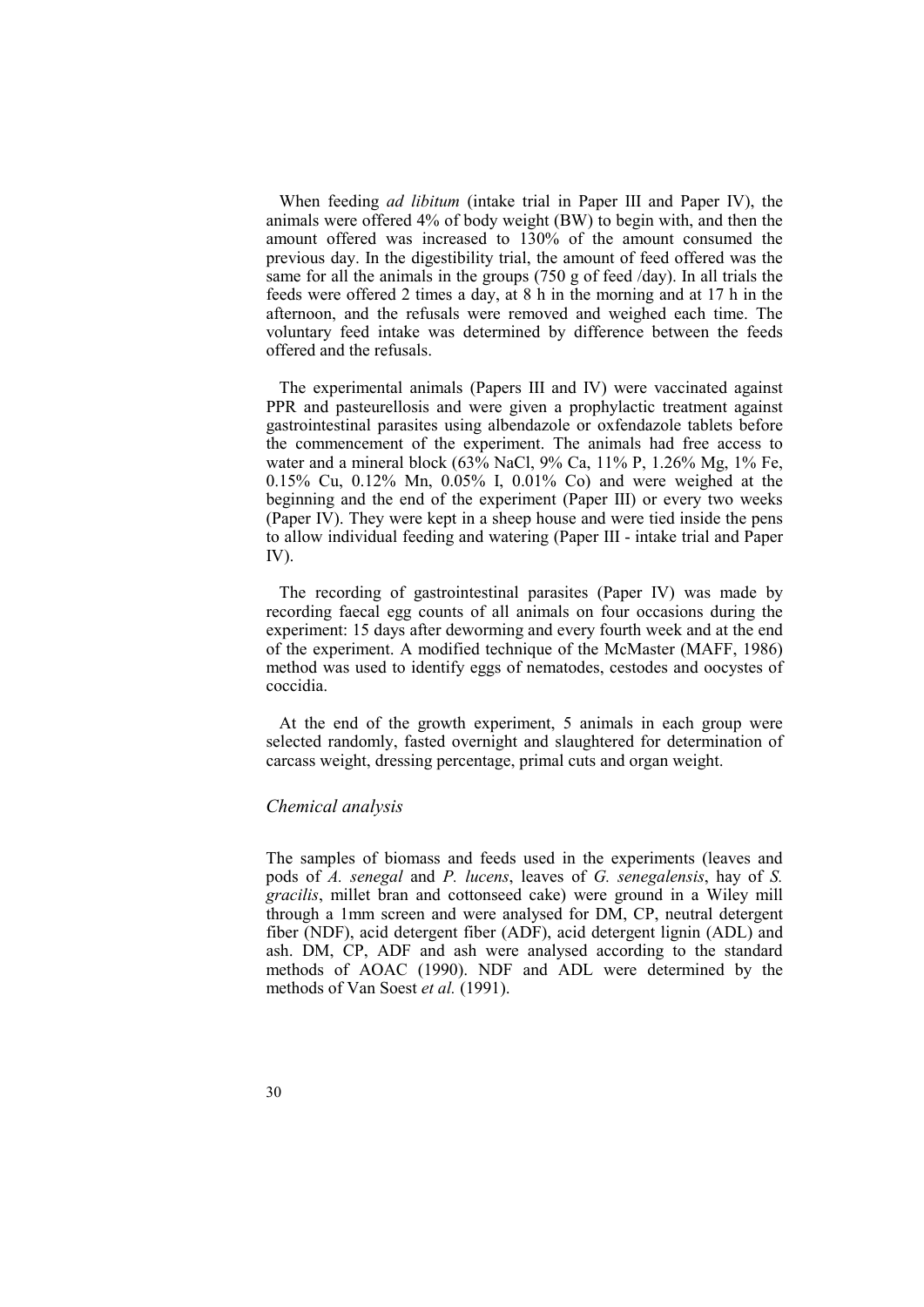#### *Statistical analysis*

The data from Papers I, III and IV were analysed using the General Linear Model (GLM) procedures of Minitab Programme Version 14 (Minitab, 2002). Means, which showed significant differences at the probability level of P<0.05 were compared using Tukey's pairwise comparison procedures. The data for faecal egg count (FEC) (Paper IV) were subjected to logarithm transformation because of large variation in numbers before analysis to approximate normal distribution.

For species classification by farmers, the score obtained for each species was reported. Species not classified were given a value of 0 and the means were calculated using descriptive statistics in the Minitab programme. The preferences of browse species by cattle, sheep and goats were given in percentage, as number of people mentioning this species in percent of the total number of people interviewed.

The data for density per height class and edible biomass production (Paper II), which contained missing data, were analysed using the GLM procedure of SAS software (SAS, 1998) after log transformation. The treatment means which showed significant differences at the probability level of P<0.05 were compared using Tukey-Kramers's pairwise comparison procedures. A regression analysis was performed to test the relationship between the dendrometric parameters of trees and the biomass production. Linear regression, polynomial regressions and  $log_{10}$ transformation were tested and the significant regressions showing the highest regression coefficients were retained.

## **Summary of results**

#### **Behaviour of goats, sheep and cattle and their selection of browse species on natural pasture in a Sahelian area (Paper I)**

Farmers had good knowledge of the browse species present in the area. A total of 56 species was mentioned and the highest number was mentioned by herders (34 species). The preferential classification showed 8 species (*P. lucens*, *Adansonia digitata*, *A. senegal*, *Grewia bicolor*, *A. seyal*, *Balanites aegyptiaca*, *G. senegalensis* and *Ziziphus mauritiana*) as being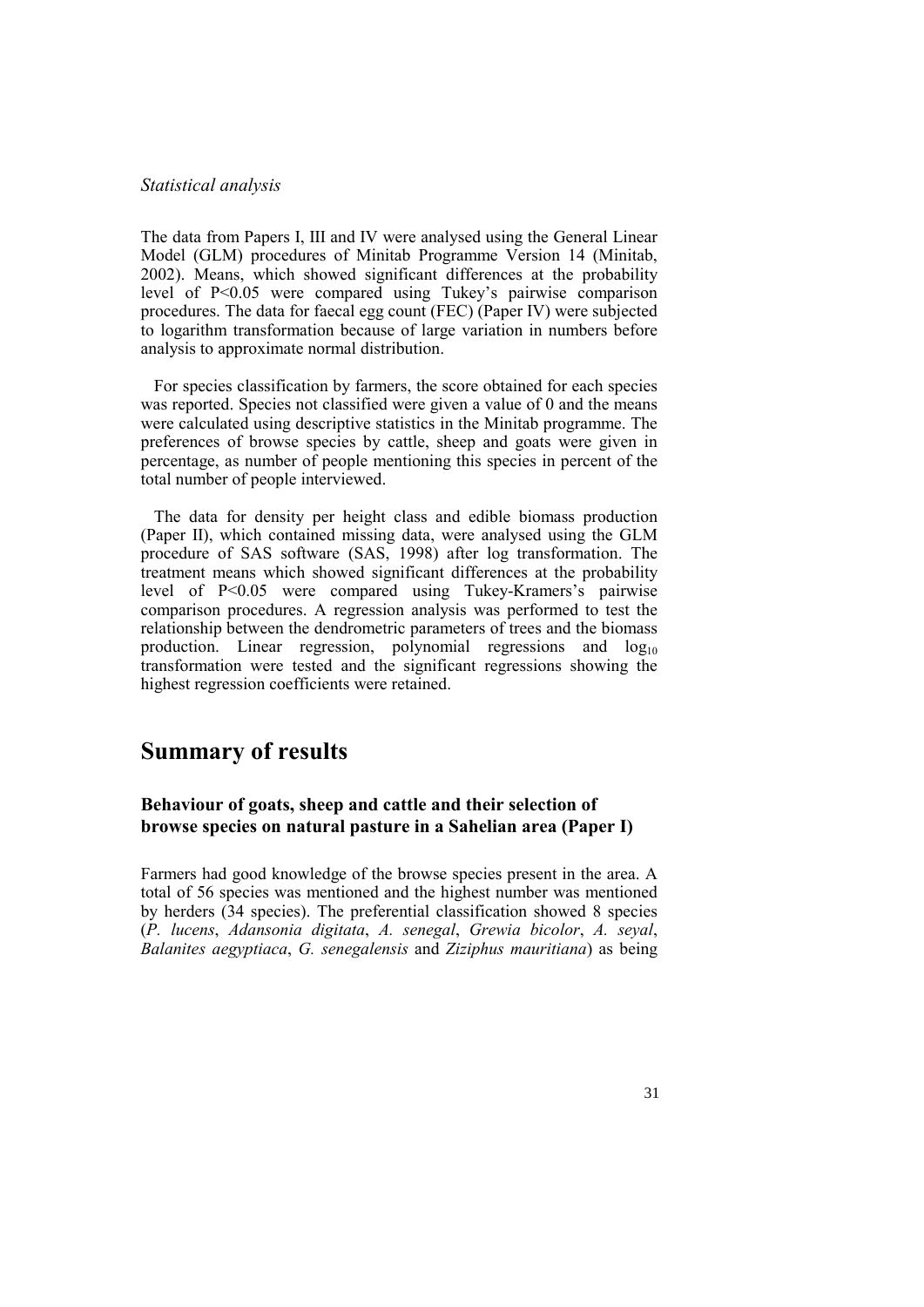the most valuable because of their availability in the area, their nutritive value and the multiple ways of utilisation of these species e.g. edible plants (fruits or leaves), plants used for medicinal and veterinary purposes or as building material. A wide range of species was mentioned as browsed by goats, while only four species were recorded by at least 50% of respondents as being browsed by cattle. Sheep were shown to feed on the same species as cattle, with some thorny species in addition, such as *A. seyal* and *Balanites aegyptiaca*. However, the farmers' knowledge of the preference of browse species by different animal species was relative, as some divergence existed compared to the result from the behaviour study.

The flora inventory of the four pastures showed an important diversity of woody species, and 42 species were recorded from 17 families and 28 genuses. The most important species found were *A. senegal*, *Boscia senegalensis*, *Combretum aculeatum*, *C. micranthum*, *G. senegalensis*, *Grewia flavescens* and *P. lucens*, with different contributions according to pasture type: 91% of *P. lucens* and 84% of *G. flavescens* were found in tiger bush pasture, 81% of *G. senegalensis*, 53% of *C. aculeatum* and 41% of *B. aegyptiaca* in lowland pasture and 67% of *A. senegal* in sparse woody steppe.

The behaviour of the animals followed showed a decline in the feeding activities of all animal species from rainy to dry season, while resting and ruminating activities were increasing at the same time. This decline was more important for cattle (72% to 39%) that relied on herbaceous species for feeding. The grazing time of cattle was similar to that of sheep in all seasons, but significantly different from goats. Sheep and goats made a shift in their feeding activities from grazing to browsing when herbaceous biomass decreased. Cattle browsed (leaves and litter) during all the study period for around 5% of time spent on pasture. Sheep and goats showed a peak in browsing activity in the dry season (28% and 52%, respectively). During the whole observation period, cattle browsed 10 species, with *G. senegalensis* mostly selected with 59%, 54% and 84% of browsing time respectively in rainy, post-rainy and dry season. *G. senegalensis, C. micranthum* and *B. aegyptiaca* were the most important species browsed by sheep among the 18 browse species selected. Goats avoided only 12 species of the total number of species recorded. *A. senegal, B. aegyptiaca* and *P. lucens* were the most preferred. The mean height reached by goats when browsing was higher  $(1.65 \text{ m})$  than that of cattle  $(1.47 \text{ m})$  and sheep (0.87 m).

#### **Edible biomass production from some important browse species in the Sahelian zone of West Africa (Paper II)**

The woody flora inventory showed a higher number of species (35) in lowland pasture, while shrubby steppe had the lowest (15) number. The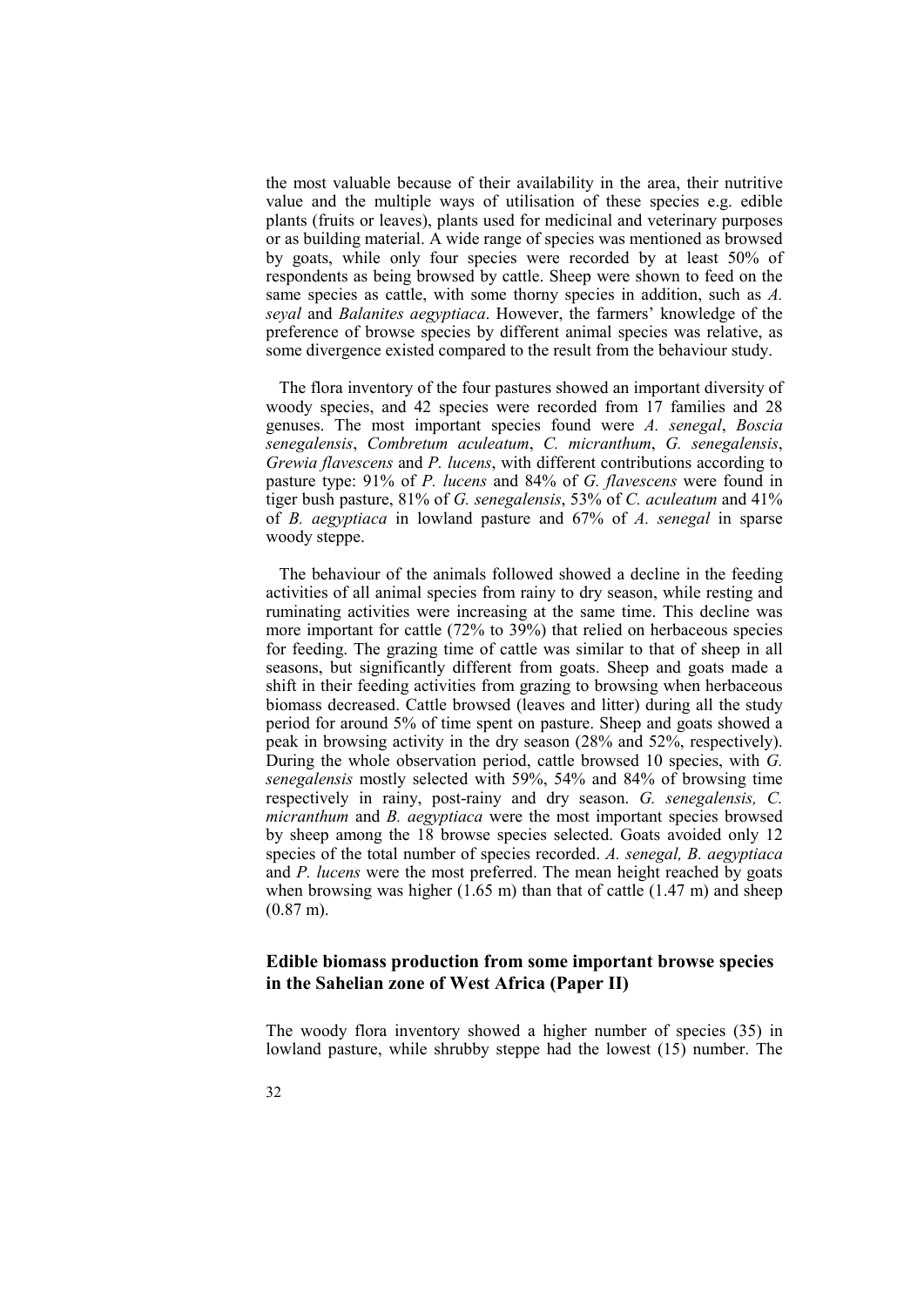density of plants was highest in tiger bush and lowest in shrubby steppe, 1602 and 222 plants/ha, respectively. Most of the woody species found were browsed (more than 80% of species recorded) in all pasture types.

A total of 65 plants/ha of *A. senegal* was recorded in sparse woody steppe, and most of the plants (68%) were smaller than 1 m. *A. senegal* is also represented in tiger bush but rare in lowland pasture. *G. senegalensis* is a species dominant in lowland pasture in the study area and the individuals of height class 2 represented the majority (77%), while individuals taller than 5 m (class 4) were seldom found. In tiger bush pasture, all the classes of height of *P. lucens* were found, and the individual plants <1m height constituted 73% of this species. Overall, *A. senegal* represented 13% of the woody plants in sparse woody steppe, *G. senegalensis* 45% in lowland, and *P. lucens* 22% in tiger bush.

The phenology study showed that all three species started foliation immediately after the first rain in June. *A. senegal* lost leaves earlier than *G. senegalensis* and *P. lucens*. On average, the foliation phase lasted 6 to 7 months for *A. senegal*, 7 to 8 months for *P. lucens* and 8 to 9 months for *G. senegalensis*. *A. senegal* and *P. lucens* flowered before *G. senegalensis*, for which flowers appeared in full foliation phase in September. The fruiting lasted on average 6 to 7 months for all species.

The accessible edible biomass varied according to the animal species, the plant species and the height of the plants. For sheep the accessible biomass decreased significantly from class 1 for all species, while the part available to cattle and goats showed a peak in class 3 of *A. senegal* and *G. senegalensis* and class 4 of *P. lucens*. Goats browsing at higher height had more edible biomass at their disposal. *P. lucens* was the most productive species, with a maximum of total biomass production recorded with individuals taller than 7 m, 26 kg, followed by *A. senegal* (11.6 kg mean of individuals from 5-7 m height). The amount of accessible edible biomass in percent of total edible biomass decreased with increasing plant height for all three species (excepted plants <1 m). *G. senegalensis* showed the highest proportion, with  $47.4\%$ , 17.5% and 7.3%, respectively, for class 2, 3 and 4, while the accessible edible biomass of *P. lucens* was less than 5% of total edible biomass in all height classes. For *A. senegal* the corresponding values of edible biomass accessible to goats were 14.3%, 5.3% and 0.5%, respectively.

The accessible edible biomass was weakly correlated with tree parameters. The regression coefficients varied with animal species and plant species from  $\overline{R}^2$ =0.36 to  $\overline{R}^2$ =0.73 with crown diameter,  $\overline{R}^2$ =0.31 to  $\hat{R}^2$ =0.71 with trunk diameter and  $R^2$ =0.37 to  $R^2$ =0.62 with height. Crown diameter was the best parameter to predict total edible biomass for all three species,  $R^2$ =0.96, 0.90, 0.98 for *A. senegal*, *G. senegalensis* and *P. lucens*, respectively, in log transformation of dependent and independent variables.

33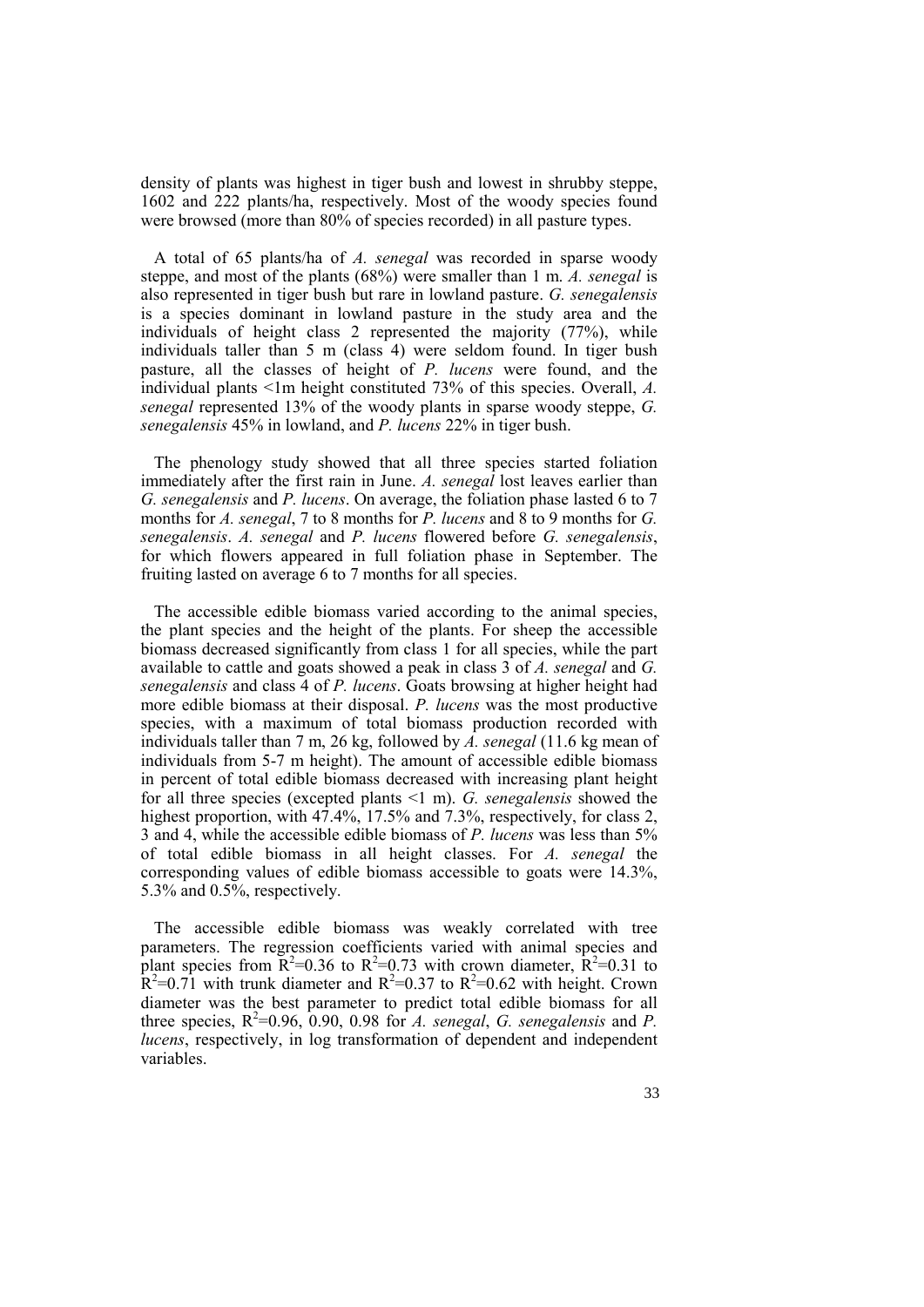Edible biomass production in different pastures with regard to the species studied showed 972 kg DM/ha in tiger bush pasture, 525 kg DM/ha in lowland pasture and 225 kg DM/ha in sparse woody steppe. *A. senegal* contributed 142 kg DM/ha, *G. senegalensis* 508.4 kg DM/ha and *P. lucens* 849.2 kg DM/ha, respectively, in sparse woody steppe, lowland and tiger bush pastures.

#### **Nutritive value and voluntary feed intake by goats of three browse fodder species in the Sahelian zone of West Africa (Paper III)**

The chemical composition of the biomass varied significantly between the three browse species. *A. senegal* and *P. lucens* had similar DM content, higher than that of *G. senegalensis*. The crude protein (CP) content was 114, 157 and 217 g/kg DM for *G. senegalensis*, *P. lucens* and *A. senegal*, respectively. The concentration of fiber (NDF, ADF, and ADL) was significantly higher in *G. senegalensis* (604, 409 and 240 g/kg DM, respectively), than in the two other species, and the fiber fraction was significantly higher in *P. lucens* than in *A. senegal*. There were no significant differences in chemical composition according to the part accessible to sheep, cattle and goats. However, individual plants <1 m that were accessible to all animals species had slightly higher concentration of CP in *A. senegal* (235 g/kg DM) and in *G. senegalensis* (146 g/kg DM).

For the feeds used in the intake and digestibility experiment, the hay had low CP (31 g/kg DM), and high ADF and NDF contents, while the browse fodders were high in CP (105 to 170 g/kg DM) and in ADL (164 to 234 g/kg DM except the leaves of *A. senegal*) contents.

The voluntary feed intake was higher in animals fed *P. lucens* leaves (864 g) and lower for the *G. senegalensis* diet (397 g). The lowest daily CP intake was observed with the hay offered as a sole feed (17 g). *P. lucens* leaves (129 g) and the *A. senegal* leaves diet (108 g) provided similar CP intakes. The DM intakes in g/kg BW and in g/kg  $W^{0.75}$  were similar for the *A. senegal* and *P. lucens* diets, significantly higher than for the *G. senegalensis* and hay diets. *A. senegal* pods were significantly more consumed (1033 g) than *P. lucens* pods (691 g), and the intake of CP from *A. senegal* pods (189 g) was almost double compared to that of *P. lucens* pods (96 g). The DM intake expressed in g/kg BW or g/kg  $W^{0.75}$  was significantly higher for the diet with *A. senegal* pods.

The apparent digestibility of CP in the browse leaves diets was 0.63 g and 0.64 for *A. senegal* and *P. lucens* leaves, respectively, higher than for the hay, which showed higher digestibility of NDF (0.73). ADF digestibility was higher for *A. senegal* leaves (0.62) than for *P. lucens*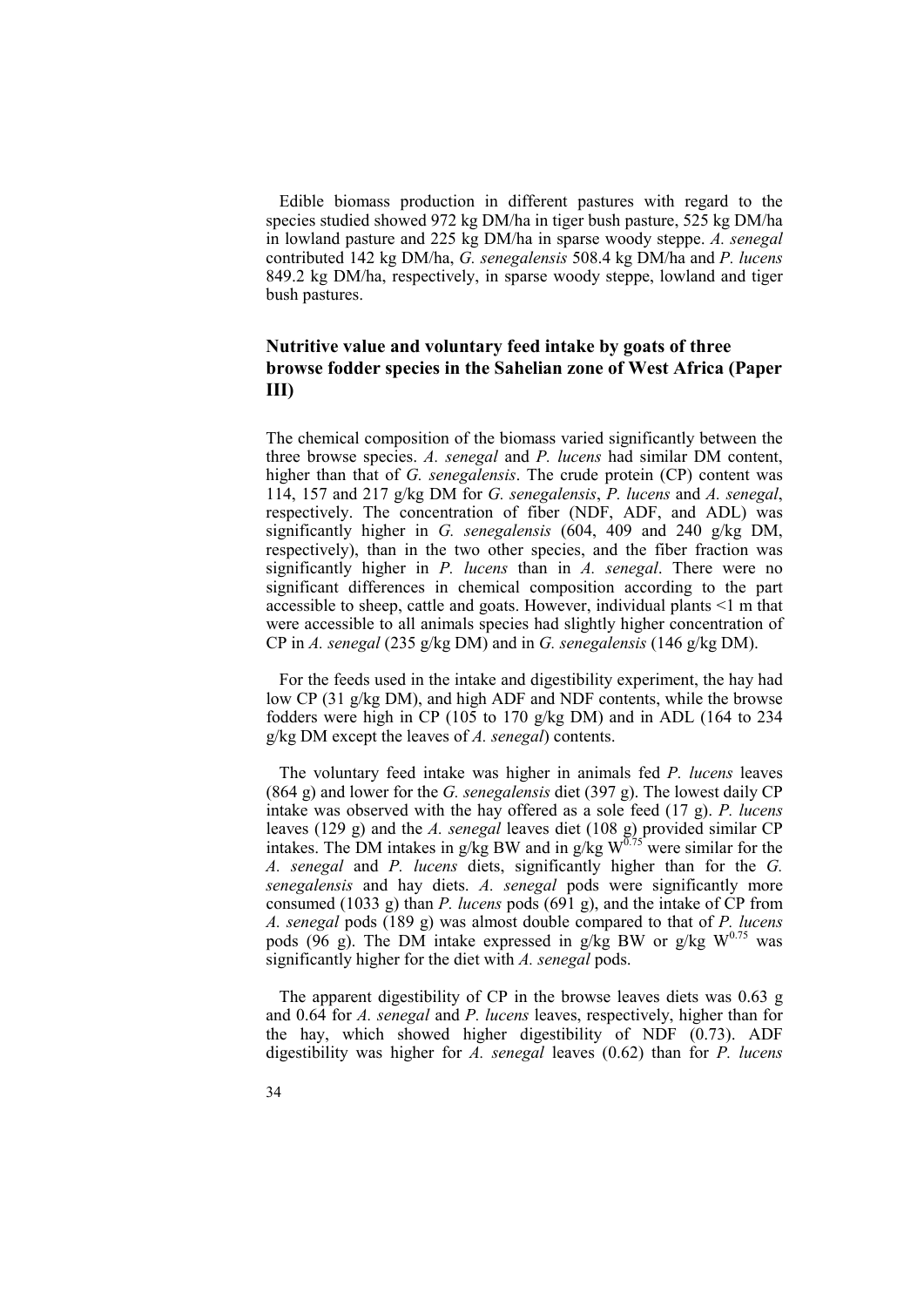leaves and hay (0.55). *A. senegal* pods had higher digestibility for all nutrients than *P. lucens* pods. The DM digestibility was 0.54 and 0.63 and the CP digestibility 0.64 and 0.73 for *P. lucens* and *A. senegal* pods, respectively.

## **Growth and carcass characteristics of male Sahelian goats fed leaves or pods of** *Pterocarpus lucens* **and** *Acacia senegal* **(Paper IV)**

The highest DM intake was observed for goats fed *A. senegal* pods, which provided higher CP to goat. The diet with *P. lucens* leaves was more consumed than the control diet, but similar CP intakes was observed with these diets. Goats fed the *P. lucens* pods diet had the lowest CP intake. The feed intake expressed in percent of BW and per kg  $W^{0.75}$  was higher for *A. senegal* pods and *P. lucens* leaves (51 g/kg BW, 106 g/kg  $W^{0.75}$  and 49 g/kg BW, 98 g/kg  $W^{0.75}$ , respectively).

The goats fed *P. lucens* pods showed significantly lower daily weight gain (24 g), while the goats fed the other three diets had similar average daily gain (ADG) (51 g to 56 g). The feed conversion ratio (FCR) was low for the control diet (13.5 kg DM/kg live weight gain (LWG)), comparable to the diets with *A. senegal* and *P. lucens* leaves, but significantly different from the diet with *P. lucens* pods (37.8 kg DM/kg LWG).

Goats fed the three diets (*A. senegal* pods, *P. lucens* leaves and control) showed higher carcass weight, higher dressing percentage and higher weight for the primal cuts. The neck, the ribs and the loin were significantly heavier for animals offered *A. senegal* pods, while the weight of shoulder, rack and leg did not differ according to the diet. In proportion of carcass weight, a difference was observed only for the loin, and animals offered the control diet (8.71%) and *A. senegal* pods (8.37%) had the highest proportion of loin. The weight of empty digestive tract, head and feet, lung-trachea-diaphragm, heart, spleen and kidney were comparable for goats receiving the four diets. The animals offered *P. lucens* pods showed the lowest weight for all the non-carcass components. In proportion of EBW, the head and legs, skin, omental fat and kidney fat varied significantly between diets. The proportion of head and legs was higher in goats fed *P. lucens* pods, while the goats offered the other browse diets had a higher proportion of omental and kidney fat.

The parasite control showed occurrence of oocysts of coccidians in all animals, with similar fluctuation in oocyst count indicating no significant effect of diet on FEC. However the e.p.g values were low at the initial stage for all animals and higher at the end of the experiment.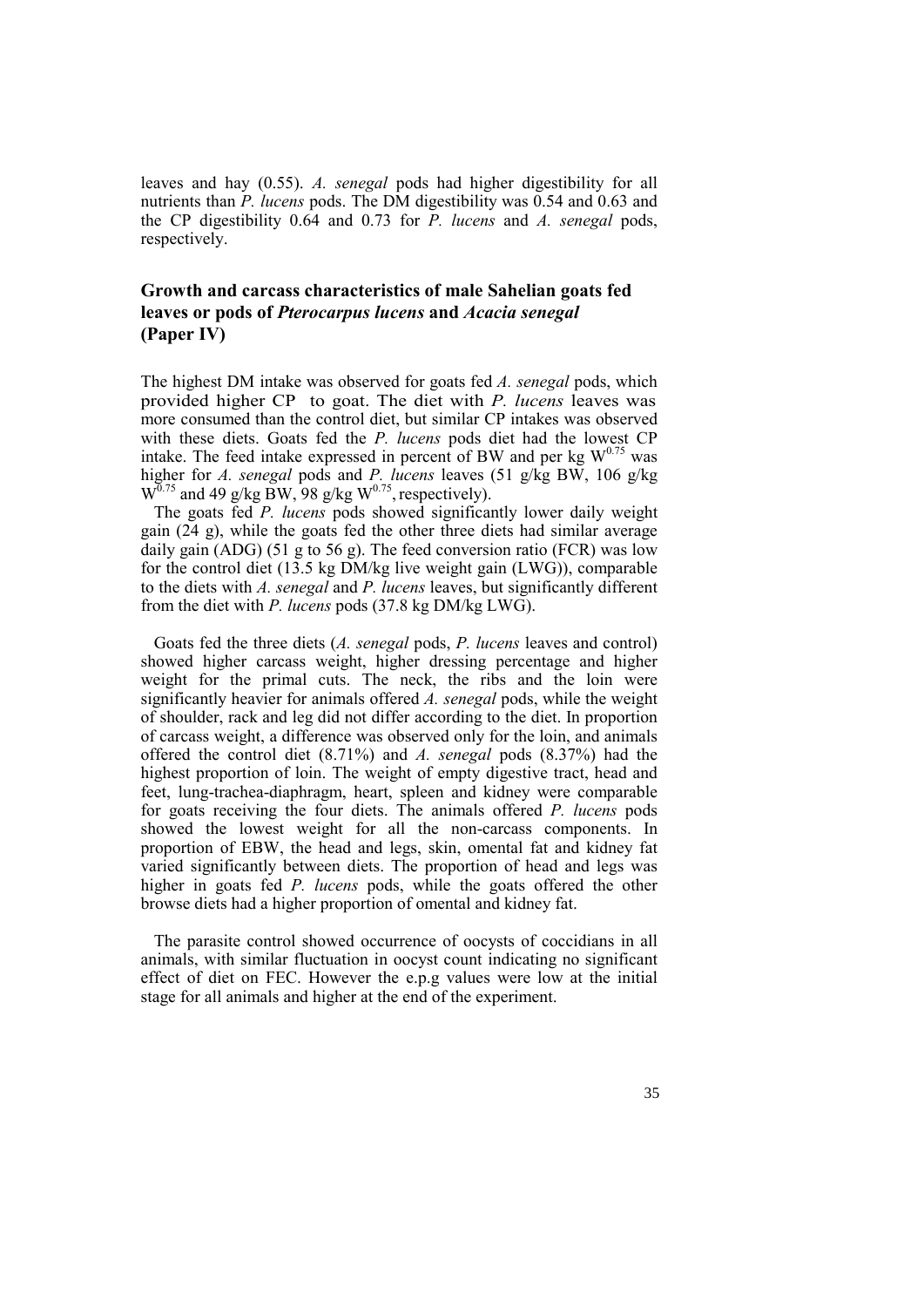# **General discussion**

## **Indigenous knowledge of browse species**

Several studies have shown that surveys of farmers generate more important information on the diversity of plants species in their area than field observations (Bayer, 1990; Okoli *et al.*, 2003). Field inventories require methodologies based on the investigation of sampled areas. The data are then collected with some statistically acceptable margin of error. In this study (Paper I), some species cited by farmers were therefore found in the pasture during the behaviour study, but were relatively scarce in the area. These species can, however, be of importance for the respondents. The knowledge of the diversity of species reflected their importance in the life of the farmers. Various uses of browse plants were mentioned and the preferential classification of species took into account these different aspects. For instance, a specie such as *P. lucens*, which has the highest score, was shown as having a high nutritive value and was browsed by all ruminants, but it was also the first species used as building material. The various uses of browse plants as indicators of the preference of farmers was reported by Briggs *et al.* (1999) in the eastern desert of Egypt and Mtengeti & Mhelela (2006) screening the potential indigenous browse species in central semi-arid Tanzania.

The stratification of respondents showed that herders are familiar with a wide range of species compared to livestock owners and women, and this makes them the key informants for this type of investigation. This result was in agreement with that of Komwihangilo *et al.* (2001), who found that most of the male respondents were able to identify 10 to 20 species, while the majority of female respondents identified 5 to 10 species

When comparing the availability of species (density on pasture) with the percentage of farmers mentioning them, it appears that some species that were well known and cited by all respondents were not abundant in the area, and conversely other more abundant species were not cited. *Ziziphus mauritiana* and *Adansonia digitata* were cited by all respondents and are of considerable importance for farmers but were scarce in the area. The leaves of *Z. mauritiana* are well browsed by sheep and goats, and the fruits are edible for humans, and also sold in the local market or processed to extract powder that is sold in the cities. *A. digitata* is well known by Sahelian people for its role in human nutrition and for its cultural importance. All parts of tree are useful: the leaves are shown to have a high content of iron and calcium (Glew *et al.*, 1997) and are an excellent vegetable used fresh or dry in the form of powder, especially in the dry season where it constitutes the main component of the sauce in the diet. The fruits are edible, rich in vitamin C and used in many recipes. The tree also provides fibre from the bark and the wood, that is spongy and high in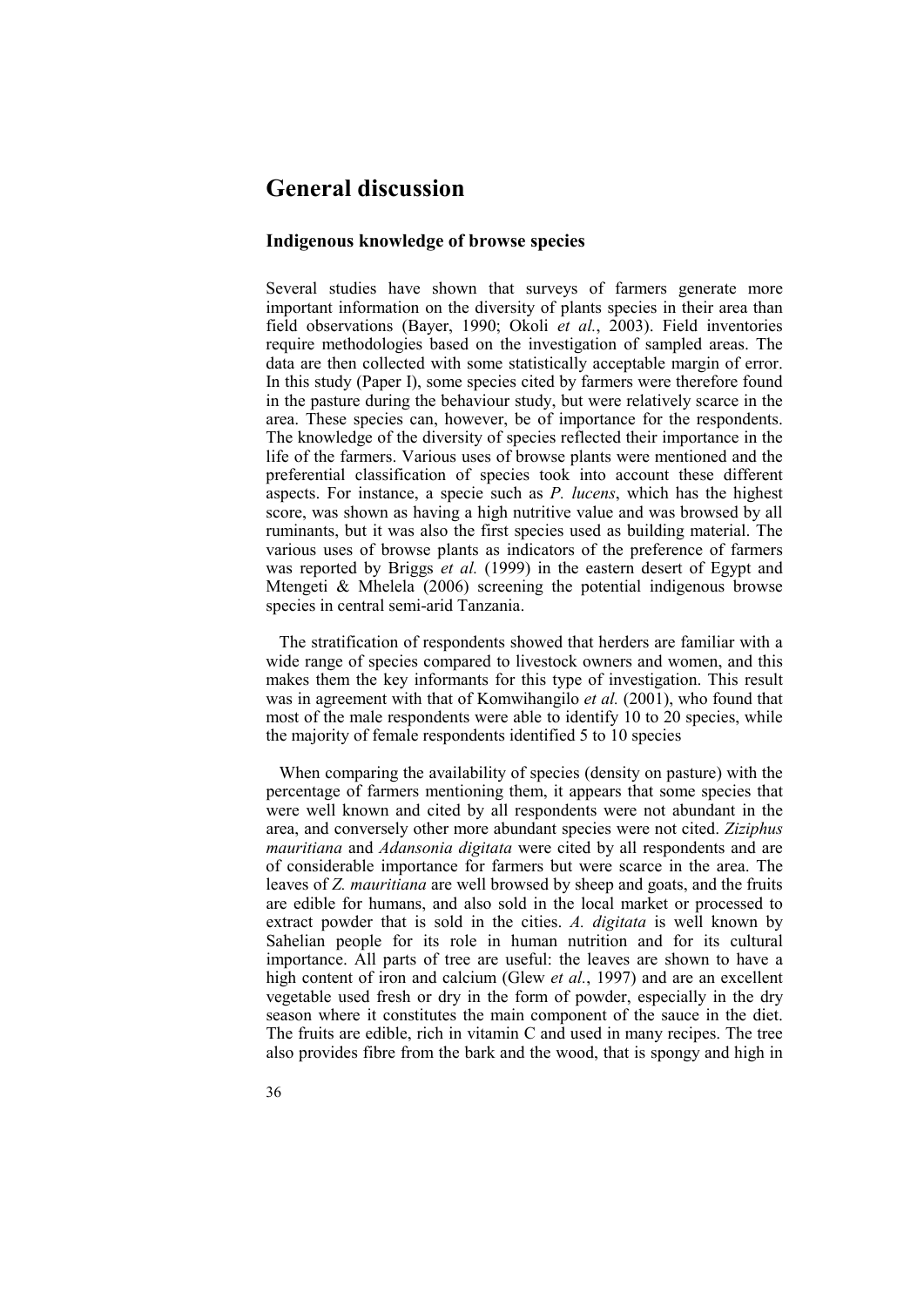moisture, can be eaten by cattle when the tree falls down. With regard to the palatability of browse, the findings from the survey with *A. senegal*  and *P. lucens* are consistent with the result from the voluntary intake (Paper III), and agree with the observation of Mtengeti & Mhelela (2006) who found that the preference of local goats was close to the ranking of browse by the livestock keepers. However, some divergence was observed concerning the similarity of cattle and sheep for browse species preference. This could be related to the interest in browse shown by sheep in the dry season when herbaceous plants were scarce.

### **Feeding behaviour of cattle, sheep and goats**

Feeding behaviour refers to any action of an animal that is directed toward the procurement of nutrients. The variety of means of procuring feed reflects the diversity of food used and the type of animal (Encyclopaedia Britannica). Cattle, sheep and goats have different feeding behaviour on pasture due to the inherent characteristics of each species. Cattle and sheep are known as grazers, with a feeding preference for the herbaceous cover, while goats are browsers and prefer eating the leaves and fruits/pods of trees and shrubs. The behaviour on pasture will then reflect these preferences, but the availability of feeds and the climatic conditions will also have some influence. The results showed that the activities of the animals varied according to species and season. Overall, the feeding activity occupied a large amount of time of all animals. This result agrees with Schlecht *et al.* (2006), who noted that the three species spent on average about 60% of the daily grazing time feeding across seasons. However, this activity decreased for all animal species from rainy to dry season, in proportion to the decline in fodder availability. A subsequent study on the dynamic of the herbaceous cover showed a disappearance rate of 76 to 83% in January, depending on the type of pasture and the degree of exploitation during the rainy season (Sanon *et al.*, 2005). The decrease in feeding activities of ruminants in the dry season has also been reported by Dicko & Sikena (1992) in the Sahelian zone of Mali, and Ngwa *et al.* (2000) in the Sahelian zone of Cameroon. This demonstrates the variability of feed resources in the area and its effect as a limiting factor in livestock production.

As feed resources decrease, all animals increased the time allocated to resting and ruminating, especially when the temperature was high, reaching 45° in the shade. Hence, temperature affects the total grazing time of animal, especially for sheep and cattle. Sheep not finding any shade were seen searching for shade, with their head under the flank of another sheep. Resting was important for cattle in dry season (about 23% of the time on pasture), probably to avoid heat stress. In this period the animals mostly grazed in the morning from 8.30 to 12.00 and in the evening from 16.00 to 18.00, sometimes until dark and at night for cattle. These two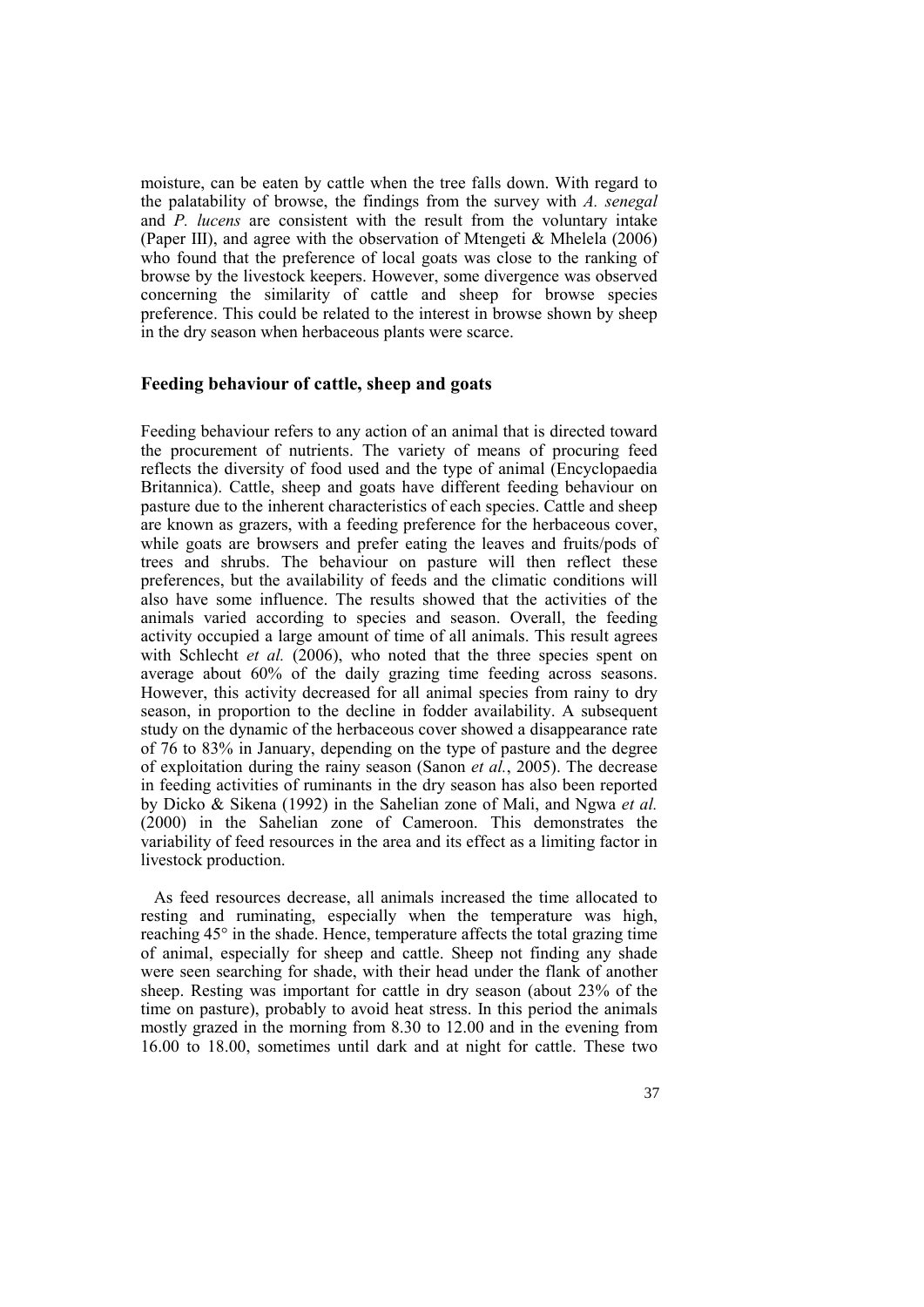major feeding periods generally observed have been targeted for observations on diet selection by some authors (Guerin *et al.*, 1988). Night grazing is shown to improve the performance of animals in hot dry seasons (Ayantunde *et al.*, 1999). In this study night grazing was not investigated, due to the difficulty of making observations in the dark on open pasture. Walking was an important activity of goats after feeding and confirmed the mobility of goats when searching for feed. This ability allows them to cover large areas and increases their chance of finding preferred species, which influences the diet composition. However, the energy cost of this locomotion represents a substantial part of the energy expenditure of goats on rangeland (Lachica *et al.*, 1996).

The amount of forage available to animals varied according to the season, but is also influenced by the land use patterns. The common practice in the area used by herders and goat keepers consisted of moving cattle and goats from the village in the rainy season and to construct temporary shelters in pastures apart from the cultivated areas. This practice reduces crop damage and allows animals to maximize the use of the abundant forage resources available in this period, as they can be more selective. After the crops have been harvested in the post-rainy season, crop residues constituted the main component of diet, especially for cattle and sheep. Management is particularly important during the late dry season, when the herders have to direct the animals to areas with residual forages, and to shake trees or tap on branches to make fruits/pods fall down and be available to the animals. Schlecht *et al.* (2006) found that forage mass encountered along the itineraries of the animals was higher than the average amount of forage available in the area.

The decrease in both quality and quantity of feed affects the body condition of all animals, but the extent depend on the ability of each animal species to cope with this situation. Goats, with their habits of browsing, were able to collect more nutrients from the environment. They are also shown to adapt much faster than cattle or sheep to seasonal and geographic variations, which has resulted in them being termed as mixed feeding 'opportunists' (Lu, 1988). The lack of any significant difference in grazing time between cattle and sheep confirms their characteristic as grazers. However, sheep showed interest in browsing especially on fallen leaves and pods when the herbaceous cover became scarce, hence they are intermediate grazers as also reported elsewhere (Guerin *et al.*, 1988; Dicko & Sikena, 1992; Ngwa *et al.*, 2000). Cattle were browsing less (4% of the time) in the post rainy season, when most time was spent on crop residues then it increased to 6.6% in the dry season. The time spent browsing in the dry season was somewhat lower than reported by Ickowicz & Mbaye (2001), who noted a high percentage of browse in cattle diets (29%) in the late dry season when other feed resources decreased, and the lowest proportion in December when crop residues were available. This difference could be explained by the low availability of preferred browse plants in the grazing itinerary of the animals.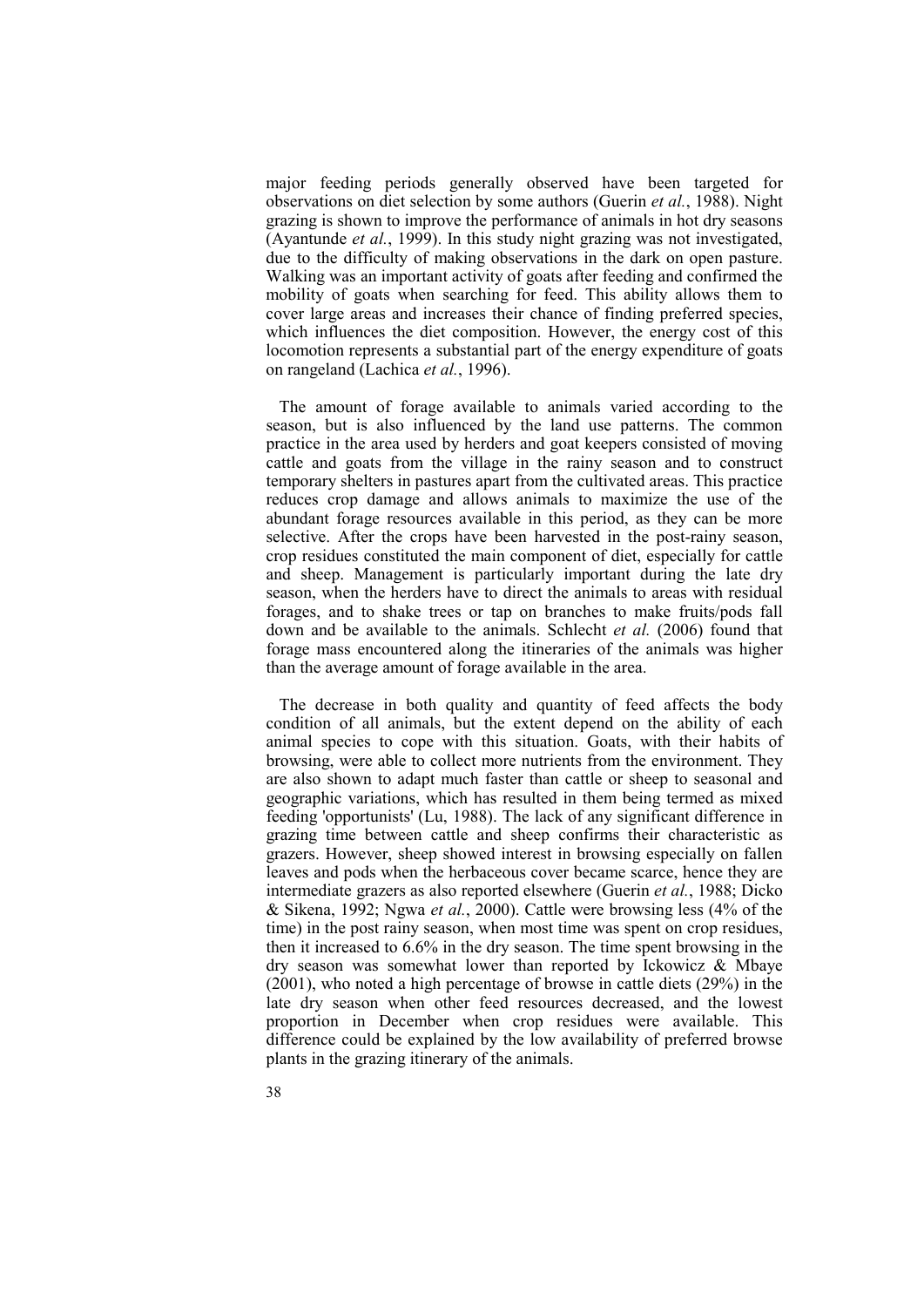Feed selection involves two interrelated mechanisms, that are the learning process, allowing the animal to select nutritious diets and avoid toxins, and the heritable aspects, as natural selection favours animals that are good foragers (Launchbough *et al.*, 1999). Hence, the success of grazing and browsing is based on how well the animals find, consume and assimilate nutritional resources. Many authors have reported the role of post-ingestive effects on feed selection (Squires, 1975; Baumont *et al.*, 2000; Duncan and Young, 2002). Provenza *et al.* (1992) highlighted affective and cognitive systems through which animals learn about feeds. The affective system seems to integrate the taste of food with postingestive feedback. In the cognitive system, animals use odour and sight to select or avoid feed, depending on post-ingestive feedback.

Goats are shown to be more tolerant of bitter taste of plants than cattle and sheep and this may have set goats apart from sheep and cattle in feed competition, particularly in maximizing total grazing capacity in some areas and in biological control of weeds (Lu, 1988). They are shown to have a well developed sense of smell and a new food is investigated by sniffing it. In addition goats have particular characteristics, such as the well-developed use of lips and tongue, allowing them to harvest forages from the shortest grasses and forbs to the thorniest shrubs, and the ability to stand on the hind legs, and even climb trees when the branch structures permit it, thus maximizing the available tree stratum within a given area. A mean browsing height of 1.65 m was recorded, with a maximum of 2.10 m in this study, against on average 1.47 m for cattle and 0.87 m for sheep. The preference of high level feeding related to eye-level feeding is shown to be beneficial for the reduction of the risk of infection by parasite eggs found on the surface vegetation (Lu, 1988). The most important sense involved in forage preference in sheep has been shown to be taste, with sweet and sour plants being preferred and bitter plants being more generally rejected (Krueger *et al.*, 1974). For cattle, the sense of touch seems to be more important in determining which herbage is rejected or preferred. In addition, the prehension act of cattle, which consists of using their tongues to pull forage into their mouths before biting it off, makes them less able to consume short forage plants and disfavours them in the presence of good quality forages that are rare and difficult to pick (Dumont, 1996).

The above descriptions allow understanding of the selection of feed, especially of browse plants by different animal species. Across all seasons cattle browsed 10 species, with *G. senegalensis* more frequently selected (green and dry leaves). This species, from the Combretaceae family, was abundant in the lowland pasture and available for a longer time, as the plant produces new leaves after cutting even in the dry season and herders know how to exploit this fact. Guerin *et al.* (1988) noted that cattle tend to prefer plants from the Combretaceae family. This is probably due to the size of the leaves and/or lack of thorns. The increase in browsing time of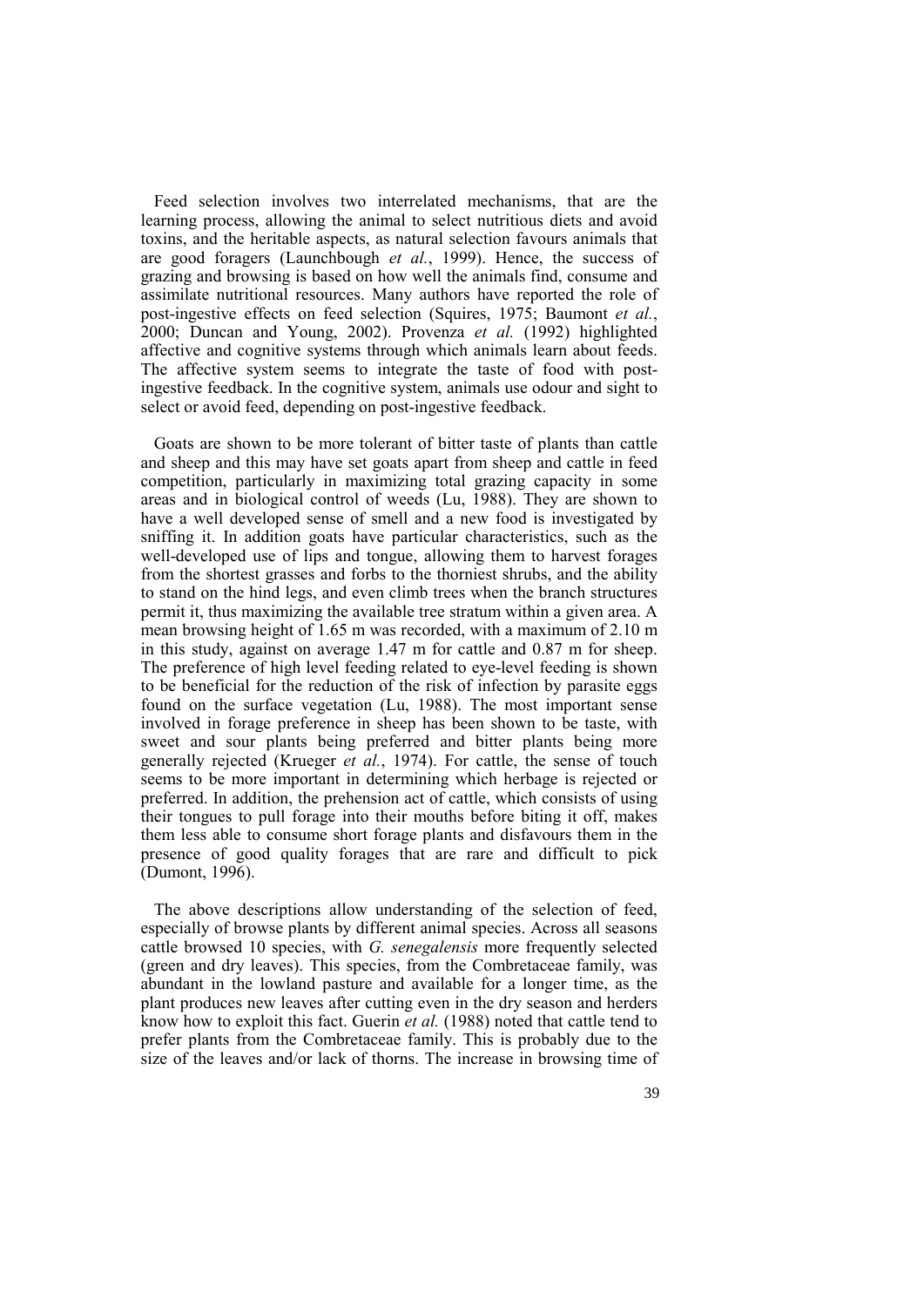sheep was related to the increase in the number of species browsed, in relation with the availability of pods of some species such as *Bauhinia rufescens* or young leaves of *Balanites aegyptiaca*. The latter species contributed substantially to the diet of all animals in the dry season, due to its early foliation and flowering, which occur in the dry season, then attract the animals (Akpo, 1997). For goats, almost all browse plants in the area were eaten to different degrees, confirming the habit of a varied diet as stressed by Haenlein *et al.* (1992).

#### **Availability of browse fodder**

### *Availability in space*

The relative density of browse plants associated with flora diversity in different pasture types reflects the availability of browse in the area. The inventory of woody flora showed a difference in woody flora diversity according to pasture type. These differences could be explained by varied ecological conditions such as edaphic factors, gradient of humidity, and soil depth. However, human activities could also have some influence, and the physiognomy of shrubby steppe could be the result of cultivation and selective cutting of trees, hence the specific poverty of woody flora and low density of plants. The density observed in sparse woody steppe was higher than the overall density (298 plants/ha) obtained by Couteron & Kokou (1997) in the semi-arid savanna of Burkina Faso. Higher woody density was observed in tiger bush (1602 plants/ha). This vegetation type has a specific characteristic marked by the dominance of woody plants and a pattern of alternating bare soil strips, acting as impluvium with linear and dense thickets following the contours, and perpendicular to the direction of the gentle slope (Hiernaux & Gerard, 1999). The alternating patterns seem to arise from the interplay of hydrological, ecological, and erosional phenomena. However, the concentration of woody plants created favourable conditions by a combination of plant litter, root macropores, and increased surface roughness, and hence inflitration into the soil around the base of these plants is enhanced. The total density obtained is high compared to the mean value (901 plants/ha) recorded by Hiernaux & Gerard (1999) in tiger bush on Macina sites in Mali, but low compared to the 1721 plants/ha reported by the same authors in the thicket part. The flora diversity reported by these authors (8 to 9 sp) was far below the value in the present study (25 sp).

With regard to the height stratification, individuals of  $\leq 1$ m were dominant for the three species studied and overall woody plants in general. The number of plant decrease as the height increase, which can be described as normal regeneration status of woody plants settlement (Poorter *et al.*, 1996). The importance of individuals in height class 1 to 3 m of *G. senegalensis* can be explained by the inherent characteristic of the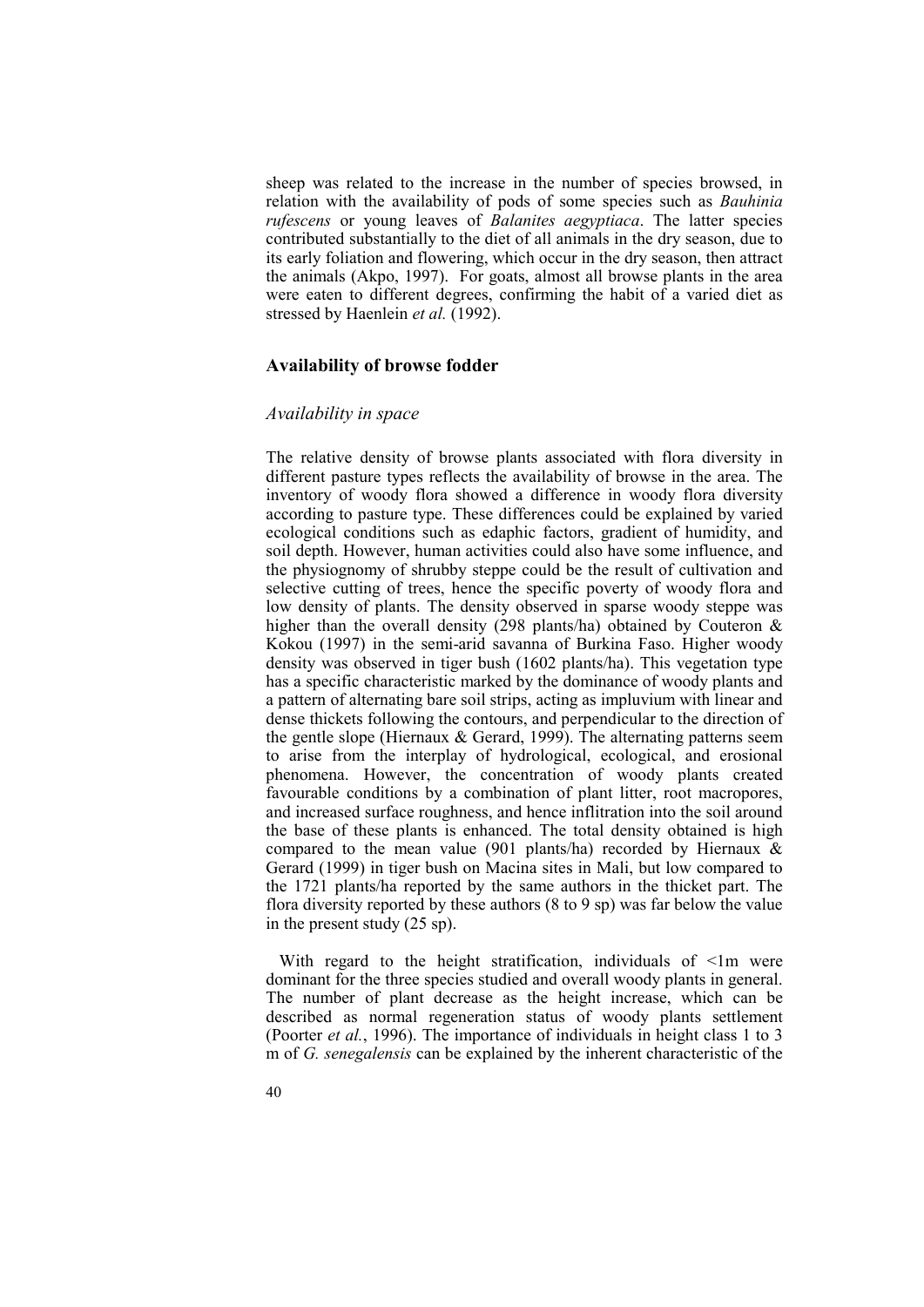species that is a shrub seldom exceeding 5 m, but also the frequent cut to which it is subjected to, and/or may indicate actual low regeneration of species. The good regeneration of *P. lucens* is in agreement with the finding of Couteron *et al.* (1992), but is in contrast with the theory about the regression of the species in the Sahel zone, as stressed by some authors (Bortoli, 1983). The topography and relatively dry condition of the site may be the cause. Smaller individuals are frequently browsed by animals and could not express their growth potential well, hence most individuals were stunted, making their chance to avoid browsing hypothetical. Other species affected by this phenomenon are *Balanites aegyptiaca, A. senegal* and *Maerua crassifolia*, in agreement with the observations made by Zoungrana (1991) in the north Sahelian zone. Couteron *et al.* (1992) also found that almost all *P. lucens* of <50 cm (93%) were subjected to mutilation. However, this was not shown to induce mortality in the short perspective, but determined the loss of apical dominance and delayed growth.

#### *Availability in time*

Phenology is the study of the times of recurring natural phenomena. The word is derived from the Greek Phainomai - to appear, come into view, and indicates that phenology has been principally concerned with the dates of first occurrence of natural events in their annual cycle (Free Encyclopedia). According to le Floc'h (1969) plant phenology refers to the study of the relations between the morphological and physiological periodicities of the plants and those of active ecological variables, especially climate. Thus the timing of flushing and shedding of the leaves, the flowering and the fruiting are considered, and give an insight into the availability of forage from trees and shrubs during the different seasons. However, the phenology of plants is variable, depending primarily on the intrinsic factors of the species and the climatic conditions of the area (Poupon, 1979; Piot *et al.*, 1980; Grouzis & Sicot, 1980).

The species studied flushed as soon as the rainy season started, but the shedding of the leaves was shorter for *A. senegal* than for *P. lucens* and *G. senegalensis*, and allowed them to be classified into two groups: deciduous and semi-deciduous species. Deciduous species lose their leaves, while semi-deciduous species have the ability to use water reservoirs in deep layers or close to a river system and a strategy to reduce water loss in the dry season by the scleromorphic feature of their leaves (de Bie *et al.*, 1998). Borchert (1994) stated that the seasonal variations in tree water status are the principal determinant of both phenology and distribution of tree species in tropical dry forest. Tree water status is determined by the availability of subsoil water and a variety of biotic factors, such as structure and life span of leaves, time of leaf shedding, wood density and capacity for stem water storage, and depth and density of the root systems.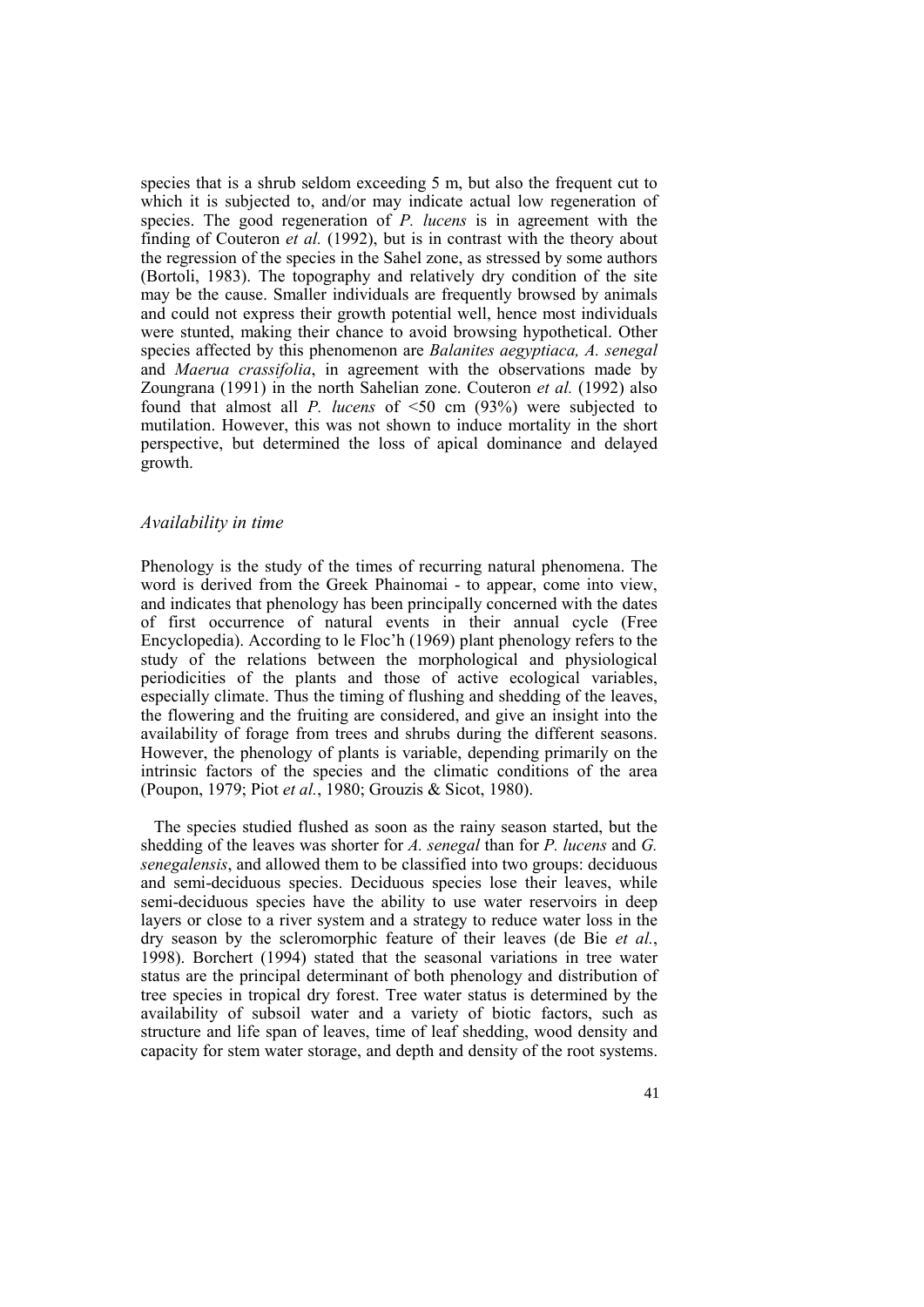The availability of subsoil moisture is shown to vary widely depending on the site, and determines the degree of dessication observed in trees with low stem water storage. *A. senegal* was selected in sparse woody steppe, a site with loamy sands soil and apparently well drained, while *G. senegalensis* was selected in lowland with gley loamy sandy soil and *P. lucens* in tiger bush with mostly loamy thin soil. The characteristics of these sites could influence the difference in phenology among the three species. If different sites had been considered for each species, one could have had an insight into site effect. The species were, however, selected in the site where they were dominant, which could indicate the area of predilection i.e. the favourable ecological niche. For *A. Senegal*, which showed early shedding of leaves, the root system could be the cause, as noted by Gaafar *et al.* (2006), who showed that the concentration of lateral and fine roots of *A. senegal* was maximal in the topsoil (0-75 cm), even if the trees was also able to partially utilized water from below 75 cm soil depth, especially during the dry season when the water in the topsoil was depleted. *G. senegalensis* has been shown to have deep root system which is extensive enabling the plant to access soil water several meters away both horizontally and vertically (Breman & Kessler, 1995; Seghieri & Simier, 2002). In addition, Seghieri *et al.* (2005) reported *G. senegalensis* to be tolerant to drought stress, due to its ability to open stomata at low water potential. This combination of strategies in *G. senegalensis* has been shown to increase the period of photosynthetic activity during the dry season and could contribute to the maintenance of this shrub as a dominant species in the Sahelian landscape (Seghieri *et al.*, 2005). Similar explanation with regard to root system could be valid for *P. lucens*. In tiger bush, where it was selected, established trees and shrubs have been shown to exploit soil moisture reserves laterally or by sending roots to deeper, wetter soils.

The phenology of *A. senegal* was somewhat different from that reported by Ickowicz *et al.* (2005) and Hiernaux *et al.* (1994). The difference can be explained by different site conditions and/or rainfall, which determine soil water availability, or maybe the relative air humidity as revealed by Do *et al.* (2005), who noted that interannual variation of canopy phenology is mainly tuned to atmospheric conditions. Indeed some sporadic leaf flush was observed in March 2005, a period not considered in the present study, and can be explained by this phenomenon, as no rain had fallen during this period. Such behaviour is shown to maximize the duration of high photosynthetic activity below a threshold of evaporative demand. This phenological variable in browse plants is fundamental in Sahelian rangeland, as it determines the availability of browse fodder to animals in all season.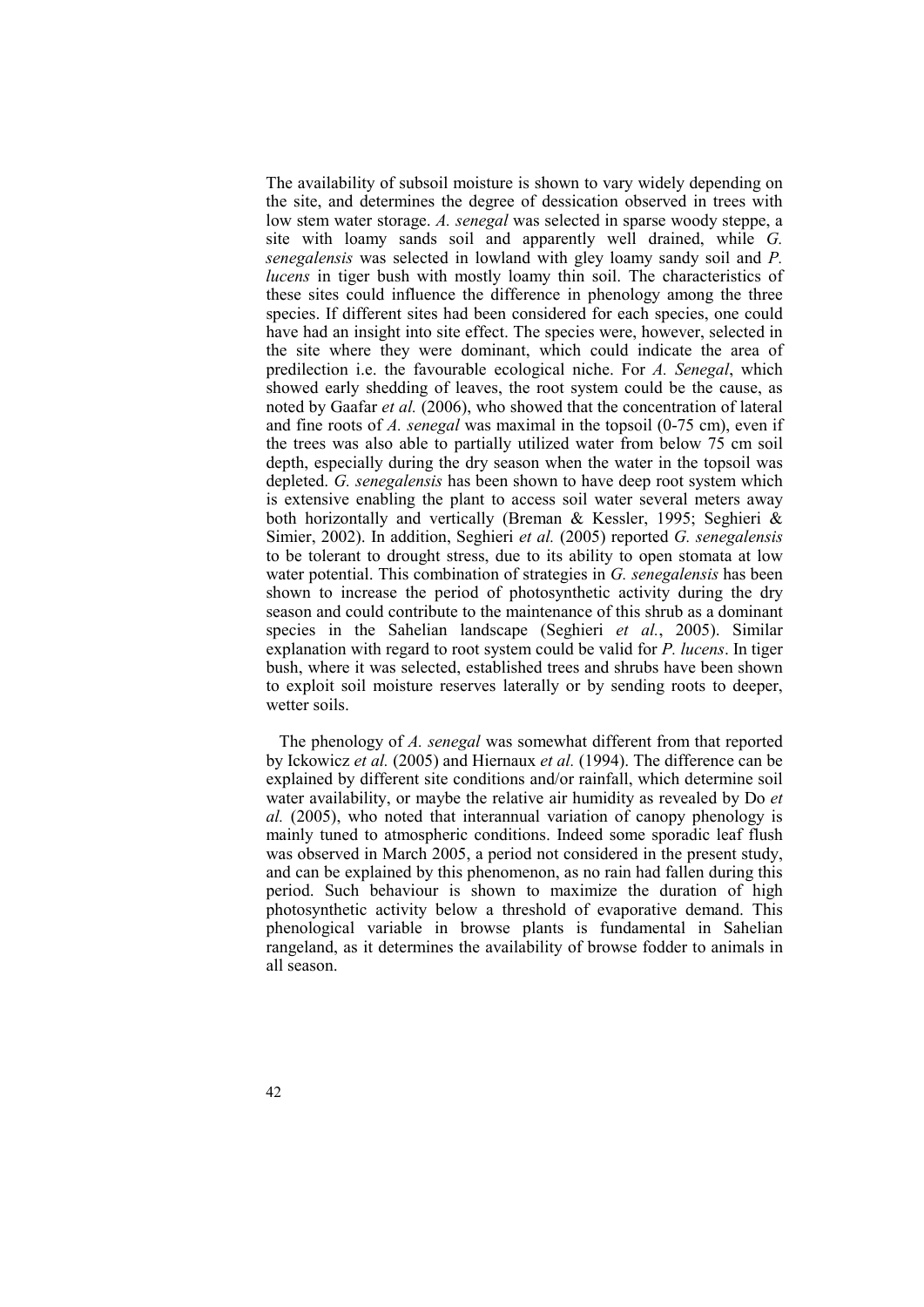#### **Browse production and accessibility to animals**

Studies on browse production and browse accessible to animals are scarce in the Sahel area, limiting the comparison of the results with other data, especially for the species investigated. The evaluation of browse production is a complex task, especially for indigenous species in natural rangelands, marked by the diversity of species and the great heterogeneity in plant size. The present study focused on height stratification of the plants in order to assess the variability of production within species and the effect on accessibility to different animal species. The results showed significant variations in edible biomass production, depending on species related to the physiological characteristics of the plants. *P. lucens*, a small tree in general from 3 m up 15 m in the study area, was the most productive, while *G. senegalensis,* mostly a shrub of 2 to 4 m, showed lower total edible biomass production. The total biomass production of *A. senegal* individuals in height class 1 to 3 m (1423 g), is comparable the value of 1800 g obtained by Lamers *et al.* (1994) 5 years after planting. Lower values compared to the results of this study were obtained by Bille (1980) for the adult plants of the three species in the Sahelian zone of Senegal, Mali and Burkina Faso.

The accessible biomass varied according to the height of the plants in relation to the morphological characteristics, such crown shape and the structure of the branches. The density and size of the leaves and their distribution on the branches could also have considerable importance. Expressed in percentage of total edible biomass, the accessible production decreased for all species when the height class increased. Similar observations have been made by other authors (Walker, 1980; Ickowicz & Mbaye, 2001; Kalen & Bergquist, 2004). *G. senegalensis*, with its shorter height, showed a higher amount of biomass accessible at 1.65 m, varying from 7 to 47%, while the corresponding rates were 0.5 to 14% for *A. senegal* and less than 5% for *P. lucens* (all sizes taken into account). This variability in accessible production with height of plants outlines the importance of height stratification in estimating browse accessibility and suggests that the broad estimation of accessible browse production of 25% by Breman & de Ridder (1991) and 20% by Pellew (1980) could be an overestimation.

The potential of browse production with regard to species studied was high in tiger bush pasture and low in sparse woody steppe, while lowland was intermediate. The high productivity of tiger bush in terms of browse production was reported also by Hiernaux & Gerard (1999), who noted 689 to 2094 kg DM /ha, depending on the site. The results of the present study concern only three species which represented 29% of the browse plants in this pasture type, fall in the range obtained by these authors. This confirms the important role of tiger bush in dry season browsing. The value in lowland is high compared to the value (150 g/ha) reported by Piot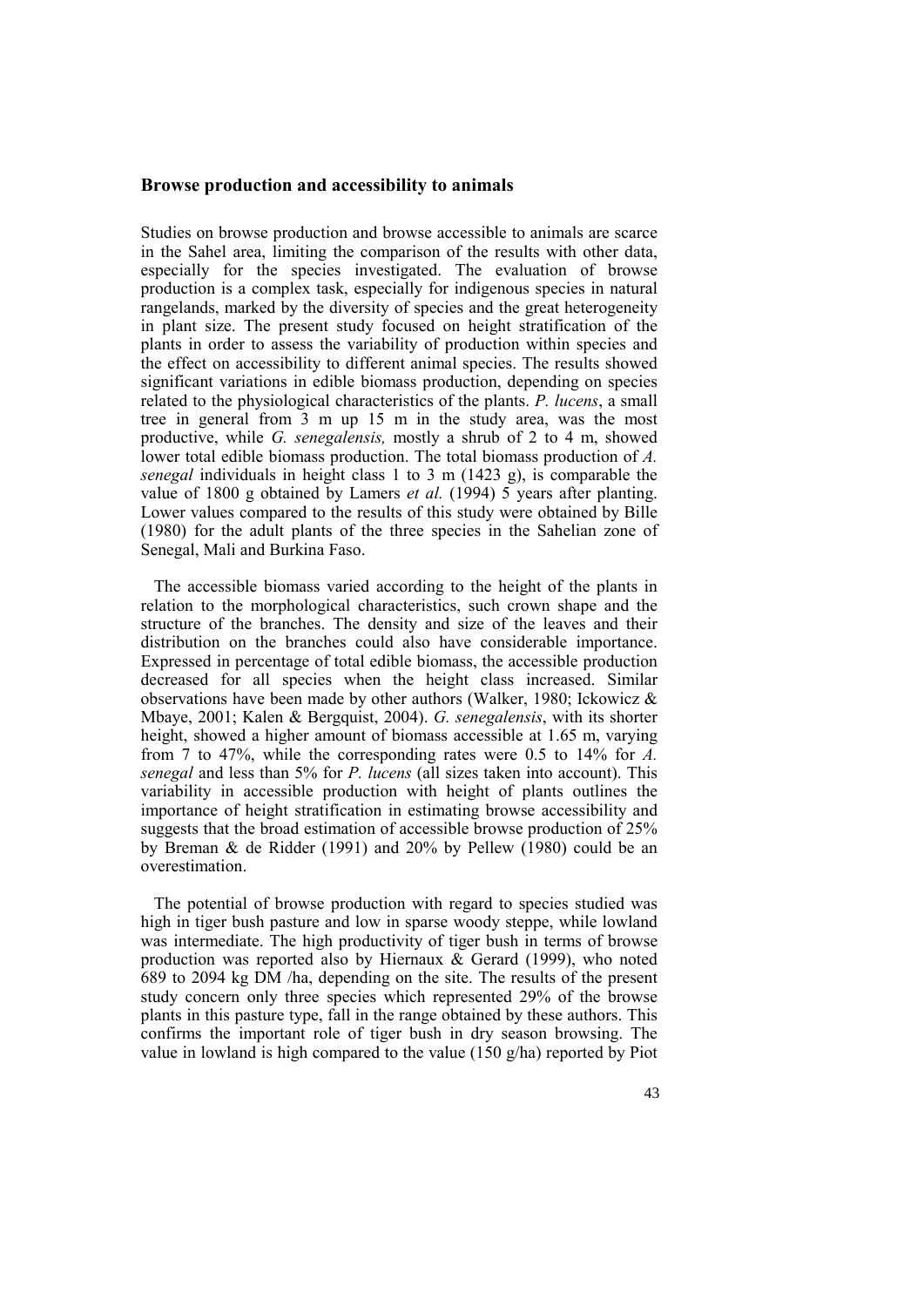*et al.* (1980) in the North Sahelian zone of Burkina Faso. The high variation in browse production in different pasture types is in agreement with the observation of Abule *et al.* (2007) in different rangeland sites in the middle Awash valley of Ethiopia (196 to 3311 kg/ha).

The constraints in browse biomass evaluation related to the time cost and tediousness of methods used has lead to the development of allometric relations for indirect estimation of the production. Most of the studies on the regression of biomass production of browse in the Sahel (Poupon, 1976; Cisse, 1980; Bille, 1980) reported the trunk diameter (or circumference) as the best predictor of edible biomass production, and is also easily measurable. The height is sometimes referred to, but rarely the crown. Cisse (1980) found a good correlation between the foliage biomass and the crown area of *P. lucens* (0.97, compared to 0.96 for trunk circumference and height). Bille (1980) expressed the logarithm of the edible biomass linearly as a function of the logarithm of stem circumference and proposed a mean equation (log edible biomass = 21og  $(diameter) + 1)$ , that could constituted an acceptable approximation in the Sahel zone. This equation is close to the one obtained with *G. senegalensis* and trunk diameter, but different from *A. senegal* and *P. lucens*. In this study single species models were computed and can be applied within the range of the study limit, i.e. with the same site condition of these species, plants exempted from lopping and protected from current year browsing. Crown diameter appeared to be the best parameter to predict edible biomass production. Many other authors have stressed the reliability of crown measurements in estimating edible biomass production (Hughes *et al.*, 1987; Paton *et al.*, 2002; Northup *et al.*, 2005). The crown displays the leaves, which capture the radiant energy for photosynthesis, which provides for the renewal of the leaves. Thus, crown surface area is a useful index of growth and it is shown to be strongly correlated with the growth of the tree (Brack, 1999). This parameter can be also estimated through aerial photographs of appropriate scale, and complemented with field observations to identify different species. Moreover, the measurement of the crown is easy in the Sahelian area, where trees are generally sparse and the crowns seldom jointed. In this study no good correlations were found between tree parameters and accessible biomass. Such equations could have been interesting for direct estimation in the field. However, the knowledge of the accessible percentage makes this estimation possible taking into account different height classes of trees.

### **Chemical composition of browse**

Proteins constitute a principal component of the animal body and are continuously needed in the feed for repair and synthetic processes, hence they are vital for animal maintenance, growth, and production (NAP, 1981). For this purpose the CP content of feed has been given special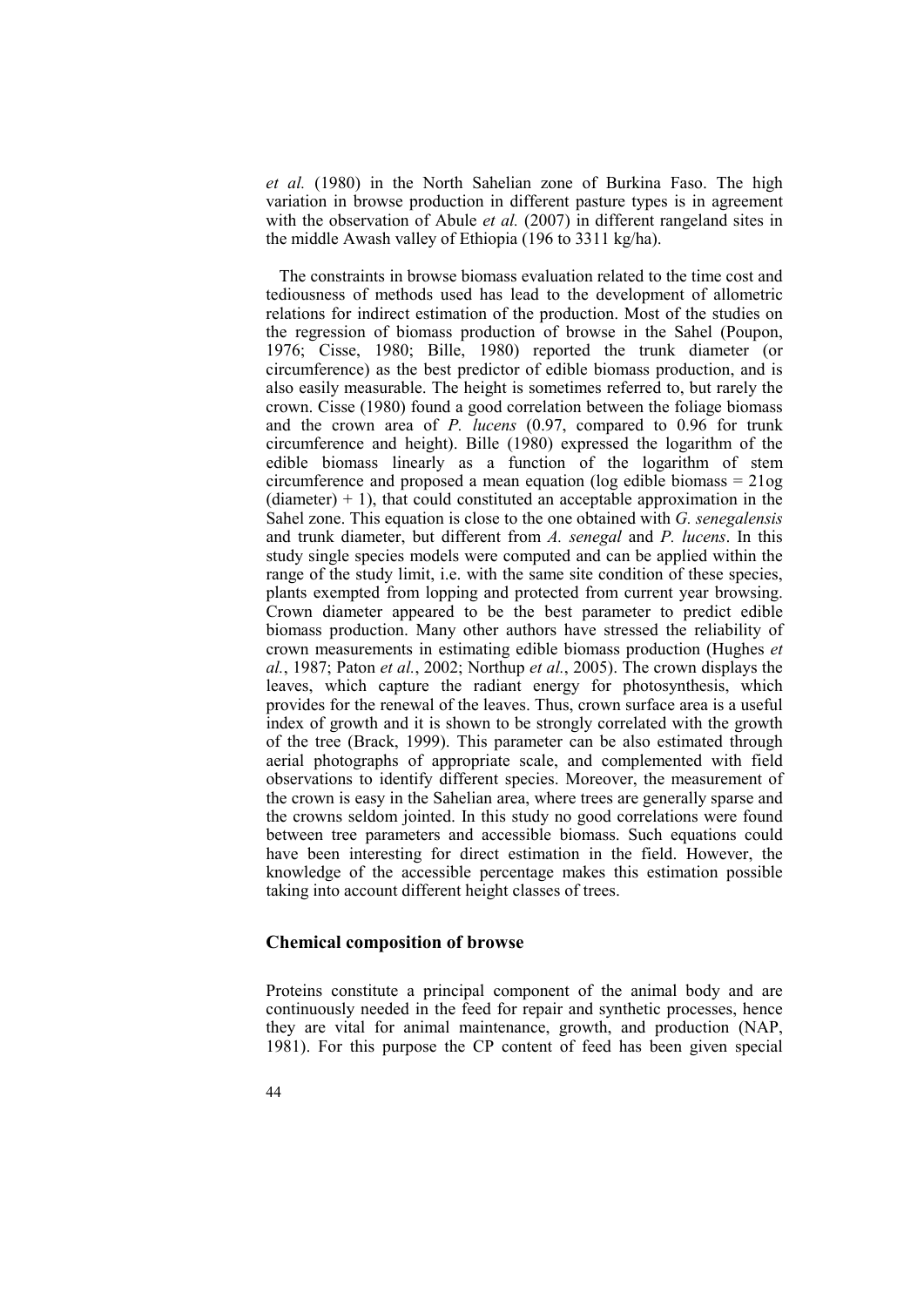attention in feed evaluation. The high CP content of browse species is well documented and is one of the main distinctive characteristic of browse compared to mature grasses. Norton (1998) reported a range of CP contents from 12 to 30% for tropical tree legumes, and le Houerou (1980) found a mean of 12.5% in West African browses, with about 17% for legume species. Generally, the CP content in browse has been shown to be above the minimum level required for microbial activities in the rumen (8% CP according to Norton, 1998). The species in the Leguminosae family have a higher protein content compared to other species, although species in the Capparidaceae family have on average 25% more protein than legumes (Le Houerou, 1980). Le Houerou (1980) also noted that all browse species are able in all their phenological stages to meet the energy requirements of livestock at maintenance level and often well above, and considered West African browse to be excellent fodder, with very few exceptions. The species used in the present study have CP content within the range mentioned by these authors. *A. senegal* and *P. lucens* being legume trees have higher CP content than *G. senegalensis.* A similar level of CP in *A. senegal* leaves was also found by Rittner & Reed (1992). The difference in CP content between species can be explained by inherent characteristics of each species related to the ability to extract and accumulate nutrients from soil and/or to fix atmospheric nitrogen, which is the case of legumes plants. The other factors causing variation in the chemical composition of browse forages include soil type (location), the plant part (leaf, stem, pod), age of leaf and season. With regard to the location, some authors have reported that browse plants in the arid (Sahelian) zone are higher in N compared to plants in the humid zone (Rittner & Reed, 1992). Younger leaves are richer in N than mature leaves, which contain more N than the litter. The fruits are shown to have a N content between young and old leaves, and vary little with stage of maturity (Breman & Kessler, 1995). The leaves of *A. senegal* and *P. lucens* had somewhat higher CP content than the pods. Comparing pods of *A. senegal* with pods from other *Acacia* species, the CP content was higher than the value for *A. nilotica* (13.5%) and lower than for *A. tortilis* (20.5%) obtained by Sawe *et al.* (1998). *A. albida* pods also had lower CP content (11.4%) according to Fall *et al.* (1997).

With regard to the cell wall content, Rittner & Reed (1992) noted similar means in NDF and lignin content across different ecological zones, 40.1% and 11.7% in the Sahelian zone, 45.7% and 10.5% in the sub-humid zone and 43.6% and 9.3% in the humid zone, respectively. Fall (1993) found a range of 31 to 57% of NDF and 19 to 43% ADF. The values in the present study fall within the range obtained by these authors. NDF and ADF content in *G. senegalensis* is similar to the value found by Fall (1993). This species also had a high lignin content. Lignin is a component of the cell wall, and deposited as part of the cell wall-thickening process (Boudet, 1998). It is also reported to be important in limiting water loss by reducing the permeability of the cell wall, and in impeding disease organisms, all attributes that are desirable from the perspective of plant function and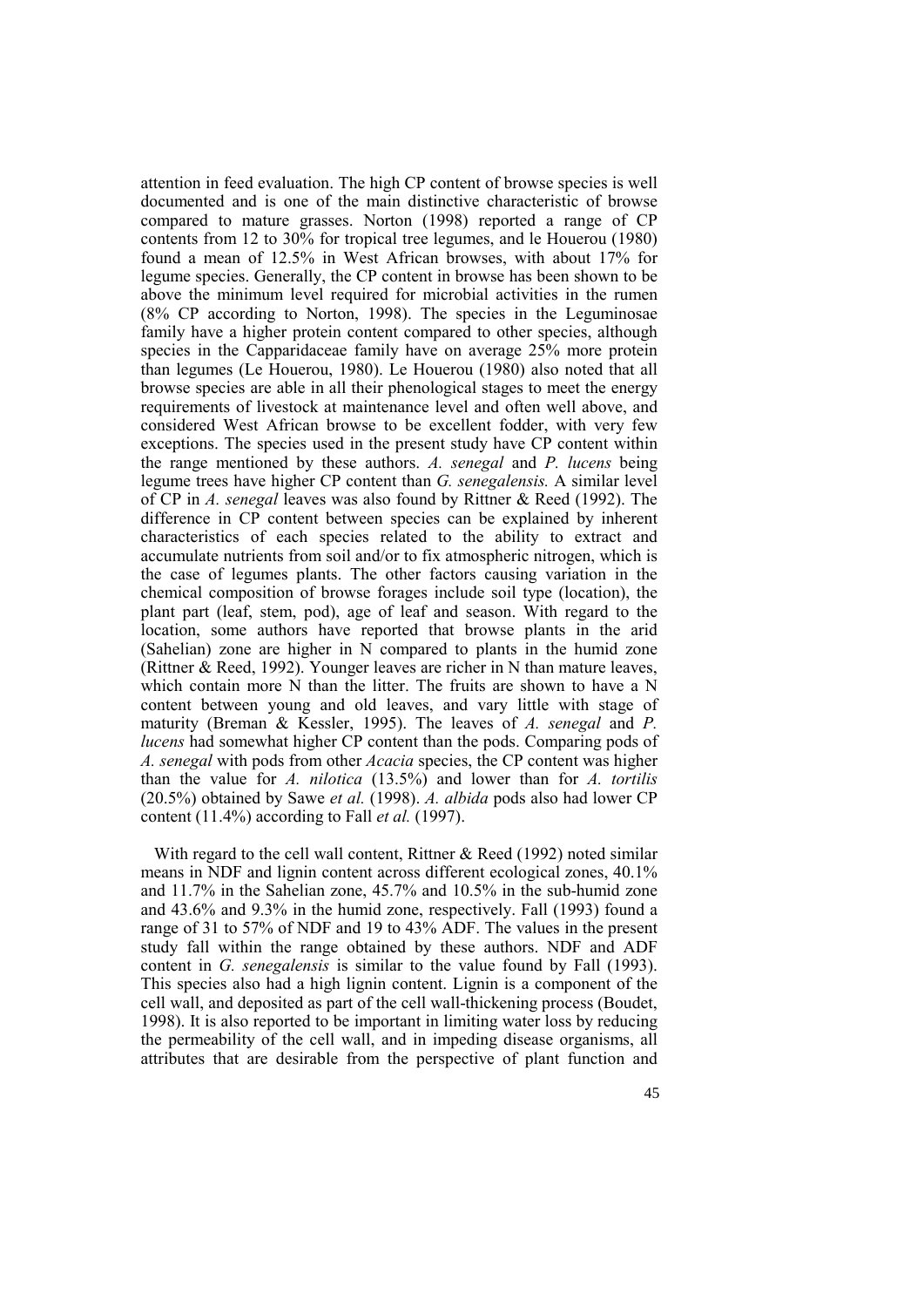survival, but limit the nutritional value of the plant for herbivores (Moore & Jung, 2001). Lignin is in general higher in browse than in herbaceous plants. The content varies according to species, age and the plant parts. Positive correlations are reported between content of lignin and soluble or insoluble proanthocyanidins (Rittner & Reed, 1992). Reed (1986) also found a negative correlation between the content of NDF and soluble phenolics, while the correlation with insoluble proanthocyanidins was positive. The content of both soluble and condensed tannins could not be evaluated in this study. However, the relation between fibre and these antinutritive compounds could give an idea about their probable level in the species studied.

Browse plants have also been shown to develop defensive systems (physical or chemical) that deter utilization by ruminants. The physical defence is related to the development of spines and thorns that are more defensive in juvenile trees and growing parts of the plants. Brooks & Owen-Smith (1994) noted longer and more closely spaced thorns on branches of *A. nilotica* and smaller leaves in juvenile than adult plants, while Cooper & Owen-Smith (1986) reported fewer spines in many plants as they grow out of reach of browsers. The same phenomenon was found in *A. senegal*, as the younger individuals showed smaller leaves and densed thorns, making browsing difficult. The chemical defence refers to the concentration of phenolic compounds that could be high in plants exposed to browsing. Ernst *et al.* (1991) found that the concentration of phenolic substances in various *Acacia* and *Dichrostachys* species was high in young leaves, immature fruits and seeds and low in mature leaves and pods. Although not significant, there was a relatively high lignin content in smaller individuals of *G. senegalensis* in the present study, which could be seen as a defensive trait. The chemical composition did not differ within plants due to browsing height, which is in contrast with the findings of Nordengren *et al.* (2003), who related the improvement in quality and quantity of forage to the height of the tree.

### **Digestibility of browse species**

Studies on the digestibility of browse fodders are very important as they allow the estimation of nutrients really available for animal nutrition. The *in vivo* technique is the classical and direct method for estimating feed digestion by animals. However, due to difficulties in its application, indirect methods are frequently used. Most of the studies on digestibility of browse fodders used the *in vitro* technique, which provides a comparative estimate of DMD and can be used to rank the quality of the feed. However, the significance of the method is limited as it does not take into account the intake of forage by the animal. The *in sacco* method has the advantage of measuring the rate of digestion of different feed components (protein and starch) through nylon bags suspended in the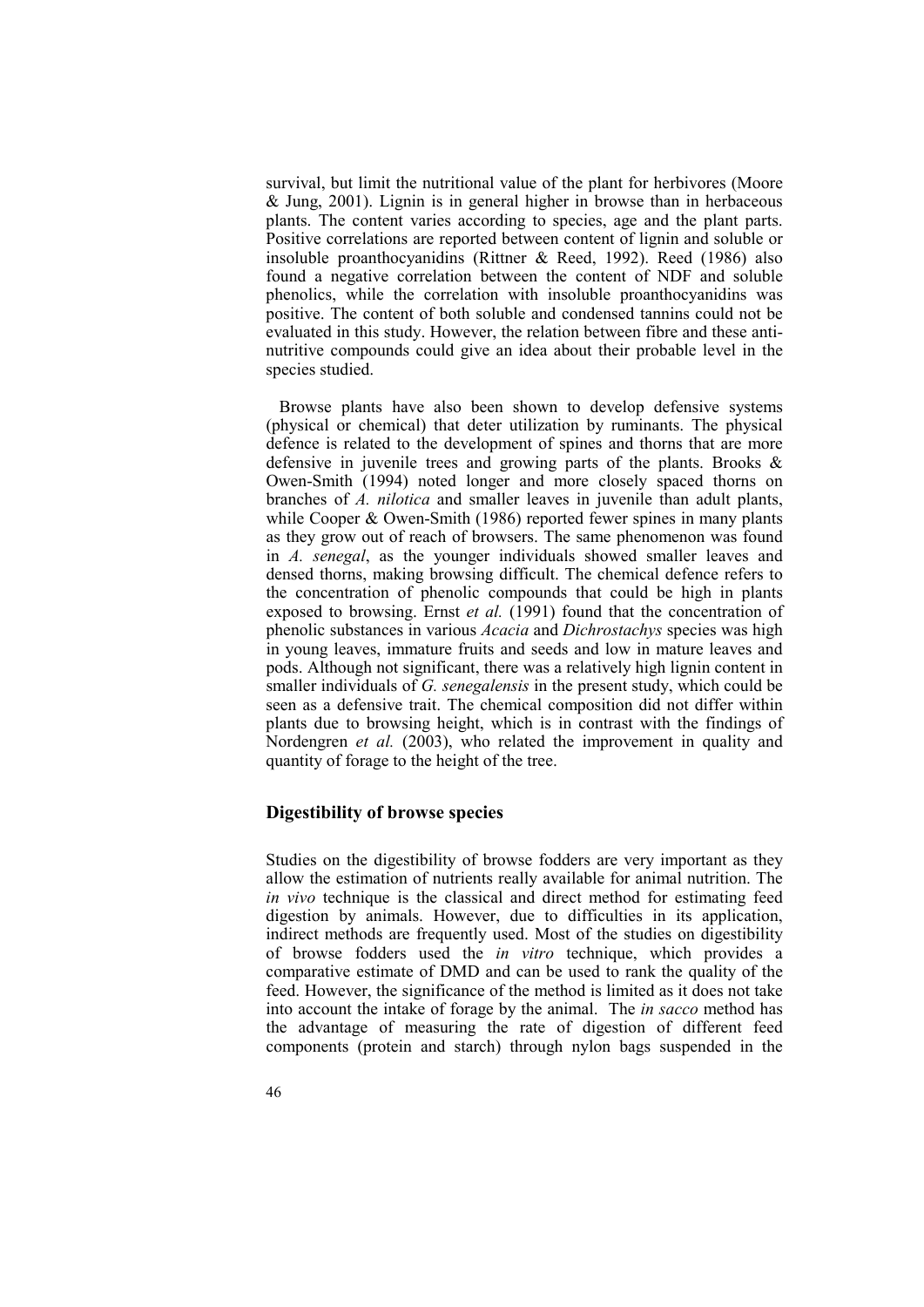rumen, and can also be used to rank feeds. The *in sacco* method is known to usually overestimate *in vivo* digestibility (Gutteridge & Shelton, 1998). In the present study the *in vivo* method was applied using goats, owing to their preference for browse forages. The comparison of the results with other data is uncertain due to different experimental conditions: the method used, animal species used, and the level of browse fodder in the diet. The leaves were used with a fix amount of hay at a minimum level, since it was anticipated that leaves could not be fed alone due to possible anti-nutritive factors, while the pods were fed as a single feed. The factors involved in the variation in digestibility among browse fodders include the concentration of N, cell wall content, especially lignin, and tannins. A low level of CP (less than 80 g/kg DM) is shown to depress digestibility, as it is not sufficient to meet the needs of the rumen bacteria (Norton, 1998). On the other hand, low NDF content (20 to 35%) has been shown to result in high digestibility, while lignification of the plant cell wall decreases the digestibility of plant material in the rumen. Many studies (Buxton & Redfearn, 1997; Moore & Jung, 2001) have reported a negative correlation between lignin concentration and cell wall digestibility by its action as a physical barrier to microbial enzymes. Negative correlations between tannin and protein or DM digestibility have also been studied (Balogun *et al.*, 1998; McSweeney *et al.*, 1999). Hence information on the NDF, ADF, lignin and tannin content of tree foliage is essential for the assessment of their digestibility.

A wide range of variation in digestibility is reported in tropical browse species. Breman & Kessler (1995) showed a mean OMD of 0.53 in Sahelian and Sudanian zones of West Africa. Le Houerou (1980) reported a mean DCP of 510 g/kg for West African browses, with 760 g/kg for legumes. Fall (1991) reported large variations in DMD, ranging from 0.26 to 0.88 between species and plant parts. In the present study OMD (0.56 to 0.66 g/kg) and CPD (0.64 to 0.73 g/kg DM) were high compared to the mean values reported by these authors. The digestibility values were somewhat higher for the pods than the leaves (except CPD of the leaves of *P. lucens*). Fall (1991) also found the pods of some *Acacia* species more digestible than the leaves (*A. albida* and *A. tortilis*).

## **Voluntary feed intake**

Voluntary feed intake is very important as it determines the amount of nutrients that can be released for animal maintenance and production. The feed intake is strongly related to the rate of degradation of DM in the rumen. A number of theories are reported behind feed intake regulation in ruminants, including physical constraints, metabolic constraints, the efficiency of oxygen utilization, and the water content of feed.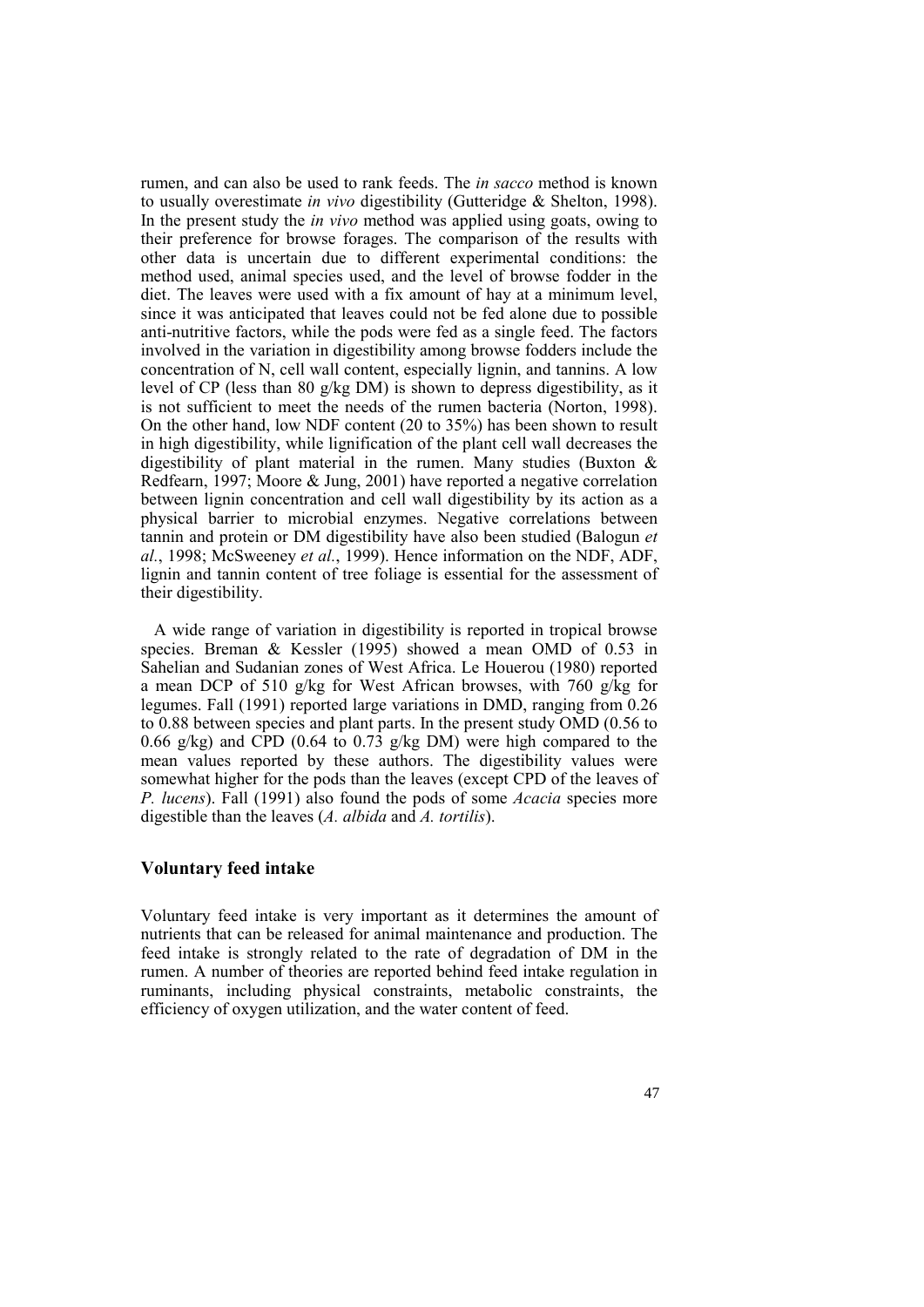Many studies have reported limitation of intake due to physical constraints related to the distention of the rumen resulting from restricted flow of digesta through the gastrointestinal tract (Jung  $\&$  Allen, 1995; Allen, 1996; Beauchemin, 1996). Fibre is recognized as a required dietary ingredient for ruminants and is necessary for normal rumen function. Through microbial degradation and synthesis, dietary fibre supplies energy to support animal maintenance and production. NDF corresponds to the coarse insoluble fibre that is adequate for promoting rumen function and is better related to intake and gastrointestinal fill (Van Soest *et al.*, 1991). However increased dietary NDF is shown to decrease DM intake linearly in growing goats (Luginbuhl *et al.*, 1998). Many other factors, including particle size, chewing frequency and effectiveness, particle fragility, indigestible fraction, rate of fermentation of the potentially digestible NDF, and characteristics of reticular contractions are also involved.

The metabolic constraints refer to physiologically determined intake according to Katelaars & Tolkamp (1992) and depend on the nutrient requirements of the animal. This theory assumes that the animal consumes feeds to realize a genetically determined maximum capacity for growth and milk production. The expression of this genetic capacity requires the presence of feed with high nutritive value (high digestibility and adequate content of protein, mineral and vitamins), adequate environmental conditions and health status of animals. Feed intake has also been shown to depend on the tolerance of the animal for a certain rumen fill, and this tolerance generally increases with an increase in the nutrient requirements of the animal. Feeds of low nutritive value restrict the intake of DM and hence the intake of nutrients due to slow degradation of feed in the rumen, which in turn slows down the rate at which the animal can ingest new feed. Later on these authors developed a new theory based on the efficiency of oxygen utilization, and suggested that feed is consumed to optimize yield per unit of oxygen consumed (Ketelaars & Tolkamp, 1996).

Fisher (2002) proposed an integrated approach to understand ruminant feed intake regulation, in which a number of feedback regulators, such as distention and protein and energy in the context of their interacting regulatory effects should be considered. The ruminant central nervous system has been shown to integrate distention or fill feedback with chemostatic feedback in regulating intake. With regard to energy and protein, the dietary balance is particularly important and constraints to intake are serious when protein is limiting, because of metabolic limitations in processing energy. Lu & Potchoiba (1990) showed a curvilinear decrease in DM intake as dietary ME density increased, while it increased linearly with increased dietary CP. With regard to browse forages, the presence of tannins has been shown to affect voluntary intake, and Cooper & Owen-Smith (1985) noted a threshold of 5% condensed tannins, over which the plants were rejected during the wet season.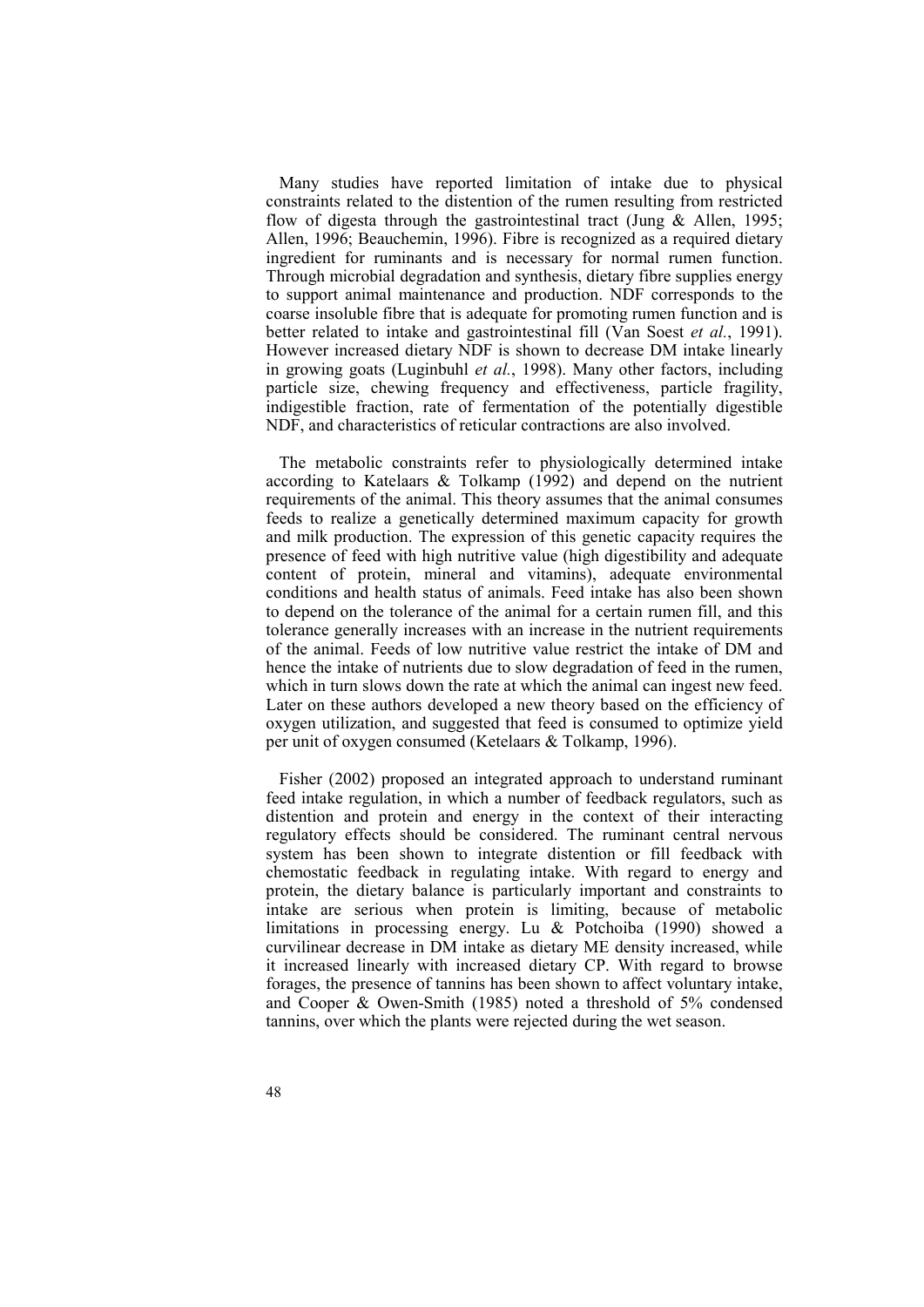The different mechanisms involved in determining feed intake allow understanding the differences observed in intake of the browse fodders studied. Concerning the foliages (Paper III), low intake of *G. senegalensis* can be explained by the high NDF and lignin content, while for the hay, low CP content could be the limiting factor for intake. The intake of CP and DM from *P. lucens* leaves was somewhat higher than from *A. senegal* leaves, probably due to a better balance between energy and protein as more OM was consumed from the *P. lucens* leaves diet. The small size of the leaves of *A. senegal*, mostly small leaflets around 5 mm long, could have influenced intake, insofar as goats are shown to be extremely sensitive to diets poor in fibre and rich in concentrate or forage characterized by small particle size, which decreases the rumen pH, resulting in a fall in intake (Morand-Fehr, 2005). For the two pods, the low intake of *P. lucens* pods can be explained by the low nutritive value compared to *A. senegal* pods. Considering the intake of foliages and pods, more *A. senegal* pods (1033 g/kg DM) were consumed, followed by the *P*. *lucens* leaves diet (864 g/kg DM), then *P. lucens* pods (691 g/kg DM), *A. senegal* leaves diet (675 g/kg DM) and *G. senegalensis* diet (397 g/kg DM). The explanation regarding CP and fibre content could be valid for the difference in intake observed in Paper IV. Apart from *G. senegalensis*, the result indicates that the forages studied could constitute the main component of goat diets and would be well consumed. The animals increased in weights, especially with *A. senegal* leaves and pods and *P. lucens* leaves, which could indicate efficient utilization of these fodders. The intakes expressed in g/kg BW and g/kg  $W^{0.75}$  were high compared to the estimation of Devendra & McLeroy (1982) for tropical goat breeds.

#### **Growth and carcass characteristics of Sahelian goats**

In spite of the adaptation to harsh environments and poor quality feeds, goats require for optimum growth, an efficient utilization of nutrients that supply adequate energy and protein. Knowledge of nutrient requirements is therefore important for the estimation of genetic potential of the animals. It is well documented that the nutrient requirement depends on body size and growth rate or production potential of animals, environmental conditions (temperature, humidity, …) and the quality of the feed (Sahlu *et al.*, 2004; Mandal *et al.*, 2005). The Sahelian goats, also known as the West African long-legged goats, are well adapted in the semi-arid zones. In Burkina Faso, they are kept for milk and meat production. The type is characterized by large size, with a height at withers of 70 to 85 cm and a mature weight of 30 to 40 kg for male and 27 kg for female (Wilson, 1991). This author reported some productivity characteristics, although no information on nutrient requirements of this breed is available to our knowledge. References were then made from nutrient requirements of local goats based on Langston University Goat Research Extension (Langston University, 2000). The nutrient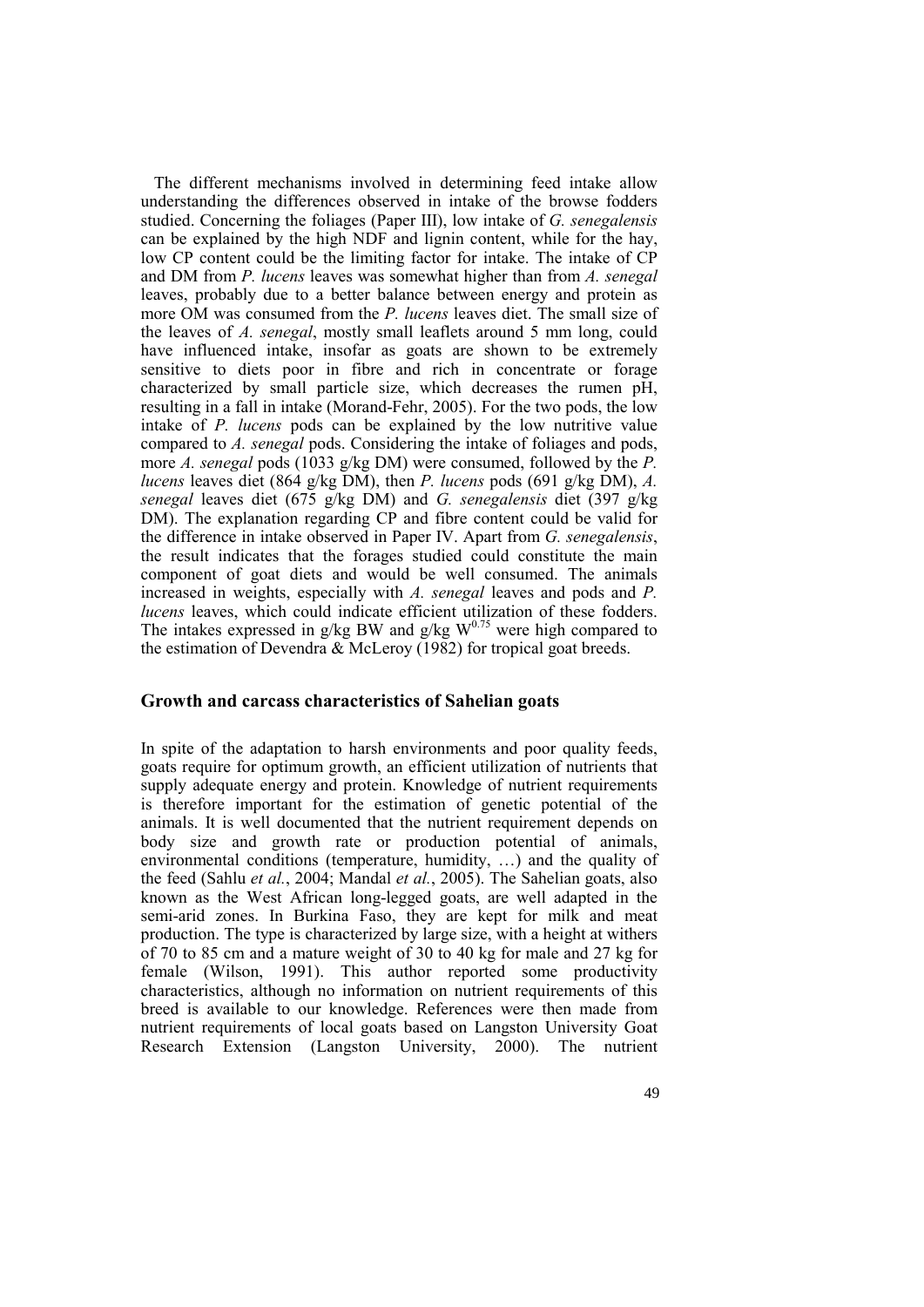requirements of the goats considered in this study may be different from the local ones referred by Langston University, due to genetic differences and different climatic conditions.

The weight gain by all goats was lower than expected, as nutrient intakes from all diets were higher in protein (94 to 145 g) than the estimated requirements (74.3 g).

The difference can be explained either by the inadequacy of the requirement estimates for other breeds, or the low genetic potential of Sahelian goats marked by low capacity for growth or low efficiency of nutrient utilization. The ADG varied from 24 to 56 g/day, and the diet with *P. lucens* pods resulted in the lowest performance, suggesting a low efficiency in utilization of this forage type. When used as a sole feed in the voluntary intake trial (Paper III), the animals fed *P. lucens* pods lost weight. The gain observed (Paper IV) could then have been due to the supply of millet bran, an energetic source, which could enhance protein utilization of this forage. There is a close relation between energy and protein intake and growth of animal (Mtenga & Kitaly, 1990; Lu & Potchoiba, 1990; Chowdhury & Orskov, 1997). Protein is the most limiting factor for growth, and increase in protein intake leads to increased ADG. However, protein synthesis is an energy demanding process, as microbial proteins in the rumen require energy for their activities, hence the presence of digestible carbohydrates is needed. The relation between energy and protein for growth was well demonstrated by Lu & Potchoiba (1990), who found an increase in ADG with increased CP intake in Alpine goats and Nubian goats, while similar energetic efficiency for weight gain (Mcal ME intake/g of gain) was found between low-energy and highenergy diets. They suggested that the effect of dietary energy density on energy utilization for gain to be attributed to differences in gut fill and composition of gain (higher energy diet resulted in greater fat deposition in tissue), while the effect of dietary energy density on utilization of protein for gain could be attributed to the energy to protein ratio. The effect of dietary protein level on protein utilization for gain could be explained by an excess of CP and loss of ammonia N in the urine. The weight gains were somewhat lower compared to the results of Sawe *et al.* (1998) supplementing goats (57 to 68 g/day) with tree leaves and pods in Kenya. Similar results to the present study were obtained by Mtenga & Kitaly (1990) with indigenous goats in Tanzania. The significantly higher CP intake from *A. senegal* pods did not result in significantly higher gain compared to *P. lucens* leaves and the control diet containing CSC. One could therefore expect an excess of CP and loss of ammonia N, probably due to rapid passage rate through the gastrointestinal tract.

However, the high intake of CP observed from all diets could be relative, since browse forages are known to contain antinutritional factors that limit the efficient utilization of nutrients. The animals fed *A. senegal* pods and *P. lucens* leaves gained more weight in the voluntary intake trial (Paper III), on average 68 g/day and 84 g/day, respectively, compared to the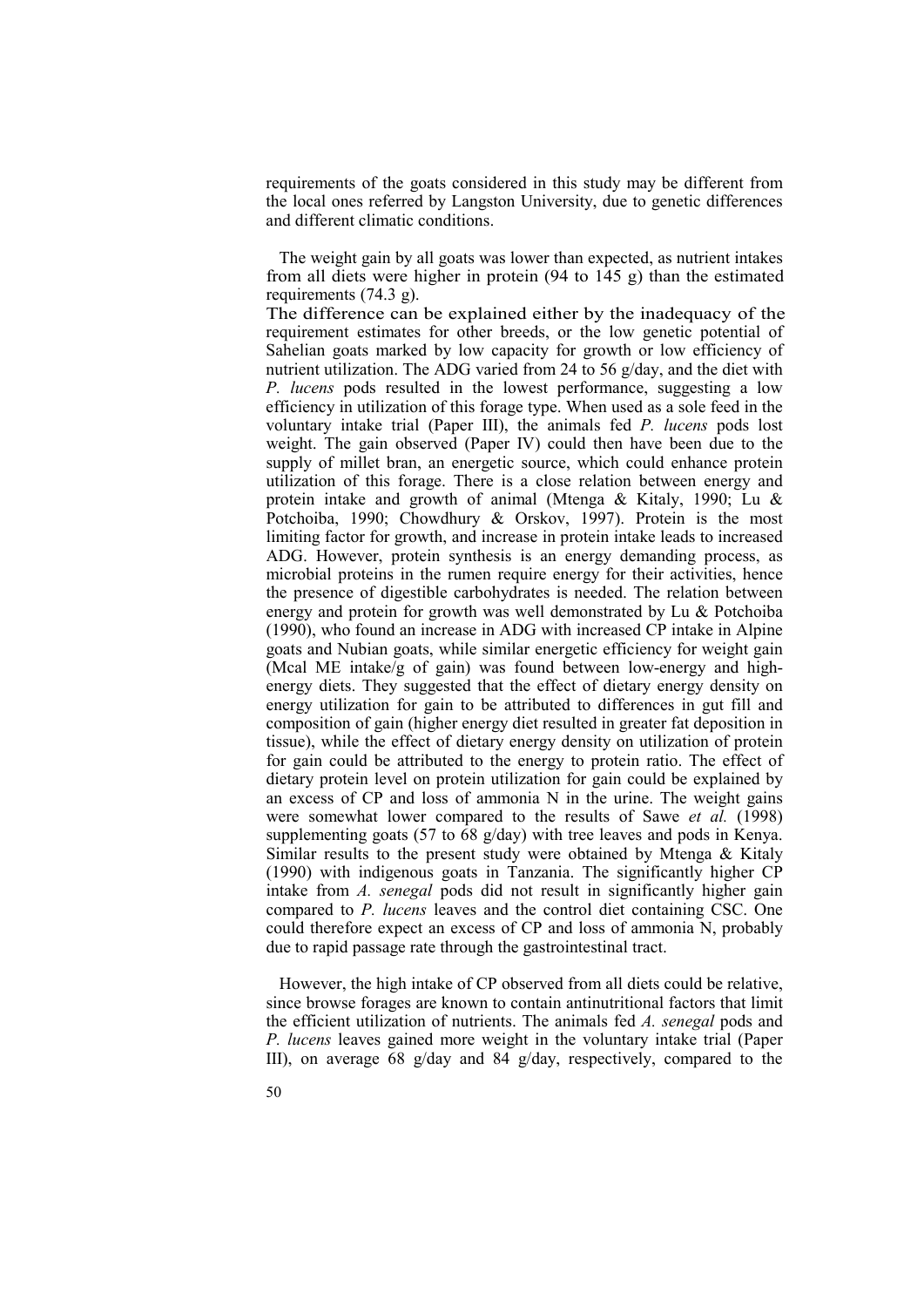growth experiment in Paper IV (56 and 55 g/day, respectively). Feed consumption per BW for these animals was also somewhat lower, 4.6 and 3.7 g/kg, against 5.1 and 4.9 g/kg, respectively. The period in the voluntary intake trial may, however, have been too short to give a good estimate of growth.

The feed conversion ratio was low for the control diet containing CSC, but the availability of this feed in the rural areas is low and the cost is high. Hence the leaves of *P. lucens* and pods of *A. senegal* could be an alternative because of the high availability in the area where the foliage can be collected and stored for stall-feeding. The aim of this study was to compare different types of browse forages in terms of digestive utilization and their effect on animal performance. They were then used *ad libitum*, hence the economic feasibility of this technique was not considered. The similar performance obtained for the CSC diet and *A. senegal* pods and *P. lucens* leaves diets suggested that they can be used to replace the concentrate feed. However, *ad libitum* feeding of the browse forages should be limited if the high CP content of browse fodders is to be exploited, and it will require large amount of forages to store. Since *P. lucens* leaves are sold in the local market this could limit the availability. The use of these browse species as a supplement should be evaluated, and the levels that allow optimum growth at lower cost be assessed.

The slaughter data showed that the goats with high nutrient intake and high ADG had somewhat higher empty body weight, higher dressing percentages and higher weights for all carcass components. When EBW increases, the weights of all constituents have been shown to increase, but at differing rates (Mc Donald *et al.*, 1995). Fat is deposited at an increasing rate and lean body components at decreasing rates. This can explain why these animals deposited more fat, and indicated that they had sufficient nutrients available. Many authors (Kadim *et al.*, 2003; Mahgoub *et al.*, 2004) have reported that fat is a late maturing tissue. In general, goat meat contain less fat than lamb meat, as fat is deposited mostly around organs in goats, whereas lambs contain more intramuscular fat (Jansen & van den Burg, 2004). The meat of an adult buck has a strong smell that is appreciated or not, depending on cultural habits. In Burkina Faso goats are well exploited for meat and the percentage slaughtered was 32%, compared to 26% for sheep and 12% for cattle (FAO, 2006).

### **Effect of feeding browse on parasite infestation in Sahelian goats**

Goats are more susceptible to internal parasites than sheep and cattle because of their feeding behaviour, that is browsing, which means consuming vegetation above the height at which infective parasite larvae exist. They are then less exposed to parasites, hence their low natural tolerance (Peacock, 1996). The main internal parasites in small ruminants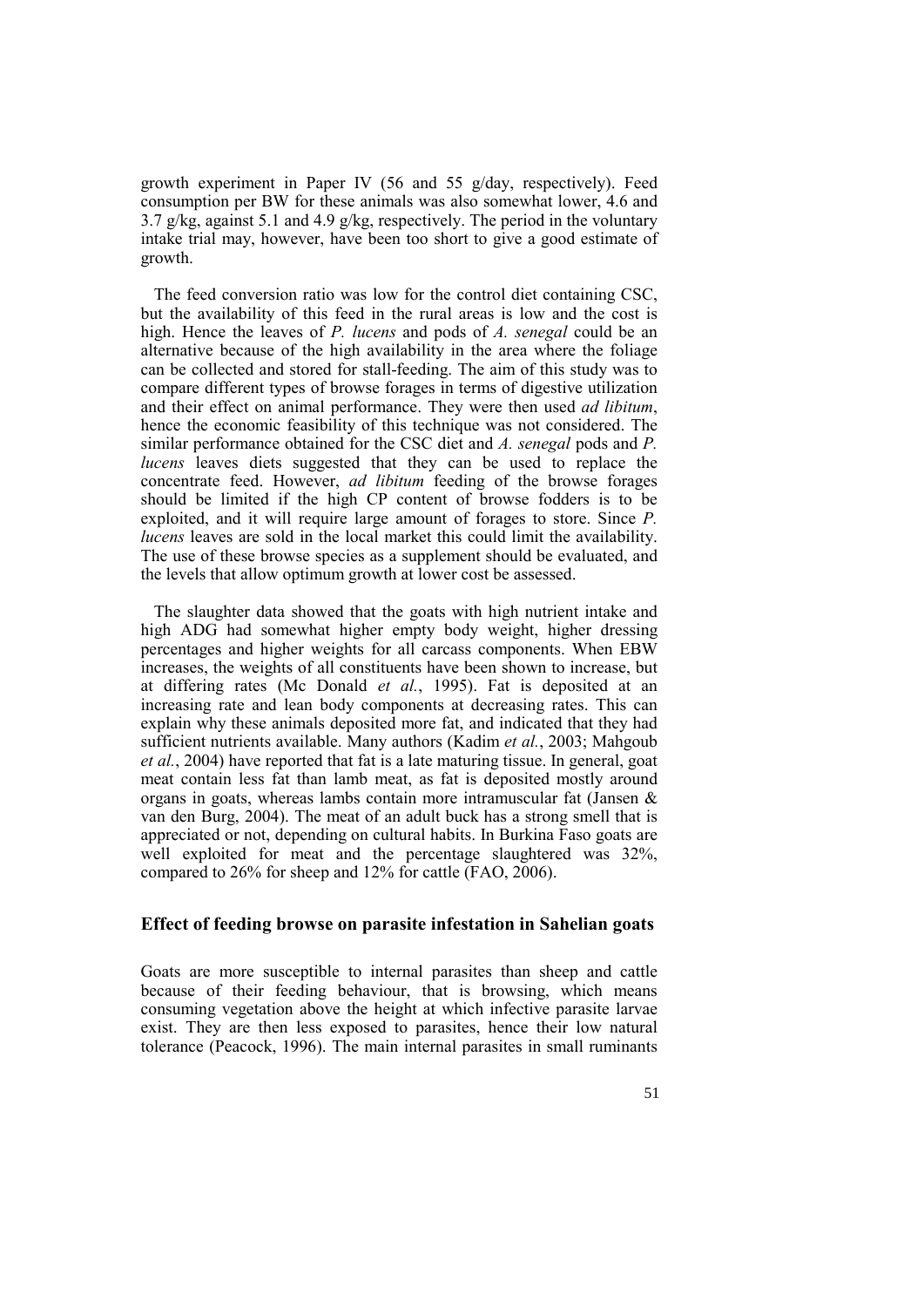in general are nematodes, cestodes, trematodes and protozoa (coccidian). The three first types, referred to as helminthes, are the most important and responsible for economic losses in small ruminants by decreasing the productivity of the animals (Knox *et al.*, 2006). The animals may host a low number of parasites while grazing, and this has been shown to have little impact. However, as the number increases, the infested animals reduce weight gain and decrease appetite, and clinical signs (weight loss, diarrhea, anemia, or sub-mandibular oedema) occur with heavy worm burdens (Sissay, 2007). The effect of gastro-intestinal parasites depends on the age of the animals (younger animals are more susceptible) and their nutritional status. The infection is shown to increase nutrient requirements, in order to replace the losses of endogenous protein (leak of plasma protein and increased muco-protein production) into the alimentary tract (Liu *et al.*, 2005).

The development of drug resistance to gastro-intestinal parasites in small ruminants is widely reported and has stimulated the use of anthelmintic plants in traditional medicine (Hammond *et al.*, 1997). Besides anthelmintic plants, browse species in general have been shown to have an effect on GI parasites. The mode of action of these forages seems to be two fold, improvement of the nutritional status of animals and direct effects on parasites through the tannin content. Condensed tannin is reported to have a biological effect on the control of gastro-intestinal parasites directly through possible tannin-nematode interactions, which reduce nematode viability (Nguyen *et al.*, 2005). Supplementary feeding, especially of protein has been shown to increase animal resistance to gastro-intestinal parasites (Knox *et al.*, 2006; Louvandini *et al.*, 2006). Browse forages could play a significant role due to high CP content, but also through tannin at adequate levels (2 to 4% according to Barry, 1985) which bind to protein preventing microbial degradation in the rumen, and increasing protein availability in the small intestine.

In this study the goats were dewormed before the experiment to avoid the interaction of nutrition and parasite infestation. There were no helminths detected during the course of the study, suggesting the efficiency of the drug used and/or absence of drug resistance, as small ruminants in the area are less subjected to preventive treatment. Conversely oocysts of coccidian were constantly present in fluctuating numbers. High occurrence of coccidiosis is reported by many authors in tropical Africa (Vercruysse, 1982; Chhabra & Pandey, 1991; Woji *et al.*, 1994). The infection is mostly chronic and clinical syndromes seem to occur only in young animals, which can be heavily infected. The disease is manifested by diarrhea with more or less blood and mucus, and intestinal lesions at necropsy (Harper & Penzhorn, 1999). The number of oocysts can be quite high, and Harper and Penzhorn (1999) found 13000 to 61000 e.p.g. in young goats and 5500 to 7042 e.p.g. in adult goats in different sites in South Africa. Multiple infections are common (Chhabra & Pandey, 1991; Woji *et al.*, 1994; Kusiluka *et al.*, 1996) with species of different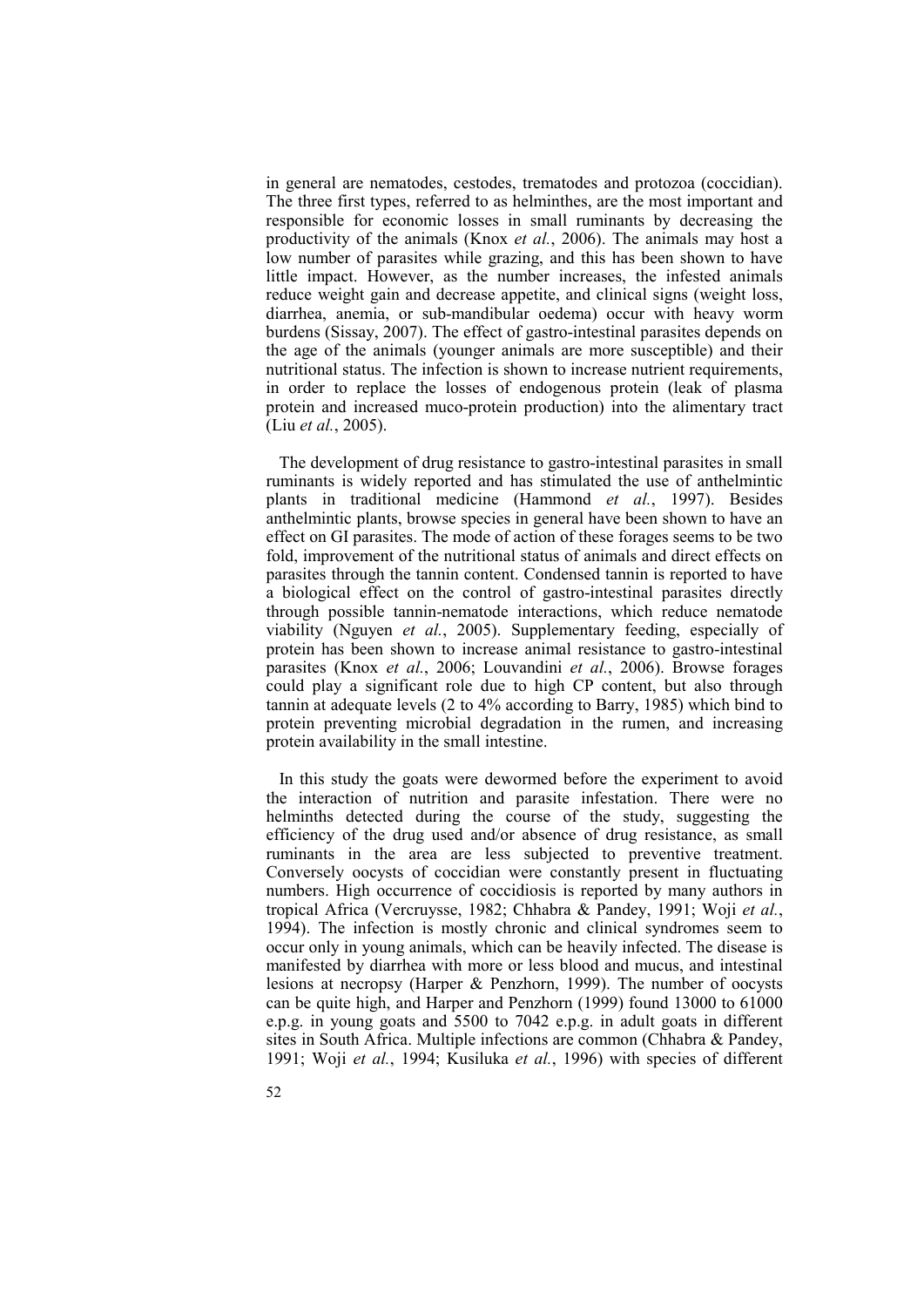pathogenic effects. The present study did not investigate the prevalence of oocyst species, which could give an idea of the possible overt effect. No effect of the browse forages used was detected on the number of oocysts. All the goats in the experiment were in good condition, and therefore one could suggest an improvement in their nutritional status that could help them to resist parasite occurrence.

# **Main conclusions**

- Farmers have relatively good knowledge of the main browse species preferred by the different ruminant species. Farmers' preference for browse species was based not only on the feeding objective, but the multiple utilisation of browse species was also taken into account in their choice, such as for human consumption and material for construction.
- The feeding activities of cattle, sheep and goats declined from the rainy season to the dry season, in relation to the decrease in forage available. This decline was more important for cattle (72% to 38%) that relied on herbaceous vegetation for feeding, while sheep made a shift in the feeding activities from grazing to browsing in the dry season. Goats preferred browsing in all seasons and most of the woody plants in the area were edible to them, while cattle selected 10 browse species and sheep 20 species during the observation period.
- The availability of browse biomass and its distribution in time, in terms of edible biomass was good from June to February, and consisted of various fodder components (green leaves, dry leaves and pods). *A. senegal* showed a shorter period of fodder availability than *P. lucens* and *G. senegalensis*.
- The most important part of the edible biomass of the trees is not directly accessible to animals. Overall edible biomass accessible to animals varied according to species and the height of the trees. Less than 5% of edible biomass from *P. lucens* trees (> 1m) was accessible compared to 0.5 to 14.3% for *A. senegal* and 7.3 to 47.3% for *G. senegalensis.*
- The relationships found between the biomass production and different tree parameters demonstrated the possibility of estimating browse biomass production in pasture. The models developed are species-specific and for extrapolation the heterogeneous distribution of plant height should be considered as well as the degree of accessibility. Thus the models could be applied to similar agro-ecological zones.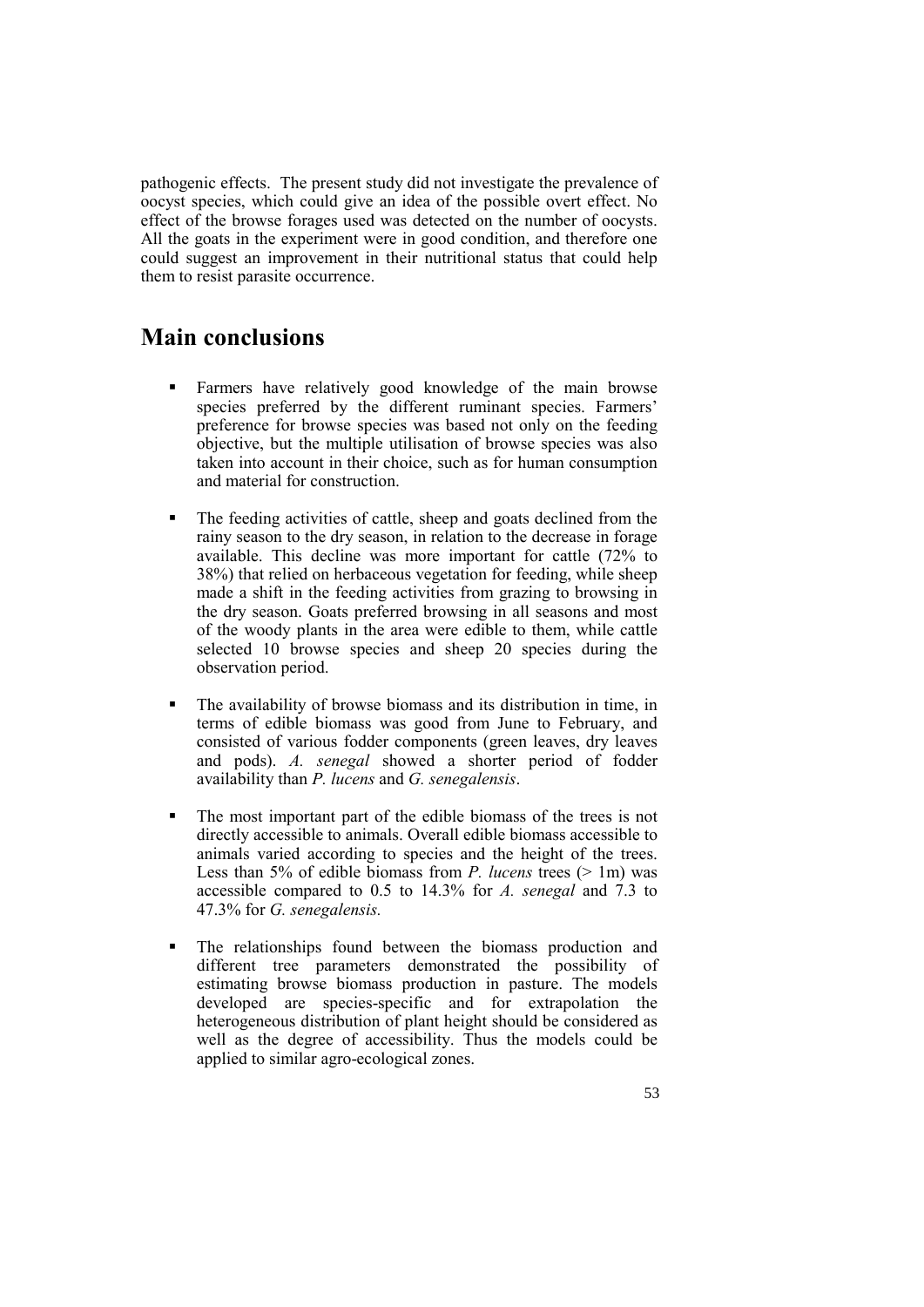- Based on the protein content, *A. senegal* leaves and pods, and *P. lucens* leaves are suitable as supplements to poor quality diets. However, *G. senegalensis,* with the lowest crude protein and highest fiber and lignin content, had low intake characteristics and this resulted in weight loss during the experimental period. Feeding pods of *P. lucens* also resulted in weight loss.
- *senegal* leaves and pods and *P. lucens* leaves had good intake characteristics and showed high nutrient digestibility. They could be used as alternative low cost sources of protein in livestock feeding.
- *senegal* pods and *P. lucens* leaves showed good intake characteristics for goats under stall-feeding conditions, allowing them to achieve similar or somewhat better performance than goats offered cottonseed cake. These browse forages are locally available and could be used to improve nutrition and strengthen resistance against gastrointestinal parasites. Pods from *P. lucens* resulted in lower performance, but can be fed with small amounts of millet bran, that is also available to farmers, for maintenance of goats during the dry season.

## **Implications**

In the Sahelian area of Burkina Faso, domestic ruminants exploit various resources as feeds, including herbaceous species, crop residues and browse species. Cattle, sheep and goats used the same rangelands, with different grazing behaviour, which varied more or less according to season depending on forage availability. The preference of cattle and sheep for grazing, especially in the rainy season, suggests that they could exert great pressure on the herbaceous cover when grazing together in the same area, resulting in degradation of this resource, while cattle and goats grazing together could be advantageous. The common practice in the area consists of mixed flocks of sheep and goats from different owners (having a few animals) under the control of a hired herder. In the late dry season some competition for browse forages could occur between the two species. Under natural conditions goats are not great destroyers of vegetation, as is often stated, because they cover a large area, grazing and browsing selectively. Herders' practices are damaging as they cut down branches, which prevents the flock from dispersing and goats from feeding far away.

The grazing behaviour study showed a decrease in feeding activities related to the decline in forage availability and demonstrated a critical period for foraging and maintenance of animals. In consequence, feeding conserved forages, such as crop residues (mainly cereal straws and some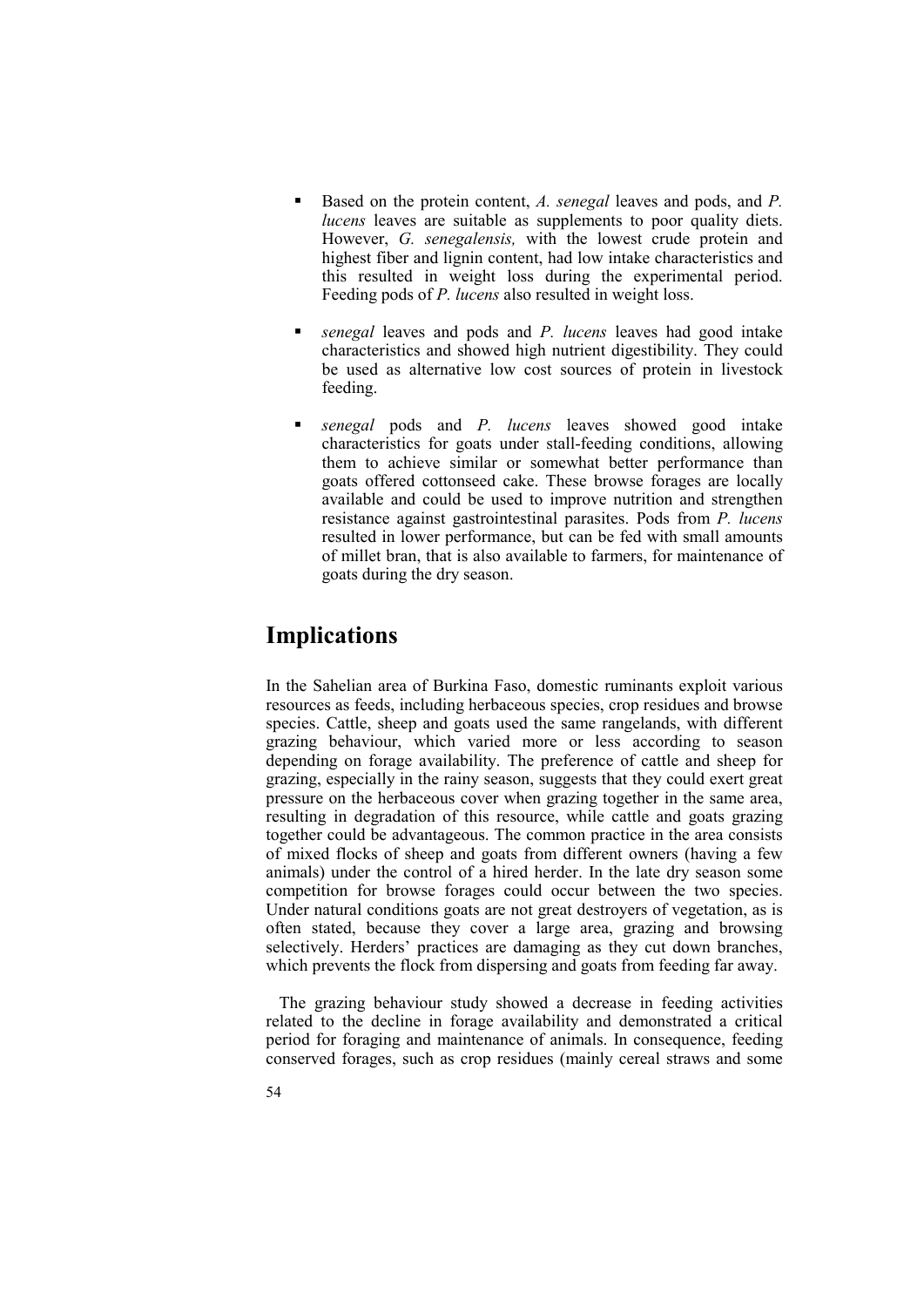legume haulms), hay collected from natural pasture and to a lesser extent concentrate feeds constituted an essential rescue strategy for animals that do not undergo transhumance. Fodder conservation concerns mainly herbaceous plants, and is promoted by the ministry in charge of livestock production, but the collection and conservation of browse fodder, especially fruits or pods, can be recommended in the period of feed shortage.

Farmers are aware of the importance of browse species for animal feed and for their livelihood, as revealed by the multiple usages. Hence a sustainable management of this resource is of paramount importance, and requires a dialogue between different users and their involvement in the regeneration of the well-appreciated species. High stocking density and common grazing prevailing in the area are hardly compatible with open plantations. Promotion of fodder banks that involve maximum number of small farmers can improve feed availability. In addition plantation of browse trees in alley farming should be encouraged. Agreement between different development projects acting in the area in soil restoration, tree plantation and animal production is necessary for the choice of species. *A. senegal* is already promoted by the government for gum production. The sale of *P. lucens* leaves generates income, and with other uses the species can be easily adopted by farmers for plantation. The multipurpose characteristics of these species make them especially valuable.

Edible biomass production from the species studied is quite substantial, especially for *P. lucens*. However the most important part is not directly accessible to animal, and varies according to animal species and the height of the trees, hence these factors should be considered when dealing with browse forage accessibility to ruminants. The herders' normal practice consists of cutting or lopping branches which allows short term provision of fodder, but this practice is prejudicial to long term production and also for the survival of the tree if not managed appropriately. It is preferable that animals be left to browse the plants of 3-5 m height for *A. senegal* and *G. senegalensis*, and class 4 (5–7 m) for *P. lucens*, as these plants recorded the highest accessible production and this practice could be used as a range management tool. Then, an appropriate pruning for individuals in the higher classes could be suggested. On the other hand, the inaccessible part will be at a given time available, when it has dried and fallen to the ground, especially the pods that are well consumed by animals.

Edible biomass production can be predicted from crown diameter and the accessible biomass is estimated by applying the accessible rate, depending on the height of the tree. The extension of this study to more species is necessary for better assessment of total browse potential on rangeland.

The leaves of *P. lucens* and pods of *A. senegal* can be used by small farmers for growing and fattening animals. These forages are of good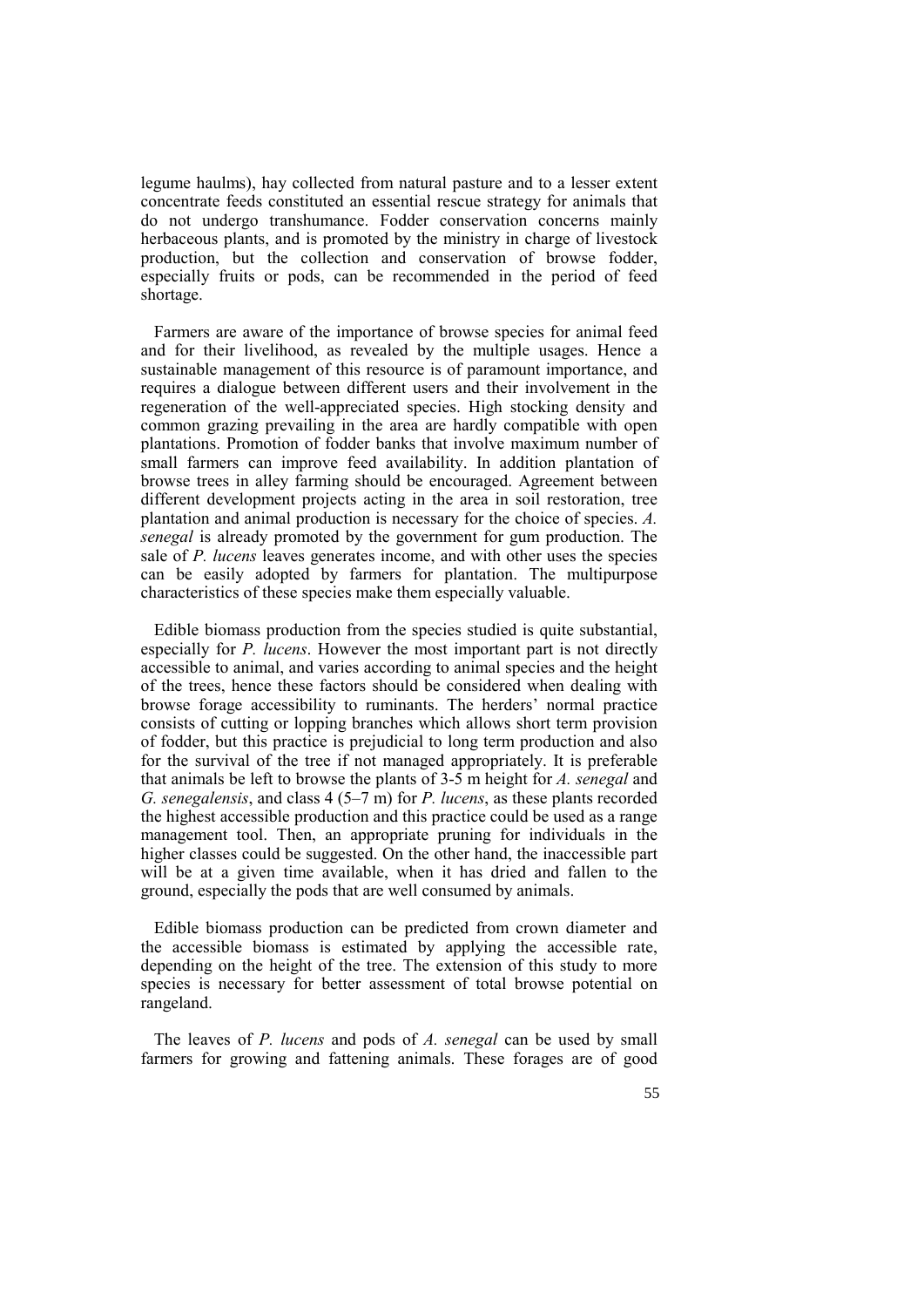nutritive value and give acceptable weight gains in stall feeding. They provide sufficient nutrients (protein and energy) to goats, resulting in similar performance for growth and carcass characteristics as for goats fed cottonseed cake. The leaves of *P. lucens* can be harvested in the rainy season, dried and stored, while the pods of *A. senegal* can be collected in the early dry season and stored. The nutritional importance of *P. lucens* leaves is well known by farmers in the area and many women are involved in selling the leaves for stall-fed animals in the city, at an estimated price of 0.1 USD per kg DM. Some farmers collected *A. senegal* pods to supplement animals left around the homestead for diverse reasons: reproductive males especially bucks, as they are shown disturb the feeding activities of the female, and sick animals. *A. senegal* leaves have good nutritive value, but the collection of sufficient quantity is difficult because of the thorns and the small size of the leaves, and may be also more destructive for the plants. Hence this forage can not be recommended for stall feeding. *P. lucens* pods have relatively good palatability, but the digestibility is low, indicating inefficient use of nutrients. However, it can be used in combination with millet bran to ensure the maintenance of goats in the dry season. Low palatability of *G. senegalensis* in stall feeding suggested that this forage is browsed on pasture because of its availability when preferred forages are lacking, but also the ability of animals to select various forages. This species and others such as *Combretum micranthum,* are also known for medicinal uses.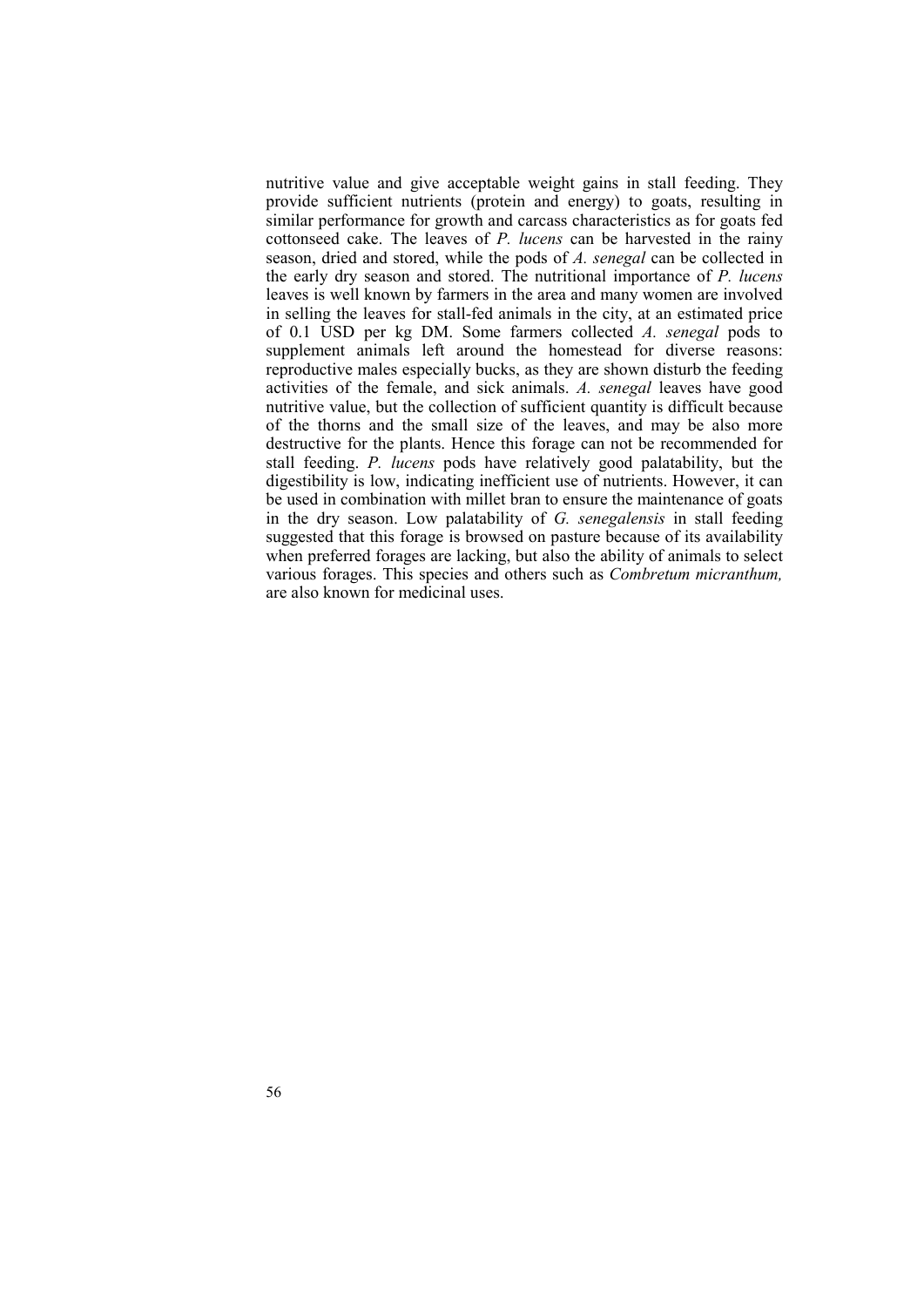## **Future research**

- Further studies should be conducted on the spatial and temporal variation in browse production, including a proper evaluation of production of fruits from various browse species. A regression model for edible biomass production should be developed for other important browse species, and the validity of models developed should be tested in similar agro-ecological zones.
- Studies should be undertaken to establish the optimum level of incorporating *A. senegal* pods and *P. lucens* leaves in the diet for long-term feeding and to evaluate the cost/benefit of this supplementation.
- An evaluation of the tannin content of *P. lucens* pods should be conducted and the methods to improve the digestive utilization of this forage, such as use of polyethylene glycol, clay or charcoal, should be investigated.
- **Increased fodder production through planting appreciated local** and improved browse species and their integration in the production systems should be tested. Seed germination and plant growth characteristics of selected local species (including *A. senegal* and *P. lucens*) should be studied, followed by production in seedbeds and the setting up of seed-banks for sustainable provision of seeds to the farmers.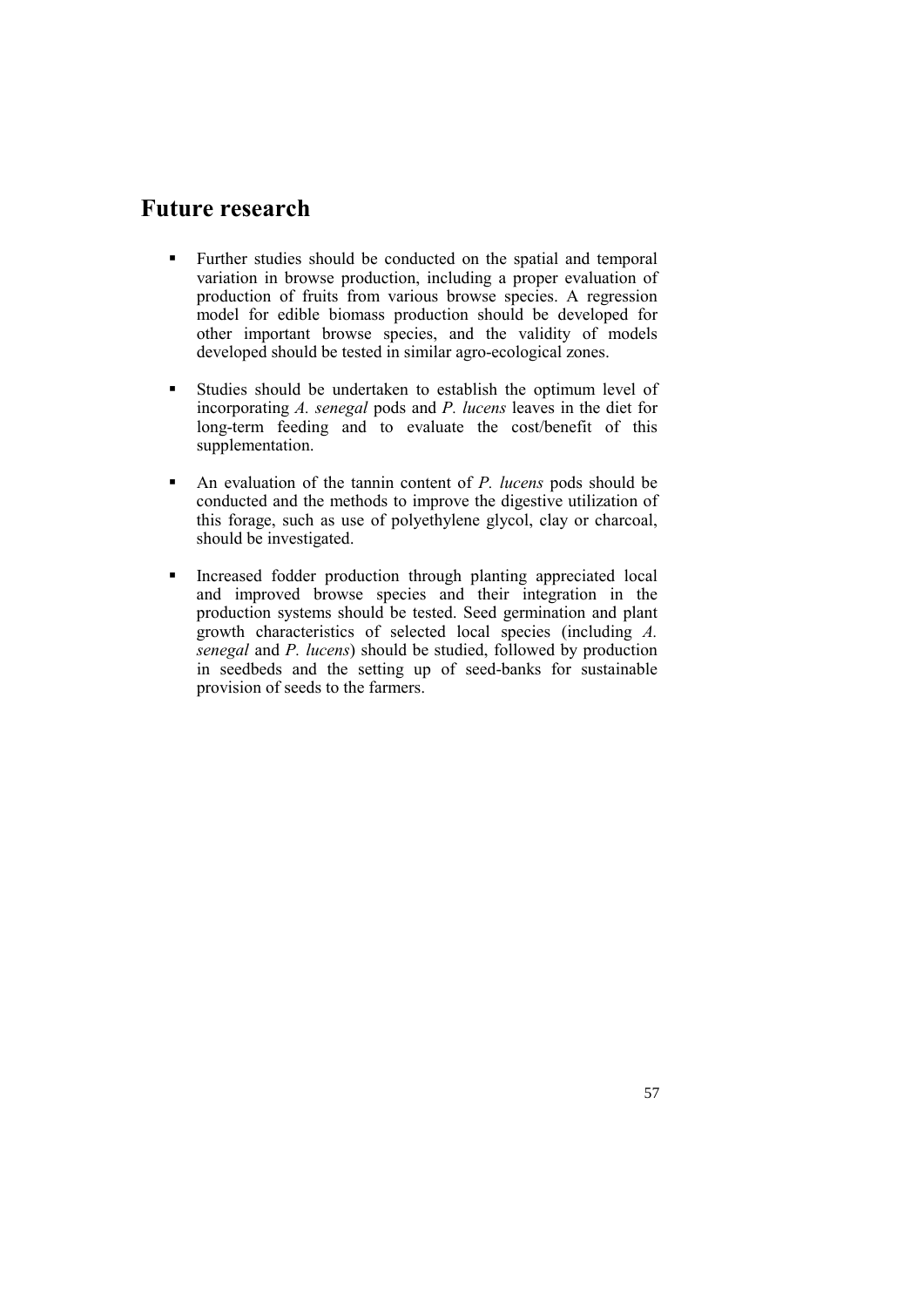## **References**

- Abule, E., Snyman, H.A. & Smit, G.N. 2007. Rangeland evaluation in the middle Awash valley of Ethiopia: II. Woody vegetation. *Journal of Arid Environments* 70, 272-292.
- Akpo, L.E. 1997. Phenological interactions between tree and understory herbaceous vegetation of a Sahelian semi-arid savanna. *Plant Ecology* 131, 241-248.
- Akpo, L.E., Banoin, M. & Grouzis, M. 2003. Effet de l'arbre sur la production et la qualité fourragères de la végétation herbacée : bilan pastoral en milieu sahélien. *Revue de Médecine Vétérinaire 154*, 619-628.
- Allen, M.S. 1996. Physical constraints on voluntary intake of forages by ruminants. *Journal of Animal Science 74*, 3063-3075.
- AOAC. 1990. *Official Methods of Analysis*. *15th ed*. Association of Ananlytical Chemists, Washington DC.,
- Ayantunde, A.A., Williams, T.O., Udo, H.M.J., Fernandez-Rivera, S., Hiernaux, P. & van Keulen, H. 2000. Herders' perceptions, practice, and problems of night grazing in the Sahel: Case Studies from Niger. *Human Ecology 28*, 109-130.
- Balogun, R.O., Jones, R.J. & Holmes, J.H.G. 1998. Digestibility of some tropical browse species varying in tannin content. *Animal Feed Science and Technology 76*, 77-88.
- Barry, T.N. 1985. The role of condensed tannins in the nutritional value of Lotus pedunculatus for sheep. Rates of body and wool growth. *British Journal of Nutrition 54*, 211-217.
- Baumont, R., Prache, S., Meuret, M. & Morand-Fehr, P. 2000. How forage characteristics influence behaviour and intake in small ruminants: A review. *Livestock Production Science 64*, 15-28.
- Bayer, W. 1990. Use of native browse by Fulani cattle in central Nigeria. *Agroforestry Systems 12*, 217-228.
- Beauchemin, K.A. 1996. Using ADF and NDF in dairy cattle diet formulation a western Canadian perspective. *Animal Feed Science and Technology 58*, 101-111.
- Bille, J.C. 1980. Measuring the primary palatable production of browse plants. In: le Houerou, H.N. (Ed.), *Browse in Africa*. ILCA, Addis Ababa, pp. 185-196.
- Borcherf, R. 1994. Soil and water storage determine phenology and distribution of tropical dry forest trees. *Ecology 75*, 1437-1447.
- Bortoli, H. 1983. Pterocarpus lucens en Haute Volta. In: Toutain, B., Bortoli, H., Dulieu, D., Forgiani, G., Menaut, J.C., Piot, J. (Eds.), *Espèces ligneuses et herbacées dans les écosystèmes pâturés sahéliens de Haute Volta. Synthèse des résultats du programme*. ACC-GRIZA, LAT, pp. 57-66.
- Boudet, A.M. 1998. A new view of lignification. *Trends in Plant Science 3*, 67-71.
- Boudet, G. 1977. Contribution au contrôle continu des pâturages tropicaux en Afrique occidentale. *Revue d'Élevage et de Médecine Vétérinaire des Pays Tropicaux 30*, 387- 406.
- Bourn, B. & Wint, W. 1994. *Livestock, land use and agriclutural intensification in Sub-Saharan Africa*. PDN-ODI, London, UK, 24 pp.
- Brack, C. 1999. *Tree crown*. *Forest Measurement and Modelling*. Department of Forestry, Australian National University, www.anu.adu.au,
- Bradford, G.E. 1999. Contributions of animal agriculture to meeting global human food demand. *Livestock Production Science* 59, 95-112.
- Breman, H. & de Ridder, N. 1991. *Manuel sur les pâturages des pays sahéliens (Manual on the pastures of Sahelian countries)*. Karthala, ACCT, CABO-DLO, CTA, Paris, 480 pp.
- Breman, H. & Kessler, J.J. 1995. *Woody Plants in Agro-Ecosystems of Semi-Arid Regions*. *Advanced series in agricultural sciences no. 23*. Springer Verlag, Berlin, Germany, 340 pp.
- Briggs, J., Badri, M. & Mekki, A.M. 1999. Indigenous knowledges and vegetation use among Bedouins in the eastern desert of Egypt. *Applied Geography 19*, 87-103.
- Brooks, R. & Owen-Smith, N. 1994. Plant defences against mammalian herbivores: Are juvenile Acacia more heavily defended than mature trees? *Bothalia 24*, 211-215.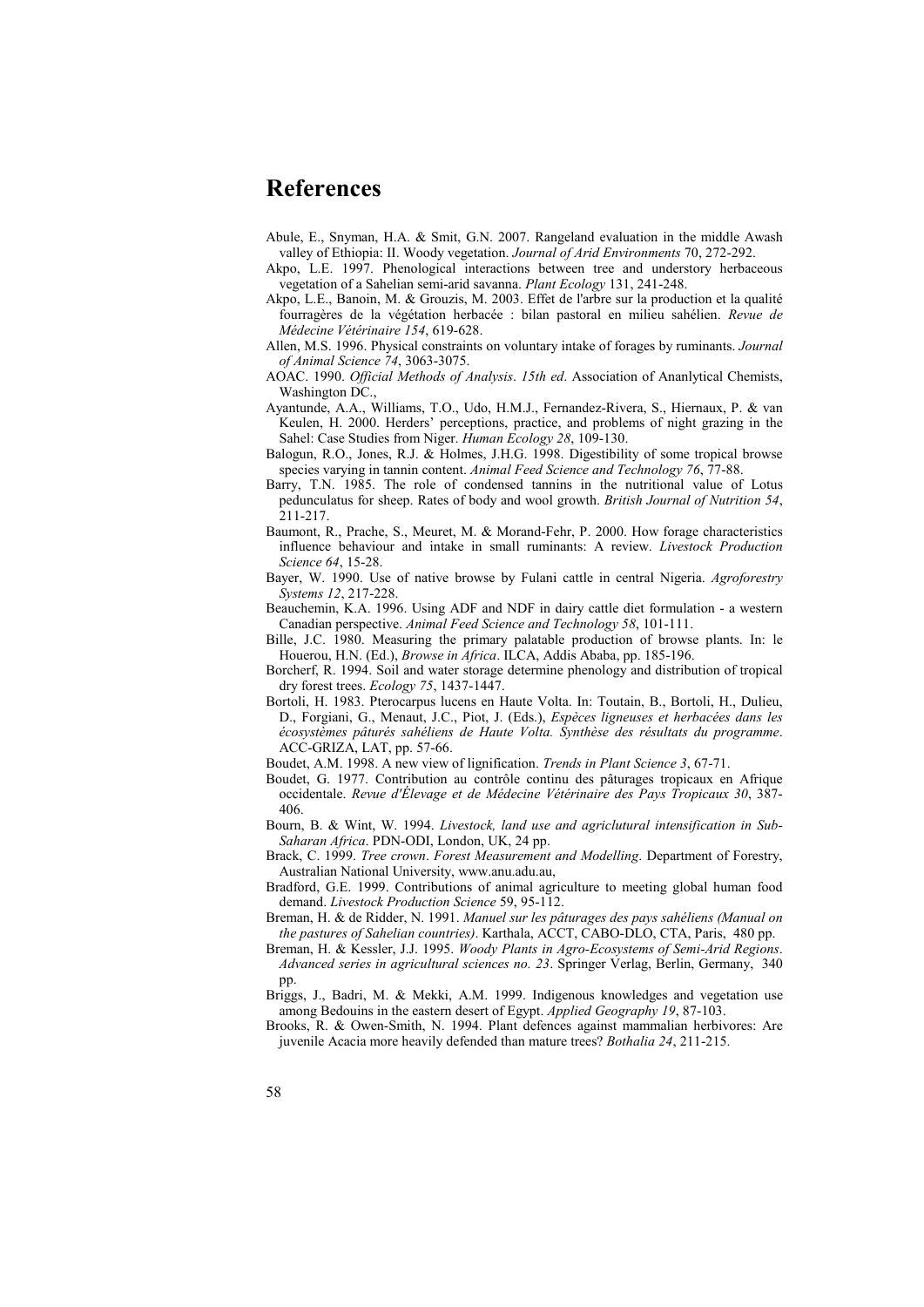- Buxton, D.R. & Redfearn, D.D. 1997. Plant limitations to fiber digestion and utilization. *Journal of Nutrition 127*, 814s-818s.
- Chhabra, R.C. & Pandey, V.S. 1991. Coccidia of goats in Zimbabwe. *Veterinary Parasitology 39*, 199-205.
- Chowdhury, S.A. & Orskov, E.R. 1997. Protein energy relationships with particular references to energy undernutrition: A review. *Small Ruminant Research 26*, 1-7.
- Cisse, M.I. 1980. The browse production of some trees of the Sahel: Relationships between maximum foliage biomass and various physical parameters. In: Le Houerou, H.N. (Ed.), *Browse in Africa*. ILCA, Addis Ababa, pp. 204-208.
- Cooper, S.M. & Owen-Smith, N. 1985. Condensed tannins deter feeding by browsing ruminants in a South African savanna. *Oecologia 67*, 142-146.
- Cooper, S.M. & Owen-Smith, N. 1986. Effects of plant spinescence on large mammalian herbivores. *Oecologia 68*, 446-455.
- Couteron, P., D'aquino, P. & Ouedraogo, I.M.O. 1992. Pterocarpus lucens Lepr. dans la région de Banh (nord-ouest du Burkina Faso). Importance pastorale et état actuel des peuplements. *Revue d'Élevage et de Médecine Vétérinaire des Pays Tropicaux 45*, 179- 190.
- Couteron, P. & Kokou, K. 1997. Woody vegetation spatial patterns in a semi-arid savanna of Burkina Faso, West Africa. *Plant Ecology 132*, 211-227.
- de Bie, S., Ketner, P., Paasse, M. & Geerling, C. 1998. Woody plant phenology in the West Africa savanna. *Journal of Biogeography 25*, 883-900.
- de Leeuw, P.N. 1997. Crop residues in tropical Africa: trends in supply, demand and use. In: Renard, C. (Ed.), *Crop Residues in Sustainable Mixed Crop/Livestock Farming Systems*. CAB INTERNATIONAL, Wallingford,
- de Leeuw, P.N., McDermott, J.J. & Lebbie, S.H.B. 1995. Monitoring of livestock health and production in Sub-Saharan Africa. *Preventive Veterinary Medicine 25*, 195-212.
- Delgado, C., Rosegrant, M., Steinfeld, H., Ehui, S. & Courbois, C. 1999. *Livestock to 2020. The Next Food Revolution*. *Food, Agriculture, and the Environment Discussion Paper 28*. IFPRI, Washington DC, USA, 83 pp.
- Devendra, C. & McLeroy, G.B. 1982. *Goat and sheep production in the Tropics*. *Intermediate Tropical Agriculture Series*. Longman group Ltd, Longman, London, New York, 271 pp.
- Dicko, M.S.  $\hat{\boldsymbol{\alpha}}$  Sikena, L.K. 1992. Fodder trees and shrubs in range and farming systems in dry tropical Africa. In: Speedy, A., Pugliese, P.L. (Eds.), *Legume trees and other fodder trees as protein sources for livestock*. FAO, Rome, pp. 27-41.
- Do, F.C., Goudiaby, V.A., Gimenez, O., Diagne, A.L., Diouf, M., Rocheteau, A. & Akpo, L.E. 2005. Environmental influence on canopy phenology in the dry tropics. *Forest Ecology and Management 215*, 319-328.
- Dumont, B. 1996. Préférences et sélection alimentaire au pâturage (Preference and feed selection on pasture). *INRA Productions Animales 9*, 359-366.
- Duncan, A.J. & Young, S.A. 2002. Can goats learn about foods through conditioned food aversions and preferences when multiple food options are simultaneously available? *Journal of Animal Science 80*, 2091-2098.
- Ebong, C. 1995. Acacia nilotica, Acacia seyal and Sesbania sesban as supplement to tef (Eragrostis tef) straw fed to sheep and goats. *Small Ruminant Research 18*, 233-238.
- Elbasha, E., Thornton, P.K. & Tarawali, G. 1999. *An ex post economic impact assessment of planted forages in West Africa*. *ILRI Impact Assessment Series 2*. ILRI, Nairobi, Kenya, 67 pp.
- Ernst, W.H.O., Kuiters, A.T., Neliseen, H.J.M. & Tolsma, D.J. 1991. Seasonal variation in several Savanna tree species in Botswana. *Acta Botanica Neerlandica 40,* 63-74.
- Fall, S. 1990. Improvement of nitrogen level in ruminant's diet the problem of dissemination of research results on utilisation of urea and browses as nitrogen sources in sahelian feeding systems. In: Dzowela, B.H., Said, A.N., Wendem-Agenehu, A., Kategile, J.A. (Eds.), *Utilization of research results on forage and agricultural by-product*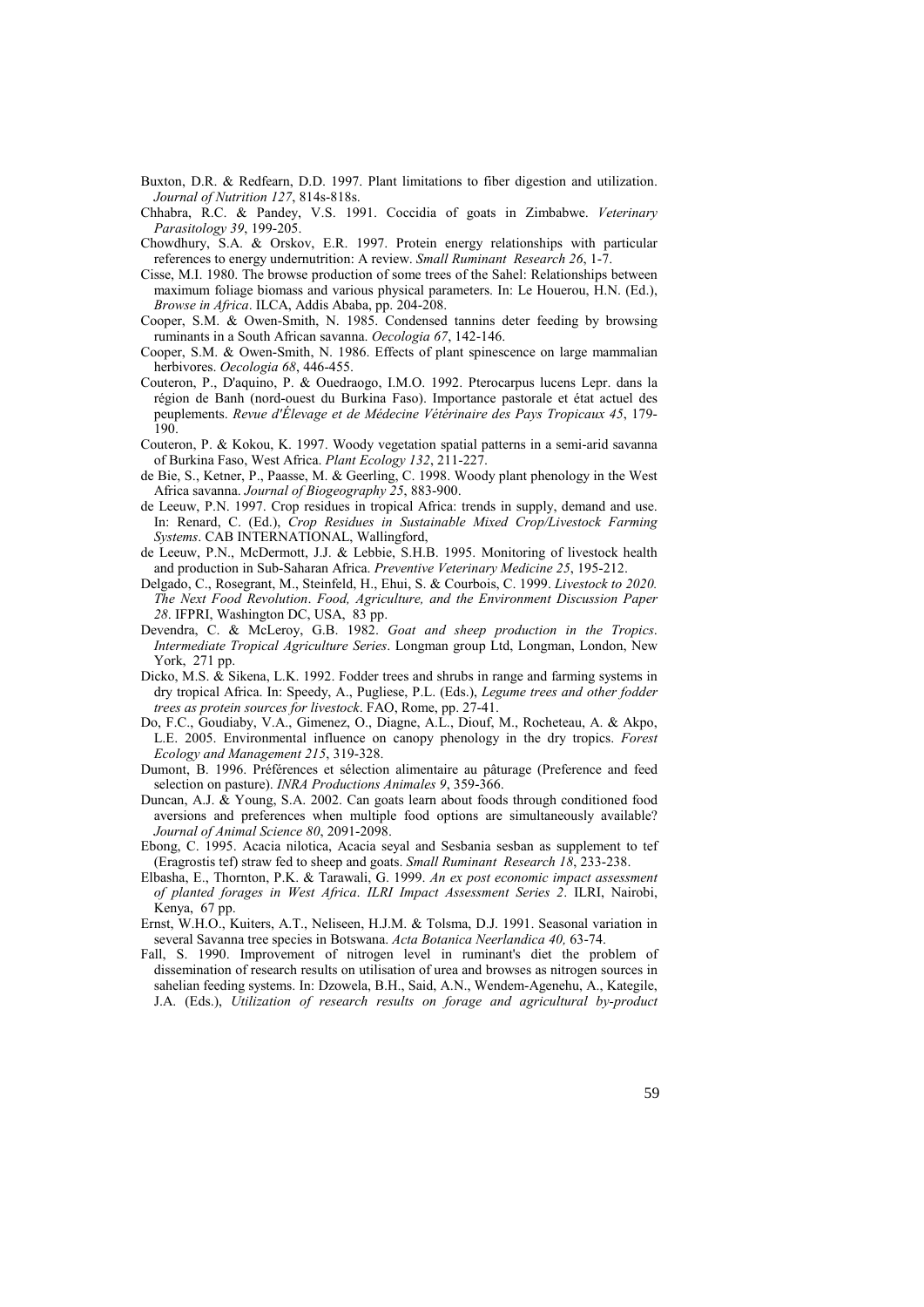*materials as animal feed resources in Africa*. PANESA/ARNAB - ILRI, Addis Ababa, Ethiopia,

- Fall, S.T. 1991. Digestibilité in vitro et dégradabilité in situ dans le rumen de ligneux fourragers disponibles sur pâturages naturels au Sénégal. Premiers résultats. *Revue d'Élevage et de Médecine Vétérinaire des Pays Tropicaux 44*, 345-354.
- Fall, S.T. 1993. *Valeur nutritive des fourrages ligneux. Leur rôle dans la complementation des fourrages pauvres des milieux tropicaux.* Thesis Doct. Univ. Sci. Tech. ENSAM, Montpellier, France, 143 pp.
- Fall-Touré, S., Traoré, E., N'Diaye, K., N'Diaya, N.S. & Sèye, B.M. 1997. Utilisation des fruits de Faidherbia albida pour l'alimentation des bovins d'embouche paysanne dans le bassin arachidier au Sénégal. *Livestock Research for Rural development ,*  http://www.cipav.org.co/lrrd/lrrd9/5/fall95.htm
- FAO. 2003. *Livestock sector brief. Burkina Faso*. *Livestock information, sector analysis and policy branch*. FAO - AGAL, Rome, Italy, 18 pp.

FAO. 2006. *FAOSTAT, Statistic database*. FAO, Rome, Italy,

- Fisher, D.S. 2002. A review of a few key factors regulating voluntary feed intake in ruminants. *Crop Science 42*, 1651-1655.
- Fontes, J. & Guinko, S. 1995. *Carte de la végétation et de l'occupation du sol du Burkina Faso. Note explicative*. Ministère de la Coopération Francaise, Toulouse, France, 67 pp.
- Gaafar, A.M., Salih, A.A., Luukkanen, O., Elfadl, M.A. & Kaarakka, V. 2006. Improving the traditional *Acacia senegal* agroforestry-crop system in Sudan: the effect of tree density on water use, gum production and crop yields. *Agroforestry Systems 66*, 1-11.
- Glew, R.H., Dorothy, J.V., Cassius, L., Louis, E.G., Garett, C.S., Andrzej, P. & Mark, M. 1997. Amino acid, fatty acid, and mineral composition of 24 indigenous plants of Burkina Faso. *Journal of Food Composition and Analysis 10*, 205-217.
- Gning, M.C. 2005. *Navigating the livestock sector: the political economy of livestock policy in Burkina Faso*. *PPLPI Working Paper No. 28*. FAO-Animal Production and Health Division, Rome, 36 pp.
- Grouzis, M. 1988. *Structure, productivité et dynamique des systèmes écologiques sahéliens (Mare d'Oursi, Burkina Faso). Etudes et Thèses*. ORSTOM, Paris, France, 336 pp.
- Grouzis, M. & Sicot, M. 1980. A method for the phenological study of browse populations in the Sahel: the influence of some ecological factors. In: Le Houerou, H.N. (Ed.), *Browse in Africa*. ILCA, Addis Ababa, pp. 233-240.
- Guerin, H., Friot, D., Mbaye, N., Richard, D. & Dieng, A. 1988. Régime alimentaire de ruminants domestiques (bovins, ovins, caprins) exploitant des parcours naturels sahéliens et soudano-sahéliens. II. Essai de description du régime par l'étude du comportement alimentaire. Facteurs de variation des choix alimentaires et conséquences nutritionelles. *Revue d'Élevage et de Médecine Vétérinaire des Pays Tropicaux 41*, 427-440.
- Gutteridge, R.C. & Shelton, H.M. 1998. *Forage tree legumes in tropical agriculture*. CAB International, Wallingford, UK,
- Haenlein, G.F.W., Caccese, R. & Sammelwitz, P.H. 1992. *Behaviour*. *Goat Extension Handbook*. University of Delaware, Newark, 7 pp.
- Hammond, J.A., Fielding, D. & Bishop, S.C. 1997. Prospects for plant anthelmintics in tropical veterinary medecine. *Veterinary Research Communications 21*, 213-228.
- Hanley, T.A., Robbins, C.T., Hagerman, A.E. & McArthur, C. 1992. Predicting digestible protein and digestible dry matter in tannin-containing forages consumed by ruminants. *Ecology 73*, 537-541.
- Harper, C.K. & Penzhorn, B.L. 1999. Occurence and diversity of coccidia in indigenous, Saanen and crossbred goats in South Africa. *Veterinary Parasitology 82*, 1-9.
- Harris, F. 2002. Management of manure in farming systems in semi-arid West Africa. *Expl. Agric. 38*, 131-148.
- Hiernaux, P. 1996. *The crisis of Sahelian pastoralism: Ecological or economic? Network paper 39*. ODI - PDN. 18 pp.
- Hiernaux, P., Cissé, M.I., Diarra, L. & de Leeuw, P.N. 1994. Fluctuations saisonnières de la feuillaison des arbres et buissons sahéliens. Conséquences pour la quantification des ressources fourragères. *Revue d'Élevage et de Médecine Vétérinaire des Pays Tropicaux 47*, 117-125.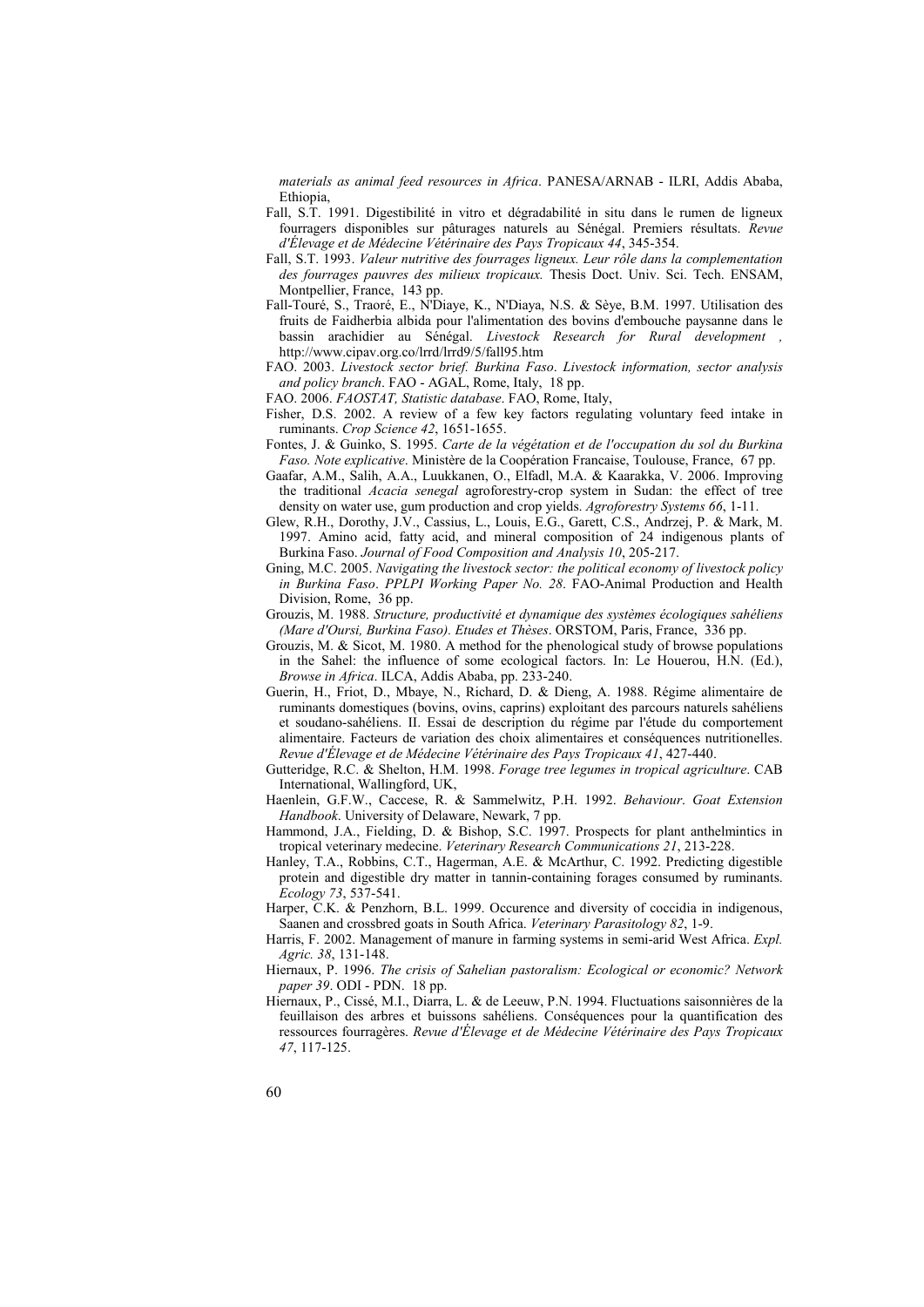- Hiernaux, P. & Gérard, B. 1999. The influence of vegetation pattern on the productivity, diversity and stability of vegetation: the case of "brousse tigée" in the Sahel. *Acta Oecologica 20*, 147-158.
- Hoste, H., Jackson, F., Athanasiadou, S., Thamsborg, S.M. & Hoskin, S.O. 2006. The effects of tannin-rich plants on parasitic nematodes in ruminants. *Trends in Parasitology 6*, 254-261.
- Hughes, H.G., Varner, L.W. & Blankenship, L.H. 1987. Estimating shrub production from plant dimensions. *Journal of Range Management 40*, 367-369.
- Ickowicz, A., Friot, D. & Guerin, H. 2005. Acacia senegal, arbre fourrager sahélien? *Bois et Forêts des Tropiques* 284, 59-70.
- Ickowicz, A. & Mbaye, M. 2001. Forêts soudaniennes et alimentation des bovin au Senegal: potentiel et limites (Sudanian forests and cattle feeding in Senegal: potential and limits). *Bois et forêt des tropiques* 270, 47-61.
- Jansen, C. & van den Burg, K. 2004. *L'élevage des chèvres dans les zones tropicales (Goat breeding in tropicale zones)*. Fondation Agromisa, Wageningen, Netherlands, 103 pp.
- Jung, H.G. & Allen, M.S. 1995. Characteristics of plant cell wall affecting intake and digestibility of forages by ruminants. *Journal of Animal Science 73*, 2774-2790.
- Kadim, I.T., Mahgoub, O., Al-Ajmi, D.S., Al-Maqbaly, R.S., Al-Saqri, N.M. & Ritchie, A. 2003. An evaluation of the growth, carcass and meat quality characteristics of Omani goat breeds. *Meat Science 66*, 203-210.
- Kagoné, A. 2004. *Country pasture/Forage resource profile Burkina Faso*. FAO.
- Kalen, C. & Bergquist, J. 2004. Forage availability for moose of young silver birch and scots pine. *Forest Ecology and Management 187*, 149-158.
- Katelaars, J.J.M.H. & Tolkamp, B.J. 1992. Toward a new theory of feed intake regulation in ruminants. 1. Causes of differences in voluntary feed intake: critique of current views. *Livestock Production Science 30*, 269-296.
- Ketelaars, J.J.M.H. & Tolkamp, B.J. 1996. Oxygen efficiency and the control of energy flow in animals and humans. *Journal of Animal Science 74*, 3036-3051.
- Knox, M.R., Torres-Acosta, J.F.J. & Aguilar-Caballero, A.J. 2006. Exploiting the effect of dietary supplementation of small ruminants on resilience and resistance against gastrointestinal nematodes. *Veterinary Parasitology 139*, 385-393.
- Komwihangilo, D.M., Goromela, E.H. & Bwire, J.M.N. 1995. Indigenous knowledge in utilisation of local trees and shrubs for sustainable livestock production in central Tanzania. *Livestock Research for Rural development 6*, http://www.cipav.org.co/lrrd/lrrd6/3/7.htm
- Komwihangilo, D.M., Sendalo, D.S.C., Lekule, F.P., Mtenga, L.A. & Temu, V.K. 2001. Farmer's knowledge in the utilisation of indigenous browse species for feeding goats in semi arid central Tanzania. *Livestock Research for Rural development 13*, http://www.cipav.org.co/lrrd/lrrd13/6/komw136.htm
- Krueger, W.C., Laycock, W.A. & Price, D.A. 1974. Relationships of taste, smell, sight and touch on forage selection. *Journal of Range Management 27*, 258-262.
- Kusiluka, L.J.M., Kambarage, D.M., Matthewman, R.W. & Harrison, L.J.S. 1996. Coccidiosis of small ruminants in Tanzania. *Small Ruminant Research 21*, 127-131.
- Lachica, M., Barroso, F.G. & Prieto, C. 1997. Seasonal variation of locomotion and energy expenditure in goats under range grazing conditions. *Journal of Range Management 50*, 234-238.
- Lamers, J.P.A., Michels, K. & Vandenbeldt, R.J. 1994. Trees and windbreaks in the Sahel: Establishment, growth, nutritive, and calorific values. *Agroforestry Systems 26*, 171-184.
- Langston University. 2000. *Agricultural Research and Extension Programs*. *http://www2.luresext.edu/goats/research/nutreqgoats.html*. Langston, OK, USA,
- Launchbaugh, K.L., Walker, J.W. & Taylor, C.A. 1999. Foraging behavior: Experience or inheritance? In: Launchbaugh, K.L., Sanders, K.D. (Eds.), *Grazing behavior of livestock and wildlive*. Univ of Idaho, Moscow, ID, pp. 28-33.
- Le Floc'h, E. 1969. *Caractérisation morphologique des stades et des phases phénologiques dans les communautés vegetales. Doc 45*, CEPE/CNRS.
- Le Houerou, H.N. 1980. Chemical composition and nutritive value of browse in West Africa. In: Le Houerou, H.N. (Ed.), *Browse in Africa*. ILCA, Addis Ababa, pp. 261-289.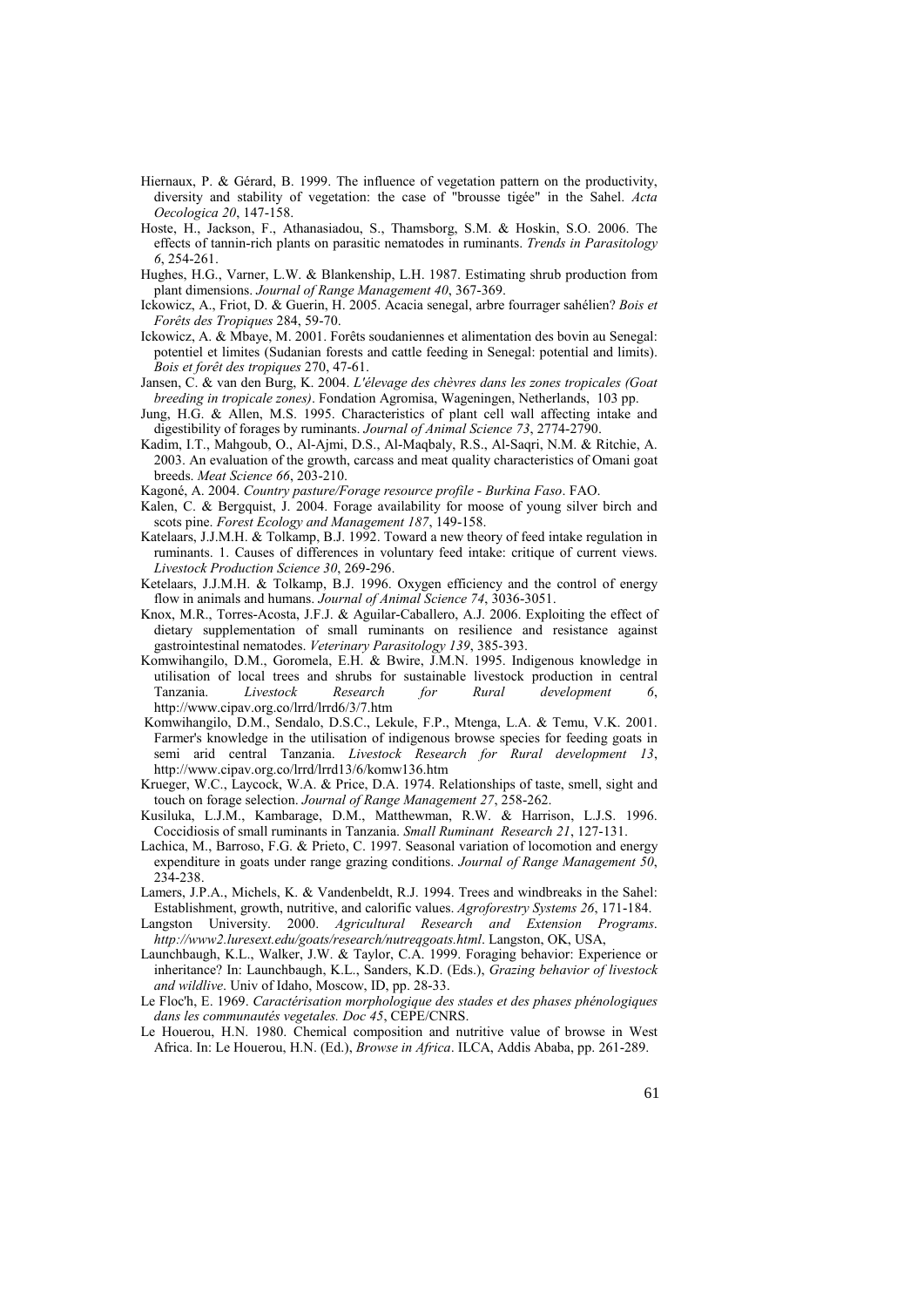- Le Houerou, H.N. 1980. *The role of browse in Sahelian and Sudanian zones*. *Browse in Africa. The current state of knowledge*. ILCA, Addis Ababa, 83 pp.102
- Le Houerou, H.N. 1980. The rangelands of the Sahel. *Journal of Range Management 33*, 41-46.
- LEAD. 2005. *Livestock and environment toolbox*. *CR ROM*. FAO, LEAD, Rome, Italy,
- Leng, R.A. 1997. *Tree legumes in ruminants nutrition*. *FAO Animal Production and Health Paper*. *139*, FAO, Rome,
- Liu, S.M., Smith, T.L., Karlsson, L.J.E., Palmer, D.G. & Besier, R.B. 2005. The costs for protein and energy requirements by nematode infection and resistance in Merino sheep. *Livestock Production Science 97*, 131-139.
- Louvandini, H., Veloso, C.F.M., Paludo, G.R., Dell'Porto, A., Gennari, S.M. & McManus, C.M. 2006. Influence of protein supplementation on the resistance and resilience on young hair sheep naturally infected with gastrointestinal nematodes during rainy and dry seasons. *Veterinary Parasitology 137*, 103-111.
- Lu, C.D. 1988. Grazing behaviour and diet selection of goats. *Small Ruminant Research 1*, 205-216.
- Lu, C.D. & Potchoiba, M.J. 1990. Feed intake and weight gain of growing goats fed diets of various energy and protein levels. *Journal of Animal Science 68*, 1751-1759.
- Luginbuhl, J.M., Green, J.T., Mueller, J.P. & Poore, M.H. 1998. *Forage needs for meat goats and sheep*. *Production and Utilisation of pastures and forages. Technical bulletin 305*. Department of Animal Science, North Carolina State University, US.
- Luginbuhl, J.M. & Poore, M.H. 1998. *Nutrtion of meat goats*. www.cals.ncsu.edu/an\_sci/extension/animal/meatgoat/MGNutr.htm.
- Mahgoub, O., Kadim, I.T., Al-Saqry, N.M. & Al-Busaidi, R.M. 2004. Effects of body weight and sex on carcass tissue distribution in goats. *Meat Science 67*, 577-585.
- Makkar, H.P.S. 2003. Effects and fate of tannins in ruminant animals, adaptation to tannins, and strategies to overcome detrimental effects of feeding tannin-rich feeds. *Small Ruminant Research 49*, 241-256.
- Mandal, A.B., Paul, S.S., Mandal, G.P., Kannan, A. & Pathak, N.N. 2005. Deriving nutrient requirements of growing Indian goats under tropical condition. *Small Ruminant Research 58*, 201-217.
- McDonald, P., Edwards, R.A., Greenhalgh, J.F.D. & Morgan, C.A. 1995. *Animal Nutrition.Fifth Edition*. Pearson Education Limited, Edinburgh Gate, UK, 313 pp.351
- McSweeney, C.S., Palmer, B., Bunch, B. & Krause, D.O. 1999. In vitro quality assessment of tannin-containing tropical shrub legumes: protein and fibre digestion. *Animal Feed Science and Technology 82*, 227-241.
- Minitab. 2002. *Minitab User's guide 2.Data analysis and quality tools. Release 14 for Window, Window 98 and Window NT*. Minitab Inc., Pennsylvania, USA,
- Moore, K.J. & Jung, H-J.G. 2001. Lignin and fiber digestion. *Journal of Range Management 54*, 420-430.
- Morand-Fehr, P. 2005. Recent developments in goat nutrition and application: A review. *Small Ruminant Research 60*, 25-43.
- MRA. 1999. *Plan d'action et programme d'investissement pour le secteur de l'élevage au Burkina Faso. L'état des lieux du secteur de l'élevage*. Ministère des Ressources Animales, Ouagadougou, Burkina Faso,
- MRA. 2004. *Deuxième enquête nationale sur les effectifs du cheptel*. Ministère des Ressources Animales, Ouagadougou, Burkina Faso, 77 pp.
- Mtenga, L.A. & Kitaly, A.J. 1990. Growth performance and carcass characteristics of Tanzanian goats fed Chloris gayana hay with different levels of protein supplement. *Small Ruminant Research 3*, 1-8.
- Mtengeti, E.J. & Mhelela, A. 2006. Screening of potential indigenous browse species in semi-arid central Tanzania. A case of Gairo division. *Livestock Research for Rural development 18*, 9.
- NAP. 1981. *Nutrient requirements of goats: Angora, dairy, and meat goats in temperate and tropical countries*. *Nutrient requirements of domestic animals. No 15*. NATIONAL ACADEMY PRESS, Washington DC, USA, 100 pp.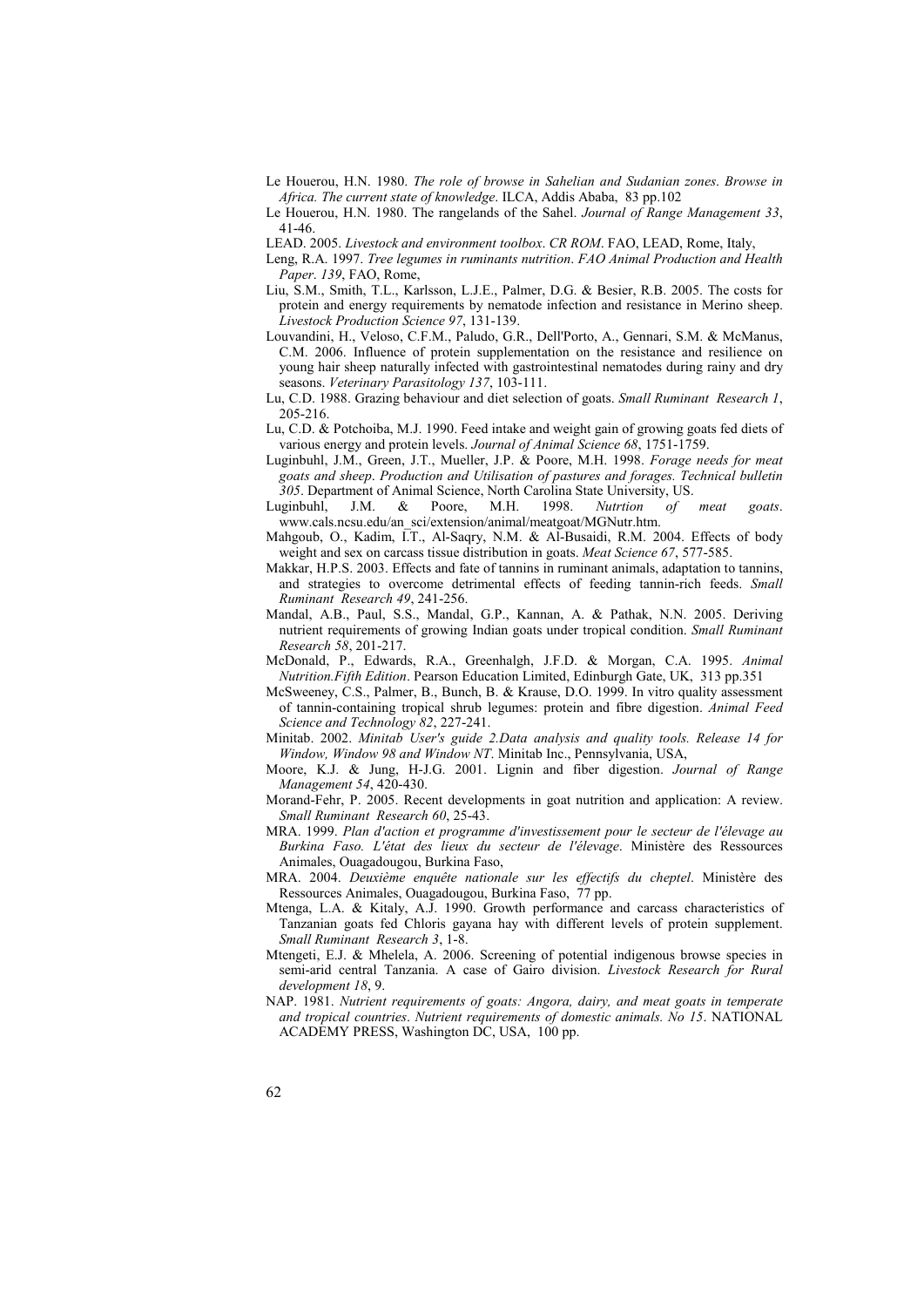- Nguyen, T.M., Binh, D.V. & Orskov, E.R. 2005. Effect of foliages containing condensed tannins and on gastrointestinal parasites. *Animal Feed Science and Technology 121*, 77- 87.
- Ngwa, A.T., Pone, D.K. & Mafeni, J.M. 2000. Feed selection and dietary preferences of forages by small ruminants grazing natural pasture in the Sahelian zone of Cameroon. *Animal Feed Science and Technology 88*, 253-266.
- Niamir, M. 1990. *Traditional african range management techniques: implications for rangeland development*. *Community forestry: herders' decision-making in natural resources management in Arid and Semi-arid Africa*. FAO, Rome.
- Nordengren, C., Hofgaard, A. & Ball, J.P. 2003. Availability and quality of herbivore winter browse in relation to tree height and snow depth. *Annales Zoologici Fennici 40*, 305-314.
- Northup, B.K., Zitzer, S.F., Archer, S., McMurtry, C.R. & Boutton, T.W. 2005. Aboveground biomass and carbon and nitrogen content of woody species in a subtropical thornscrub parkland. *Journal of Arid Environments 62*, 23-43.
- Norton, B.W. 1998. The nutritive value of tree legumes. In: Gutteridge, R.C., Shelton, H.M. (Eds.), *Forage trees legumes in Tropical Agriculture*. Tropical Grassland Society of Australia Inc., St Lucia Queensland,
- Okoli, I.C., Ebere, C.S., Uchegbu, M.C., Udah, C.A. & Ibeawuchi, I.I. 2003. A survey of the diversity of plants utilized for small ruminant feeding in south-eastern Nigeria. *Agriculture, Ecosystems and Environment 96*, 147-154.
- Otte, M.J. & Chilonda, P. 2002. *Cattle and small ruminant production systems in sub-Saharan Africa. A systematic review*. FAO, Rome,
- Ouedraogo, T. 1991. *Systèmes de production dans le Sahel burkinabè*. *Rapport final*. UNSO-PSB, Dori, Burkina Faso, 67 pp.
- Paterson, R.T., Karanja, G.M., Roothaert, R.L., Nyaata, O.Z. & Kariuki, I.W. 1998. A review of tree fodder production and utilization within smallholder agroforestry systems in Kenya. *Agroforestry Systems 41*, 181-199.
- Paton, D., Nunez, J., Bao, D. & Munoz, A. 2002. Forage biomass of 22 shrub species from Monfragüe Natural Park (SW Spain) assessed by log-log transformation models. *Journal of Arid Environments 52*, 223-231.
- Peacock, C. 1996. *Improving goat production in the tropics. A manual for development workers*. Oxfam/FARM-Africa, UK - Ireland, 387 pp.
- Pellew, R.A. 1980. The production and consumption of acacia browse and its potential for animal protein production. In: Le Houerou, H.N. (Ed.), *Browse in Africa*. ILCA, Addis Ababa, pp. 223-232.
- Piot, J., Nebout, P.P., Nanot, P. & Toutain, B. 1980. *Utilisation des ligneux sahéliens par les herbivores domestiques. Etude quantitative dans la zone sud de la mare d'Oursi (Haute Volta)*. CTFT, IEMVT, Maison-Alfort, 201 pp.
- Poorter, L., Bongers, F., van Rompaey, R.S.A.R. & de Klerk, M. 1996. Regeneration of canopy tree species at five sites in west African moist forest. *Forest Ecology Management* 84, 61-69.
- Poupon, H. 1976. La biomasse et l'évolution de sa repartition au cours de la croissance d'*Acacia senegal* dans une savane sahélienne. *Bois et Forêt des Tropiques 166*, 23-68.
- Poupon, H. 1979. Etude de la phenologie de la strate ligneuse à Fété-Olé (Senegal septentrional) de 1971 à 1977. *Bulletin de I.F.A.N.* T 41, serie A, 44-91.
- Powell, J.M., Pearson, R.N. & Hiernaux, P.H. 2004. Crop-livestock interactions in the West African drylands. *Agronomy Journal 96*, 469-483.
- PPLPI. 2004. *A living from livestock.* FAO (Rome), pp 24.
- Preston, T.R. 1986. *Better utilisation of crop residues and by-products in animal feeding. Research guidelines 2. A practical manual for research workers. Anima Production and Health Paper 50/2*. FAO, Rome, Italy, 154 pp.
- Provenza, F.D., Pfister, J.A. & Cheney, C.D. 1992. Mechanisms of learning in diet selection with reference to phytotoxicosis in herbivores. *Journal of Range Management 45*, 36-45.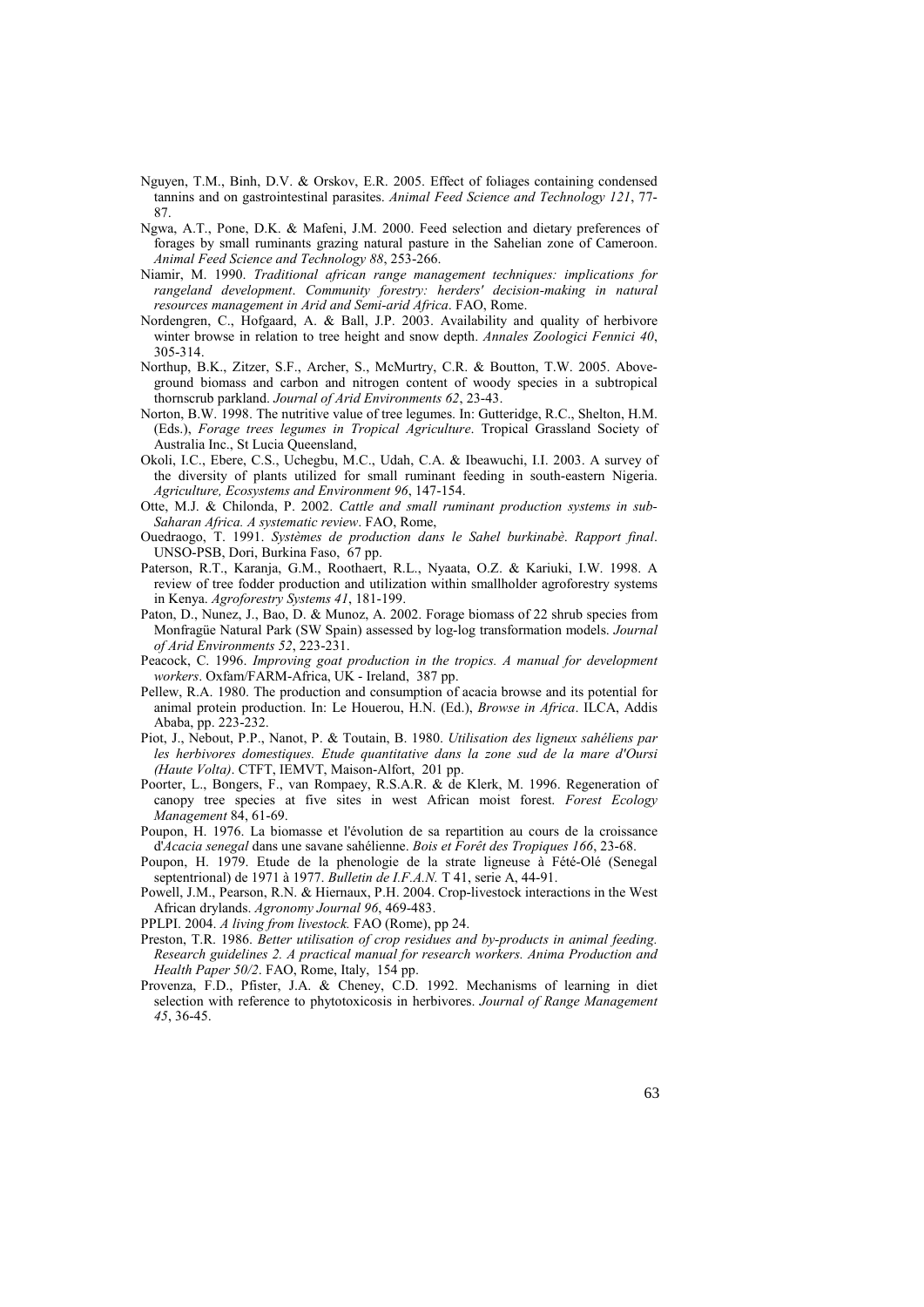- Reed, J.D. 1986. Relationships among soluble phenolics, insoluble proanthocyanidins and fiber in East African browse species. *Journal of Range Management 39*, 5-7.
- Rittner, U. & Reed, J.D. 1992. Phenolics and In vitro degradability of protein and fiber in West African browse. *Journal of the Science of Food and Agriculture 58*, 21-28.
- Roothaert, R.L. & Franzel, S. 2001. Farmers' preferences and use of local fodder trees and shrubs in Kenya. *Agroforestry Systems 52*, 239-252.
- Sahlu, T., Goetsch, A.L., Luo, J., Nsahlai, I.V., Moore, J.E., Galyean, M.L., Owens, F.N., Ferrell, C.L. & Johnson, Z.B. 2004. Nutrient requirements of goats: developed equations, other considerations and future research to improve them. *Small Ruminant Research 53*, 191-219.
- Sanon, H.O. 1999. *Livestock and world food security*. *MSc thesis (Animal Science / Department of Animal Production Systems)*. Wageningen Agricultural University, Wageningen, 79 pp.
- Sanon, H.O. & Kanwe, B.A. 2004. *Les cultures fourragères pour des productions animales durables. Poster presenté au Forum National de la Recherche Scientifique et des Innovations Technologiques (FRSIT)*. CNRST, Ouagadougou, Burkina Faso, 7 pp.
- Sanon, H.O., Zoungrana-Kabore, C.Y. & Ledin, I. 2005. *The use of natural pasture in the Sahelian zone of Burkina Faso by cattle, sheep and goats and their grazing behaviour*. *Poster presented at Workshop on Small Ruminant Production in The South East Asia. 2- 4 March, 2005*. Mekarn Project, Hanoi, Vietnam, 4 pp.
- SAS. 1998. *Statistical Ananlysis System. SAS/STAT User's Guide, version 8.02*. Statistical System Inc., Cary, NC,
- Savadogo, M., Zemmelink, G., Van Keulen, H. & Nianogo, J.A. 1999. Contribution of crop residues to ruminant feeding in different agroecological zones of Burkina Faso. *Revue d'Élevage et de Médecine Vétérinaire des Pays Tropicaux 52*, 255-262.
- Sawe, J.J., Tuitoek, J.K. & Ottaro, J.M. 1998. Evaluation of common tree leaves or pods as supplements for goats on range area of Kenya. *Small Ruminant Research 28*, 31-37.
- Schlecht, E., Sangaré, M. & Becker, K. 1999. Supplementation of Zebu cattle grazing Sahelian pasture. I. Diet selection and intake. *Journal of Agricultural Science 133*, 69-81. Scoones, I. 1994. *Browse ranking in Zimbabwe*. *RRA Notes*. *20*, IIED, London, UK, 91
- pp.94 Sedogo, P.M. 1993. *Evolution des sols ferrugineux lessivés sous culture : influences des*
- *modes de gestion sur la fertilité*. *Thèse Doctorat*. Université Nationale de Côte d'Ivoire, Abidjan, Cote d'Ivoire.
- Seghieri, J. & Simier, M. 2002. Variations in phenology of a residual invasive shrub species in Sahelian fallow savannas, south-west Niger. *Journal of Tropical Ecology 18*, 897-912.
- Seghieri, J., Simier, M., Mahamane, A., Hiernaux, P. & Rambal, S. 2005. Adaptative above-ground biomass, stand density and leaf water potential to droughts and clearing in Guiera senegalensis, a dominant shrub in Sahelian fallows (Niger). *Journal of Tropical Ecology 21*, 203-213.
- Silanikove, N. 2000. The physiological basis of adaptation in goats to harsh environments. *Small Ruminant Research* 35, 181-193.
- Silanikove, N., Gilboa, N., Perevolotsky, A. & Nitsan, Z. 1996. Goats fed tannin-containing leaves do not exhibit toxic syndromes. *Small Ruminant Research 21*, 195-201.
- Sissay, M.M. 2007. *Helminth parasites of sheep and goats in Eastern Ethiopia. Epidemiology and anthelmintic resistance and its management. Doctorat Thesis*. Swedish University of Agricultural Sciences, Uppsala, Sweden, 222 pp.
- Squires, V.R. 1975. Social behaviour in domestic livestock: the basis for improved animal husbandry. *Applied Animal Ethology 1*, 177-184.
- Steinfeld, H., de Haan, C. & Blackburn, H. 1997. *Livestock-environment interactions. Issues and options*. *Report of a study FAO*. WRENmedia, Suffolk, UK,
- SWAC-OECD. 2007. *Livestock in the Sahel and West Africa. Valorising regional livestock complementarities: a lever to better meet growing demand for animal products in the Sahel and West Africa*. *Policy note No 1*. www.oecd.org/sah.
- Tarawali, G. 2002. A synthesis of the crop-livestock production systems of the dry savannas of West and Central Africa. In: Tarawali, G., Hiernaux, P. (Eds.), *Improving crop–*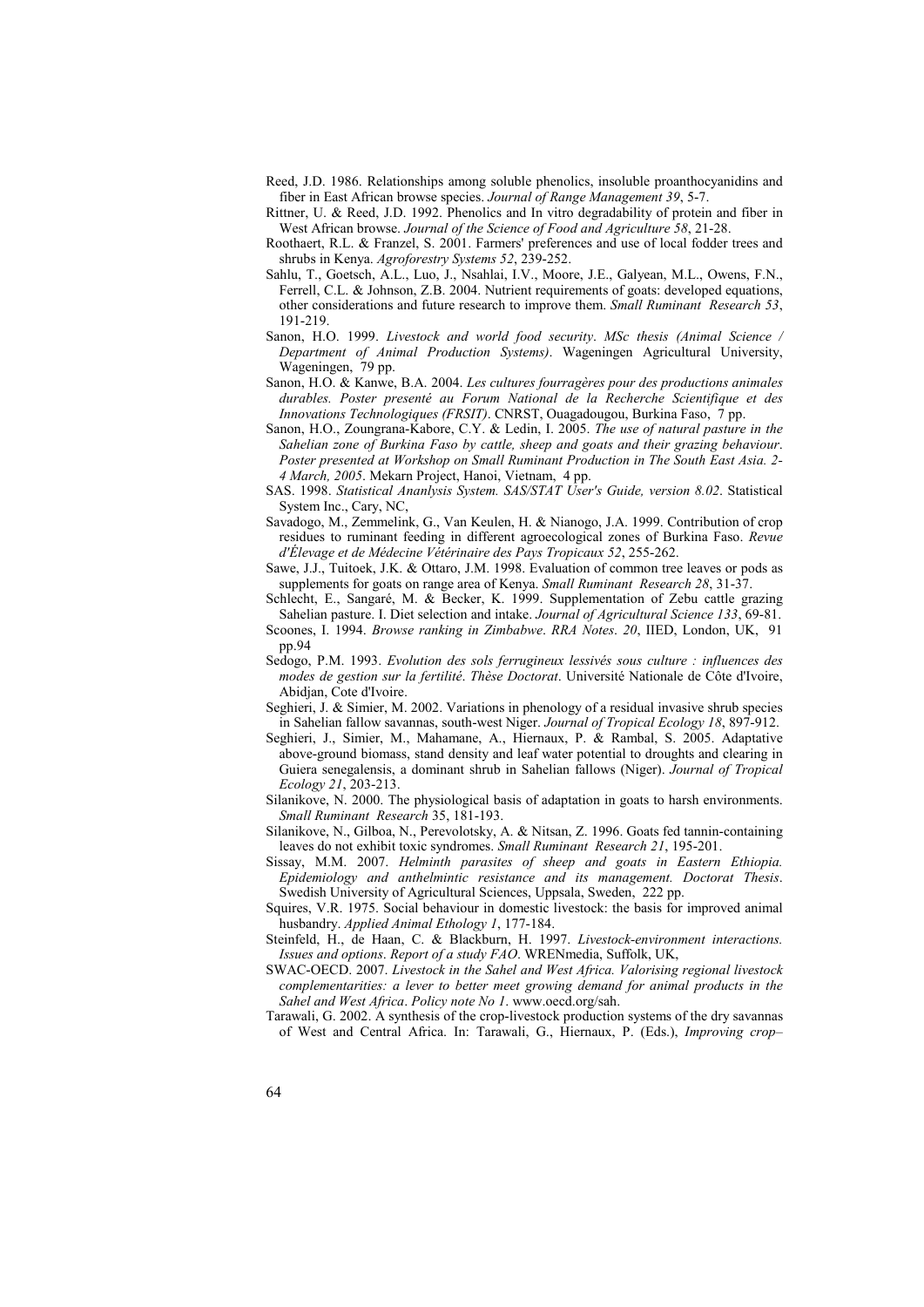*livestock systems in the dry savannas of West and Central Africa*. IITA, Ibadan, Nigeria, pp. 21-45.

- Tarawali, G. & Hiernaux, P. 2002. Improving crop-livestock systems in the dry savannas of West and Central Africa. Anonymous. *Reports from the workshop on crop-livestock systems in the dry savannas of West and Central Africa, 22-27 November 1998*. IITA, Ibadan, Nigeria,
- Thapa, B., Walker, D.H. & Sinclair, F.L. 1997. Indigenous knowledge of the feeding value of tree fodder. *Animal Feed Science and Technology 68*, 37-54.
- Thomas, D. & Sumberg, J.E. 1995. A review of the evaluation and use of tropical forage legumes in Sub-Saharan Africa. *Agriculture, Ecosystems and Environment 54*, 151-163.
- Thorne, P.J., Subba, D.B., Walker, D.H., Thapa, B., Wood, C.D. & Sinclair, F.L. 1999. The basis of indigenous knowledge of tree fodder quality and its implication for improving the use of tree fodder in developing countries. *Animal Feed Science and Technology 81*, 119-131.
- Van Soest, P.J., Robertson, J.B. & Lewis, B.A. 1991. Methods for dietary fiber, neutral detergent fiber and non-starch polysaccharides in relation to animal nutrition. *Journal of Dairy Science 74*, 3583-3597.
- Vercruysse, J. 1982. The coccidia of sheep and goats in Senegal. *Veterinary Parasitology 10*, 297-306.
- Walker, B.H. 1980. Review of browse and its role in livestock production in southern Africa. In: Le Houerou, H.N. (Ed.), *Browse in Africa. The current State of knowledge*. ILCA, Addis Ababa, Ethiopia, pp. 7-24.
- Wicken, G.E. 1980. Alternative uses of browse species. In: Le Houerou, H.N. (Ed.), *Browse in Africa*. ILCA, Addis Ababa, Ethiopia,
- William, T.O., Fernandez-Riviera, S. & Keller, T.G. 1997. The Influence of Socioeconomic Factors on the Availability and Utilization of Crop Residues as Animal Feeds. In: Renard, C. (Ed.), *Crop residues in sustainable mixed crop/livestock farming systems*. CAB International, Wallingford,
- Wilson, R.T. 1991. *Small ruminant production and the small ruminant genetic resource in tropical Africa*. *FAO Animal production and health paper - 88*. FAO, Rome, 231 pp.
- Winrock. 1992. *Assessment of animal agriculture in Sub-Saharan Africa*. Winrock International Institute for Agricultural Development, Morrilton, Wisconsin USA, 125 pp.
- Woji, A.Y., Little, D.A. & Ikwuegbu, O.A. 1994. Prevalence of coccidial infections in the west african dwarf goat in the sub-humid zone of Nigeria. *Tropical Animal Health and Production 26*, 1-6.
- Zoungrana, I. 1991. *Recherche sur les aires pâturées du Burkina Faso*. *Thèse de doctorat d'Etat*. University of Bordeau III. 277 pp.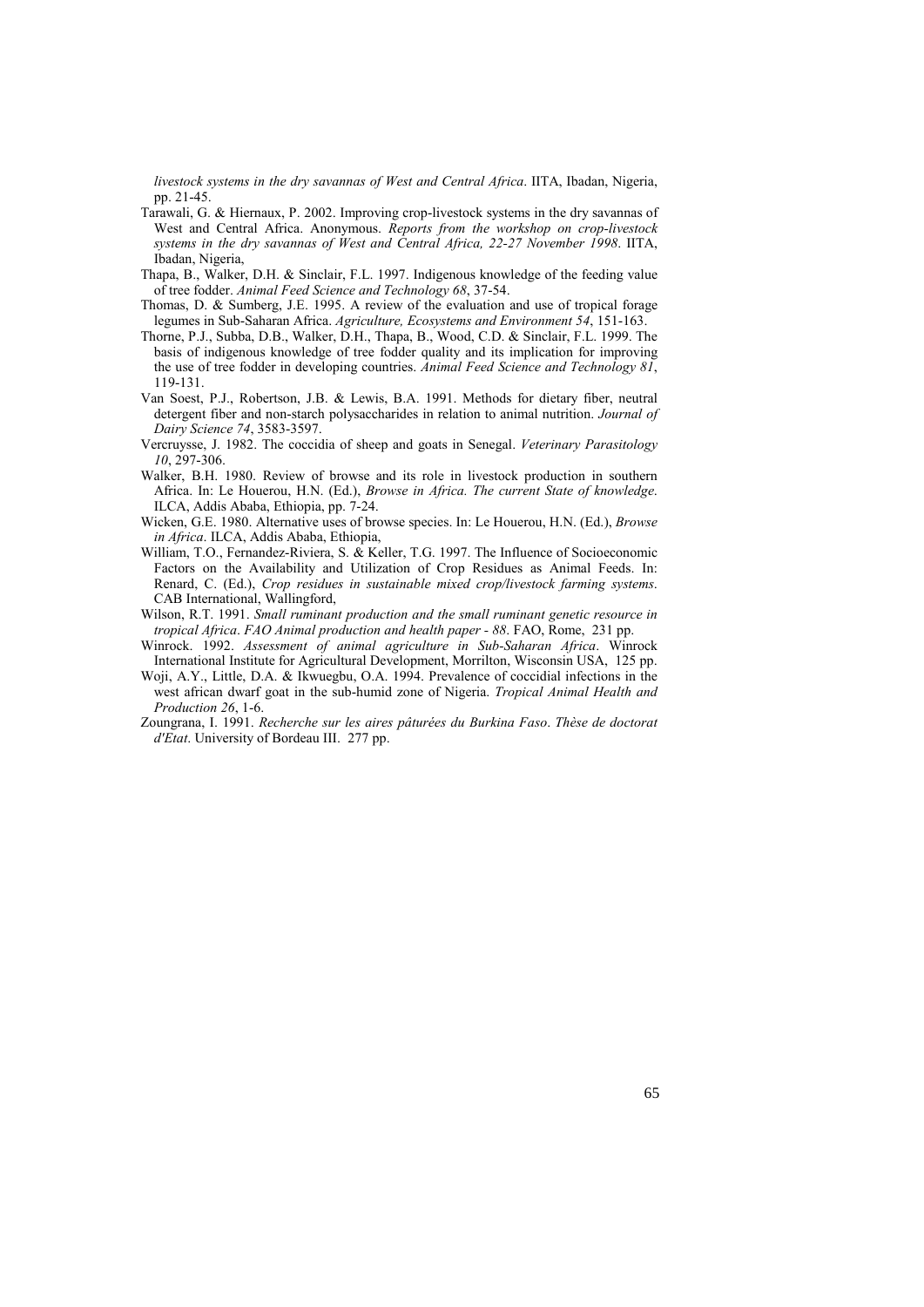# **Acknowledgement**

The studies presented in this thesis have been conducted within the framework of a collaborative program for research, training and capacity building in Burkina Faso, financed by the Swedish International Development Agency (SIDA), Department for Research Cooperation (SAREC). I am grateful to SIDA-SAREC for the financial support, which made this work possible, and to my home institution INERA/CNRST for allowing me to accomplish the PhD program and for support during the course of the study.

This thesis is the result of many contributions from different persons and institutions that I am please to acknowledge here.

Words are lacking to express my deepest gratitude to my main supervisor Prof Inger Ledin for continuous guidance and excellent help whenever needed. Your visits, emails and calls to Burkina, when I was struggling with the field work and with other related problems, were of extreme importance, and gave me confidence and inspiration. Your critical comments and peer reading of the manuscripts contributed greatly to the improvement of the content. I learned from you the way of methodically and meticulously writing scientific papers. Thank to Prof Stig, your husband, for encouragement and sharing time with us.

I'm grateful to Prof Brian Ogle for always being available to read and correct the English language of my papers and the thesis. I appreciated well the parties in your house with other students, and thanks to your wife Britta for delicious meals.

My sincere gratitude to Prof Chantal Zoungrana, my local supervisor, and the person responsible for Agro-pastoralism group, for her guidance and the support in various ways during the course of the study.

Special thanks are due to the Professors and lecturers of the Department of Animal Nutrition and Management and to those from the courses I attended for sharing their knowledge. I got useful help from Prof Lennart Norell, for statistical analysis of my data on biomass production, using the SAS programme. Thank you very much.

The actual and former head of my department at INERA, Dr Hamidou Tamboura and Dr Tinrmegson Ouedraogo provided me valuable support during the course of this thesis. It is a pleasure for me to express here my great regards. I am indebted to Dr Sibiri Jean Zoundi for giving me useful comments on the feeding experiment, and for his constant encouragement, and Dr Moumini Savadogo for his assistance in the inventory of the vegetation. Dr Kanwé (head of the programme of cattle production/INERA) and all the colleagues and friends at the research Station of Farako-ba are acknowledged for their support.

The project for livestock development in the Soum province (PDES) at Djibo, especially the former coordinator of the project, Desiré Somé, is gratefully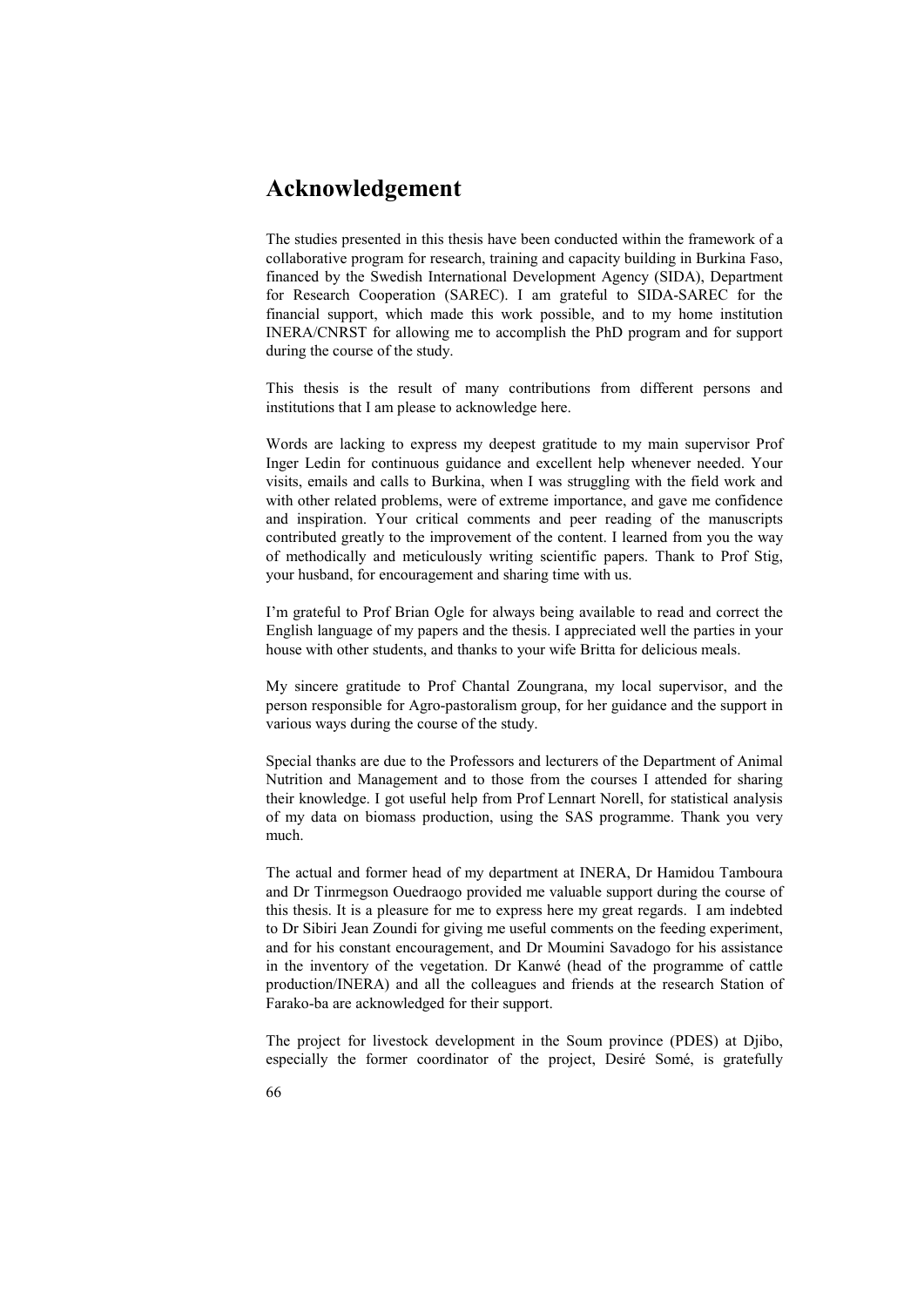acknowledged, for providing me accommodation and other facilities during the field study, and for encouraging me.

The field study has benefited from active collaboration of many farmers in Tongomayel village, to which I am indebted: the local chief, M. Dicko helped to convince farmers and herders to adhere the work as if it was their own. Many thanks to all farmers who took part in the survey, and to livestock-owners and herders who allowed me to study the behaviour of their animal: Haïssama, Mikaelou, Sambal, Yero, Amadou, and Salou. It was not easy for me, nor for some of you who were not so much involved in herding, to follow cattle, sheep and especially goats all the day, especially in the dry season when the temperature was so high and the dry and warm wind blowing. "Fofo sanné".

The contribution of undergraduate students was essential for some data collection: Fousseni, Severin, Paul and Gustave. Thank you for work well done. Colleagues at the research station of Katchari helped a lot, especially Seydou, Zono and Yaya, who took care of part of the experimental work when I was in Sweden; many thanks, and also to all the herders at the research station.

It is a pleasure to gratefully acknowledge the Family Hagberg, Minata, Sten and the children, for various invitations and dinners, which made us to feel like at home. I appreciated your hospitality, and the talks and fun we had were really relaxing. My sincere gratitude to Inger Bertilisson and her friend Frederica at administration of SLU (Uppsala), for helping us discover the countryside in Sweden. I enjoyed the walks in the forest, riding a horse, and fishing. Tack so mycket.

My friends and colleagues from home, Salifou, Salimata, Sita, Catherine, Vinsoun and Alice, who with their company, helped me to cope with the study environment, far away from home. Salifou, my fellow student for nice times of fun, and also difficult moments during the course of the program.

The stay in Sweden for this PhD programme has been an opportunity to meet students from various origins and cultures. It was nice to meet all the friends and colleagues from Vietnam, Laos, Cambodia, and Nicaragua: Kim Dong, Van, Minh, Borin, Nadir, Vanthong, Oudom, Kerya, Lampheuy, Len, Thuy, Hong, Giang, Tram, Thang, Thieu, Vo Lam and Brian. Thanks for the friendly atmosphere and exchange of experiences.

I would like to express my heartily felt thanks to my beloved family and friends for their valuable support and encouragement. Thank you for fondness and for believing in me.

Lastly, my sincere gratitude to all of whom in one way or another contributed to the completion of this study.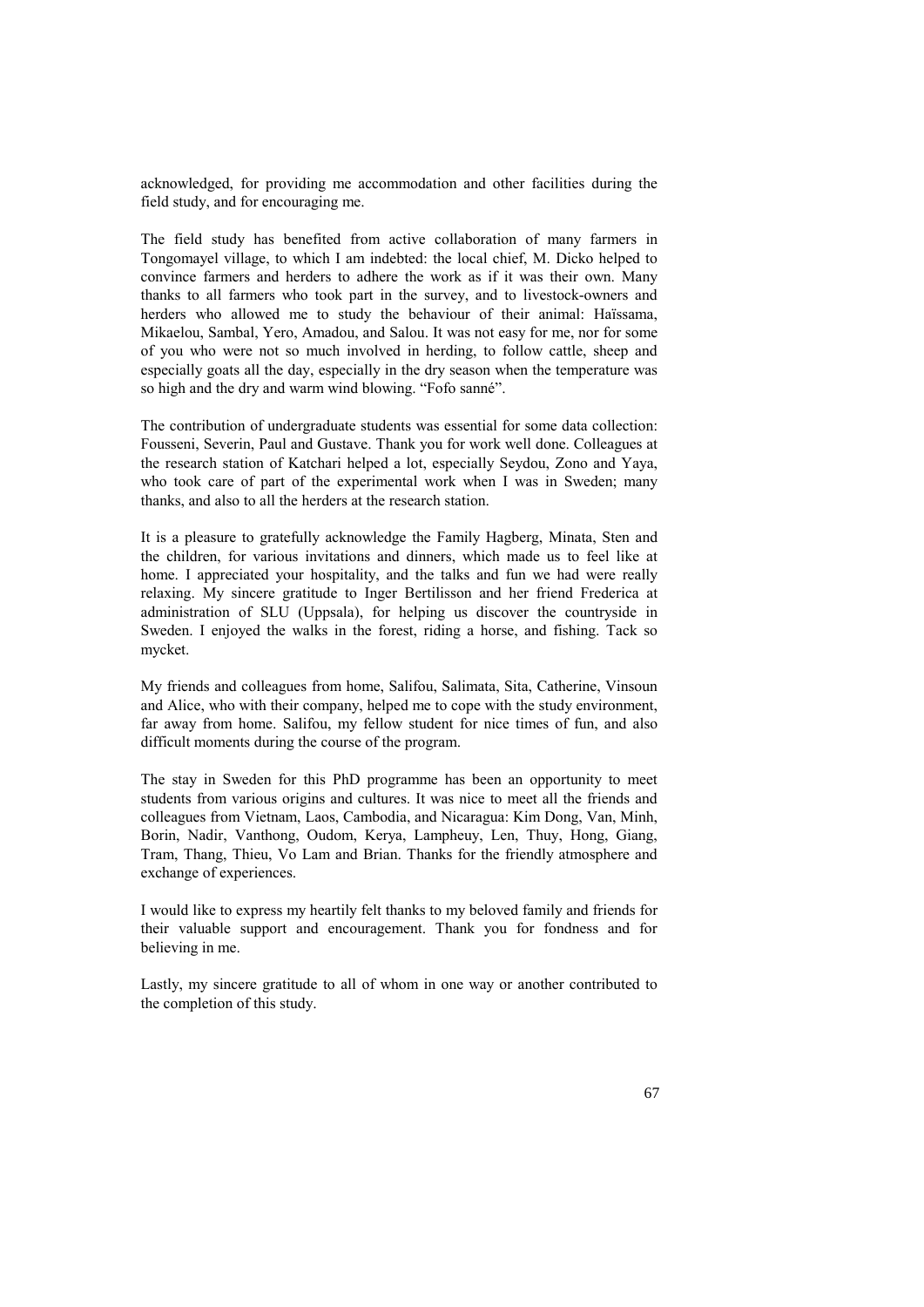# **Résumé**

# **L`importance de quelques espèces ligneuses fourragères sahéliennes comme aliments pour caprins**

Les espèces fourragères ligneuses contribuent substantiellement à la disponibilité alimentaire du bétail dans la zone Sahélienne du Burkina Faso. Cette étude avait pour but d'identifier les espèces les plus appréciées et les plus utilisées dans la zone d'étude, évaluer leur potentiel de production fourragère ainsi que leur valeur nutritive, puis tester leur utilisation en production animale intensive.

Le comportement des bovins, ovins et caprins a été suivi aux pâturages de la saison pluvieuse à la saison sèche. Parallèlement une enquête a été conduite auprès des producteurs pour estimer les connaissances locales sur les fourrages ligneux et leur utilisation par les ruminants. *Acacia senegal*, *Guiera senegalensis* et *Pterocarpus lucens*, trois espèces qui se sont avérées bien utilisées, ont été étudiées à travers un suivi des phases phénologique et une évaluation de la production de biomasse fourragère, total et directement accessible aux ovins (0.87 m), caprins (1.65m) ou bovins (1.47 m). La production de biomasse a été également estimée en utilisant des paramètres dendrométrique. La valeur nutritive et la consommation volontaire des ces fourrages ont été évaluées chez les caprins de même que leur effet sur la croissance, les caractéristiques de carcasse et la résistance aux parasites gastro-intestinaux.

Les résultats ont montré des variations de comportement alimentaire de toutes les trois espèces animales en fonction des disponibilités fourragères herbacées et ligneuses. Les activités alimentaires diminuaient de la saison pluvieuse à la saison sèche, tandis que le temps consacré au repos et à la rumination augmentait. Les bovins ont brouté pendant toute la période de l'étude environ 5% du temps passé au pâturage. Les ovins et les caprins ont observé un changement dans leurs activités alimentaires, en passant de la pâture des herbacées au broutage des ligneux (28% et 52% du temps au pâturage, respectivement, pour les ovins et les caprins). La classification préférentielle des fourrages ligneux par les producteurs répondait à des critères de disponibilité, de valeur nutritive, et de plusieurs autres utilisations dont ils font l'objet (pharmacopée, ethno-vétérinaire, bois d'œuvre). *A. senegal*, *G. senegalensis* et *P. lucens* ont commencé la phase de feuillaison dès l'arrivée des premières pluies, mais la chute des feuilles a été plus précoce chez *A. senegal*. *P. lucens* a montré une production de biomasse fourragère totale plus élevée. Cependant, la proportion de biomasse accessible aux animaux a été plus élevée chez *G. senegalensis*. Les chèvres broutant plus haut, ont eu plus de biomasse à leur disposition. Le diamètre de houppier a permis de bien estimer la production de biomasse des trois espèces fourragères avec des coefficients  $(\mathbf{\hat{R}}^2)$  de 0.90, 0.96 et 0.98 pour *G. senegalensis*, *A. senegal* et *P. lucens* respectivement.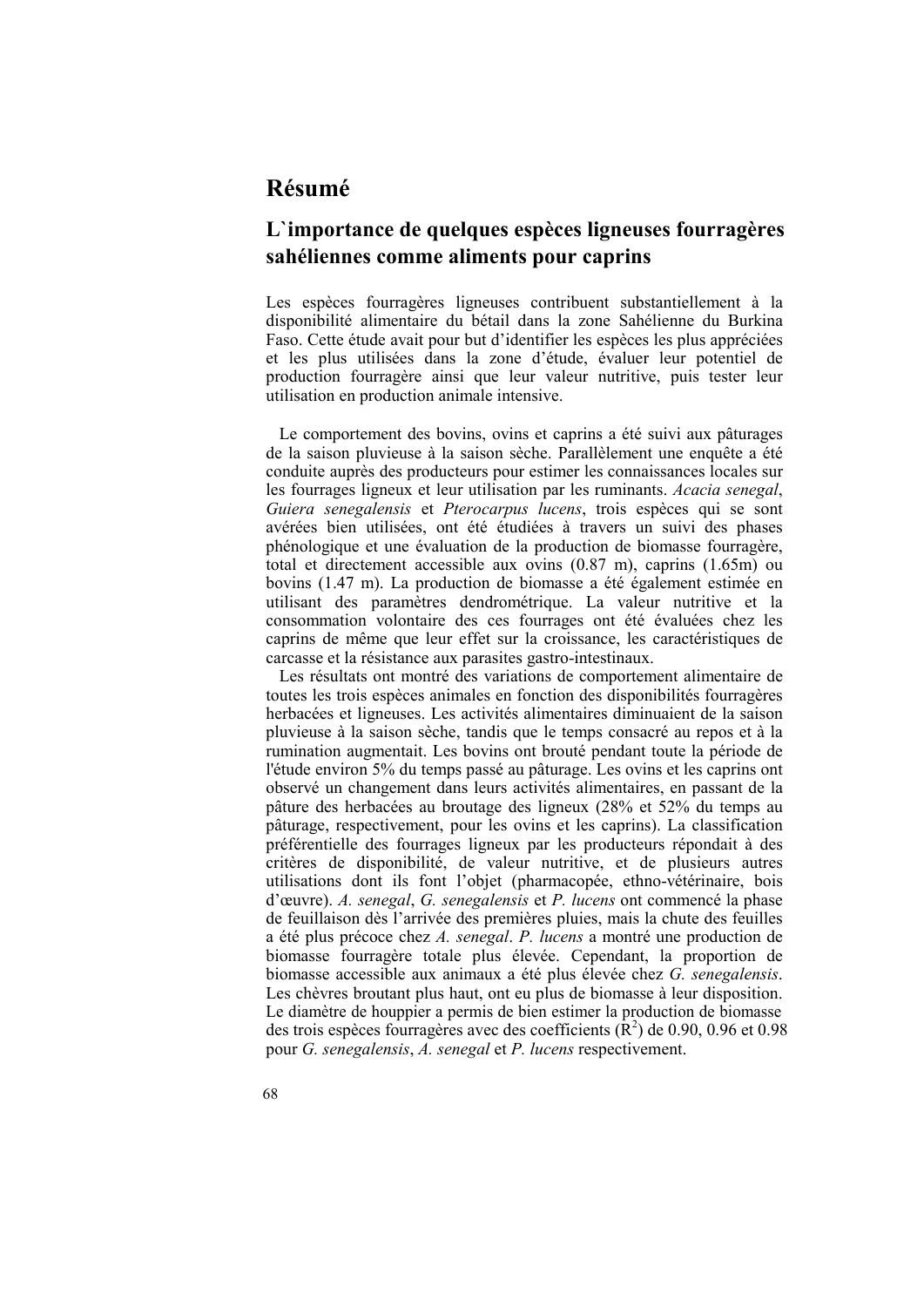L'évaluation de la valeur nutritive de ces fourrages a montré une variation significative dans la composition chimique et dans la digestibilité des éléments nutritifs. Les teneurs en protéines brutes (CP) étaient de 114, 157 et 217 g/kg de matière sèche (MS) et celles en NDF (Neutral Detergent Fibre) 604, 534 et 412 g/kg de MS pour G. senegalensis, P.*lucens* et *A. senegal* respectivement. Les feuilles de *P. lucens* et d'*A. senegal* ont eu des digestibilités semblables pour les protéines, tandis que les gousses d'*A. senegal* ont eu une digestibilité élevée de tous les nutriments.

Le régime à base des feuilles de *P. lucens* a été le plus consommée (864 g) et celui à base de *G. senegalensis* (397 g) le moins consommé. Les gousses d'*A. senegal* ont été plus consommées que des gousses de *P. lucens*. Les chèvres alimentées avec les gousses d'*A. senegal* ont montré un taux de croissance plus élevé (56 g/day) et les chèvres recevant les gousses de *P. lucens* ont eu le plus faible gain (24 g/day). Le poids carcasse, le taux d'habillage et le poids des coupes principales ont été plus élevés chez les chèvres alimentées avec les gousses d'*A. senegal*, les feuilles de *P. lucens* et le régime témoin.

En conclusion, les gousses d´*A. senegal* et les feuilles de *P. lucens* peuvent être recommandés comme suppléments aux fourrages pauvres

Mots clés : *Acacia senegal*, Bovin, Caprin, characteristiques de carcasses, comportement alimentaire, Composition chimique, Connaissances indigènes, Consommation alimentaire, Digestibilité, Fourrage ligneux, *Guiera senegalensis*, Ovin, Phénologie, Production de biomasse fourragère, *Pterocarpus lucens*, Resistance parasitaire, Taux de croissance